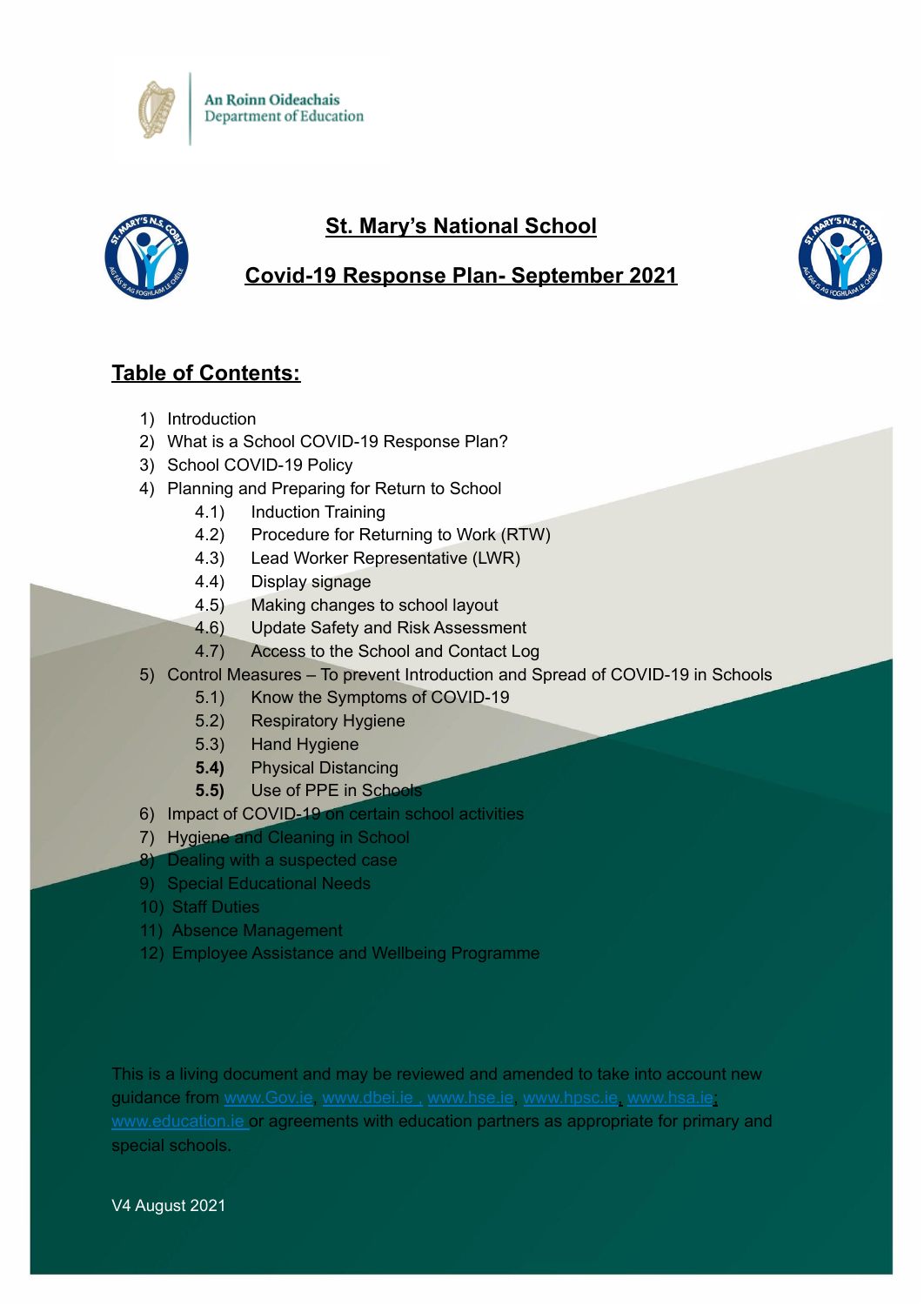# **Appendices**

| <b>Appendix 1</b> | Template COVID-19 School Policy Statement           |
|-------------------|-----------------------------------------------------|
| <b>Appendix 2</b> | Return to Work Form                                 |
| <b>Appendix 3</b> | <b>Lead Worker Representative</b>                   |
| <b>Appendix 4</b> | <b>Risk Assessment</b>                              |
| <b>Appendix 5</b> | <b>School Contact Tracing Log</b>                   |
| <b>Appendix 6</b> | <b>Checklist for School Managers</b>                |
| <b>Appendix 7</b> | Checklist for Managing a Suspected Case of COVID-19 |
| <b>Appendix 8</b> | <b>Checklist for Lead Worker Representative</b>     |
| <b>Appendix 9</b> | <b>Checklist for Cleaning</b>                       |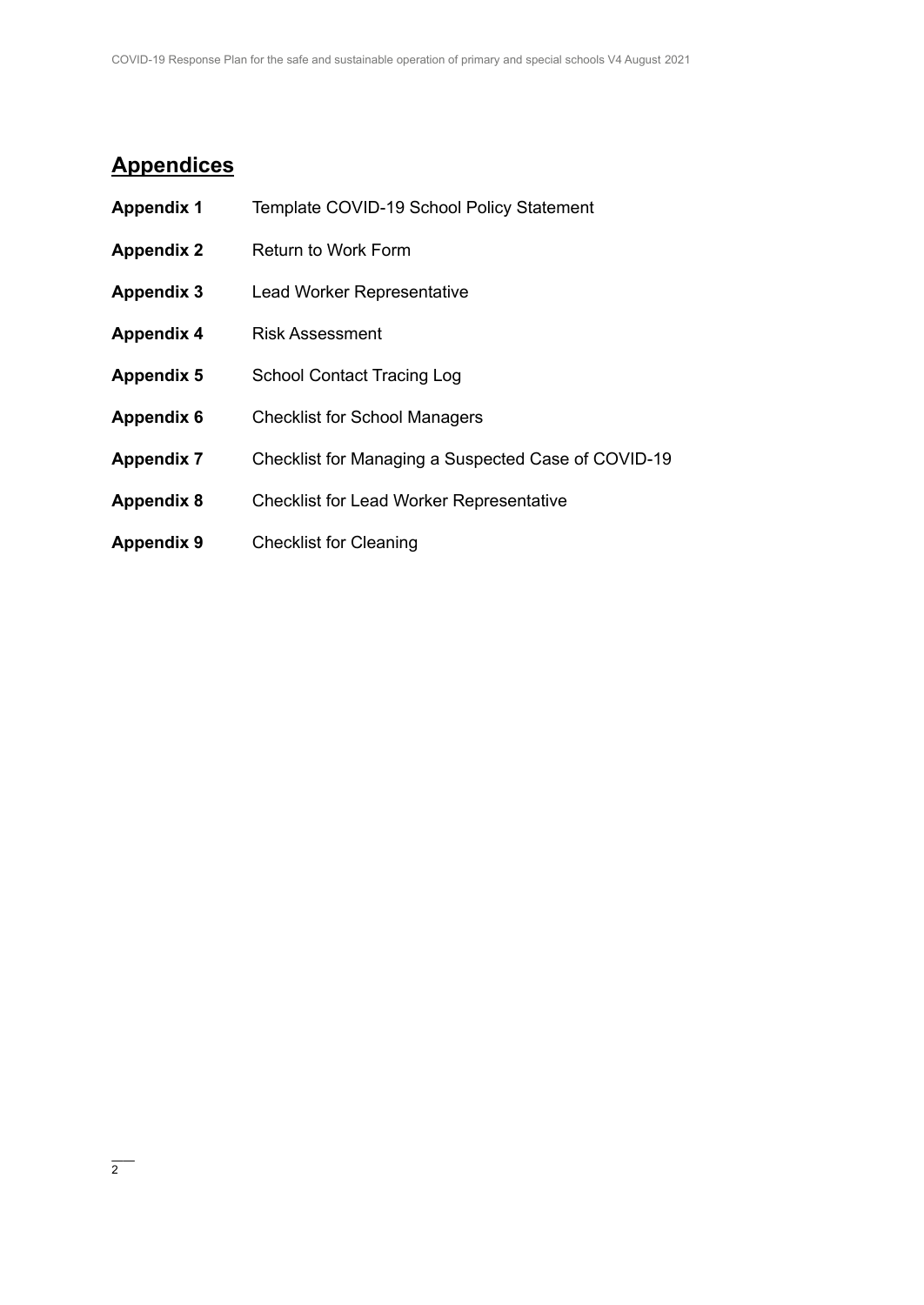## **1) Introduction**

In accordance with the Work Safety Protocol each workplace is required to have a COVID-19 Response Plan. In addition to being places of learning, schools are also places of work.

The purpose of this document is to provide clear and helpful guidance for the safe operation through the prevention, early detection and control of COVID-19 in primary and special schools. It provides key messages to minimise the risk of COVID-19 for staff, pupils, families and the wider community while recognising the importance of education for the health and wellbeing of pupils and society as a whole.

This document focuses on the practical steps which can be taken in primary and special schools to minimise the risk of the introduction of infection into schools while recognising that no interpersonal activity is without risk of transmission of infection at any time. The documentation and templates in this booklet are supported by the public health advice provided by the Health Protection Surveillance Centre (HPSC) for the safe reopening of schools and educational facilities. That report is available [here.](https://assets.gov.ie/78748/8796d60e-790e-4007-add1-de18e509a3c1.pdf)

One of the key challenges is to balance the need for a practical and sensible level of caution with the need to provide a supportive environment for teaching and learning. This document identifies the steps schools can take to do everything practical to avoid the introduction of COVID-19 into the school and the steps that can be taken to reduce the likelihood of the spread within the school itself.

The Department has worked intensively with the education partners to develop consistent plans, advice, protocols and guidance for schools, including the School COVID-19 Response plan. There is a suite of documentation available to support schools to continue to operate safely and fully including guidance on learning, school programmes and wellbeing for the 2021/22 school year. There is also information on funding, staffing and resources to schools to support COVID-19 measures. Schools are advised to familiarise themselves with these documents. All of the documents will be available at **[gov.ie/backtoschool](http://www.gov.ie/backtoschool)**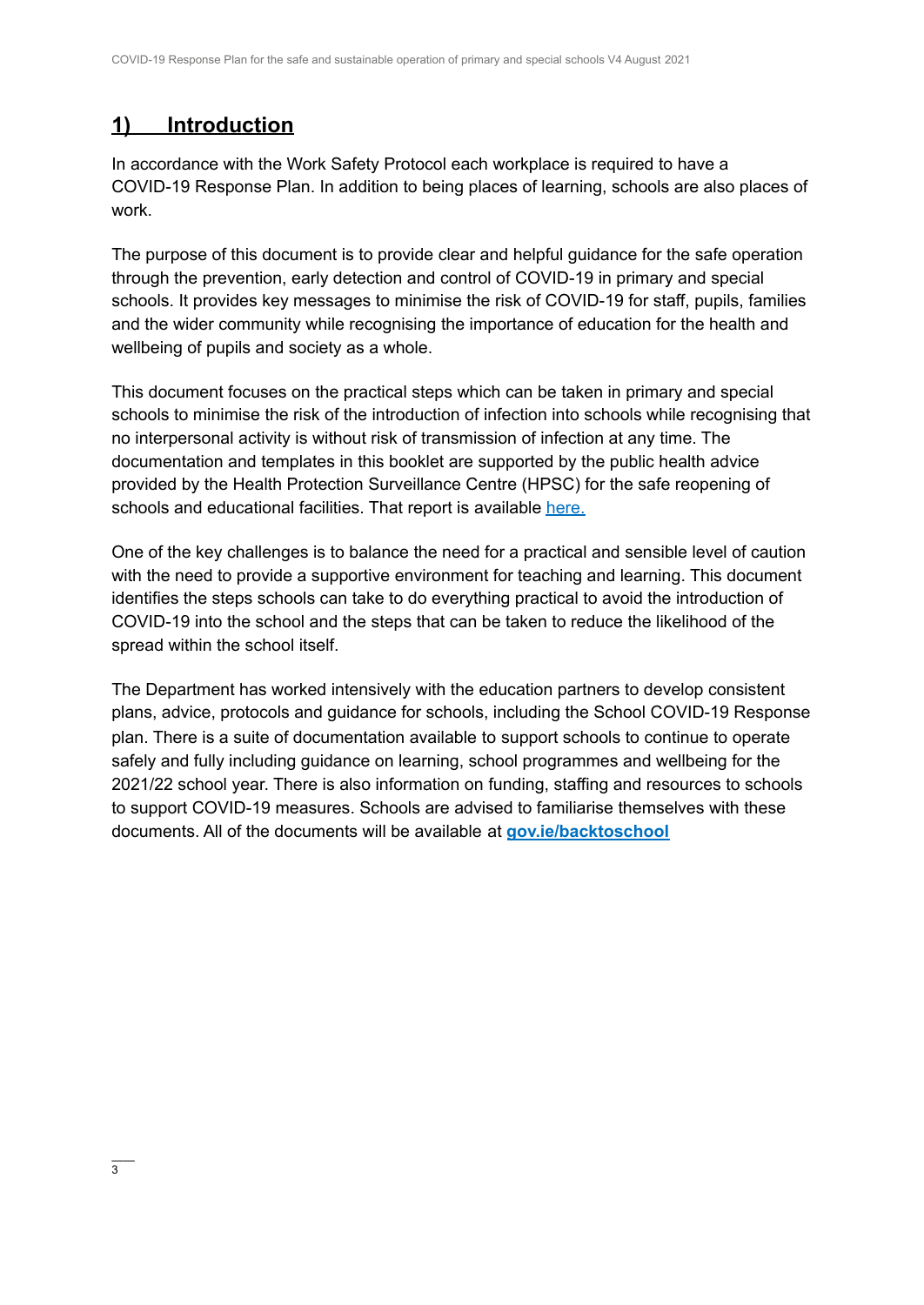## **2) What is a COVID-19 Response Plan?**

A COVID-19 Response Plan is designed to support the staff and Board of Management (BOM)/Education Training Board (ETB) in putting measures in place that aim to prevent the spread of Covid-19 in the school environment.

The COVID-19 Response Plan details the policies and practices necessary for a school to meet the Government's '*Work Safely Protocol'*, to prevent the introduction and spread of Covid-19 in the school environment.

It is important that school-based teaching and learning and the operation of school facilities complies with the public health advice and guidance documents prepared by the Department. Doing so minimises the risk to pupils, staff and others. The response plan supports the sustainable operation of schools where the overriding objective is to protect the health of staff and pupils while promoting the educational and development needs of the pupils in the school. The COVID-19 response plan is a living document and will be updated in line with the public health advice as appropriate for primary and special schools.

In line with the Work Safely Protocol, the key to maintaining a safe school requires strong communication and a shared collaborative approach between the BOM/ETB, staff, pupils and parents.

The assistance and cooperation of all staff, pupils, parents, contractors and visitors is critical to the continued success of the plan.

*Every effort is made to ensure the accuracy of the information provided in this document. However, should errors or omissions be identified, please notify us so that appropriate measures can be taken to rectify same.*

# **3) School COVID-19 Policy**

A COVID-19 policy outlines the ongoing commitment of the school to implementing the plan and help prevent the introduction and spread of the virus. The revised updated policy will be signed and dated by the chairperson and principal of the BOM/ETB and brought to the attention of the staff, pupils, parents and others. A template of a School COVID-19 policy can be found at *Appendix 1.*

## **4) Reviewing the safe operation of schools**

The BOM/ETB aims to facilitate the continuation of school based teaching and learning and a safe working environment for staff. The operation of schools must be done safely and in strict adherence to the public health advice and any guidance issued by the Department of **Education**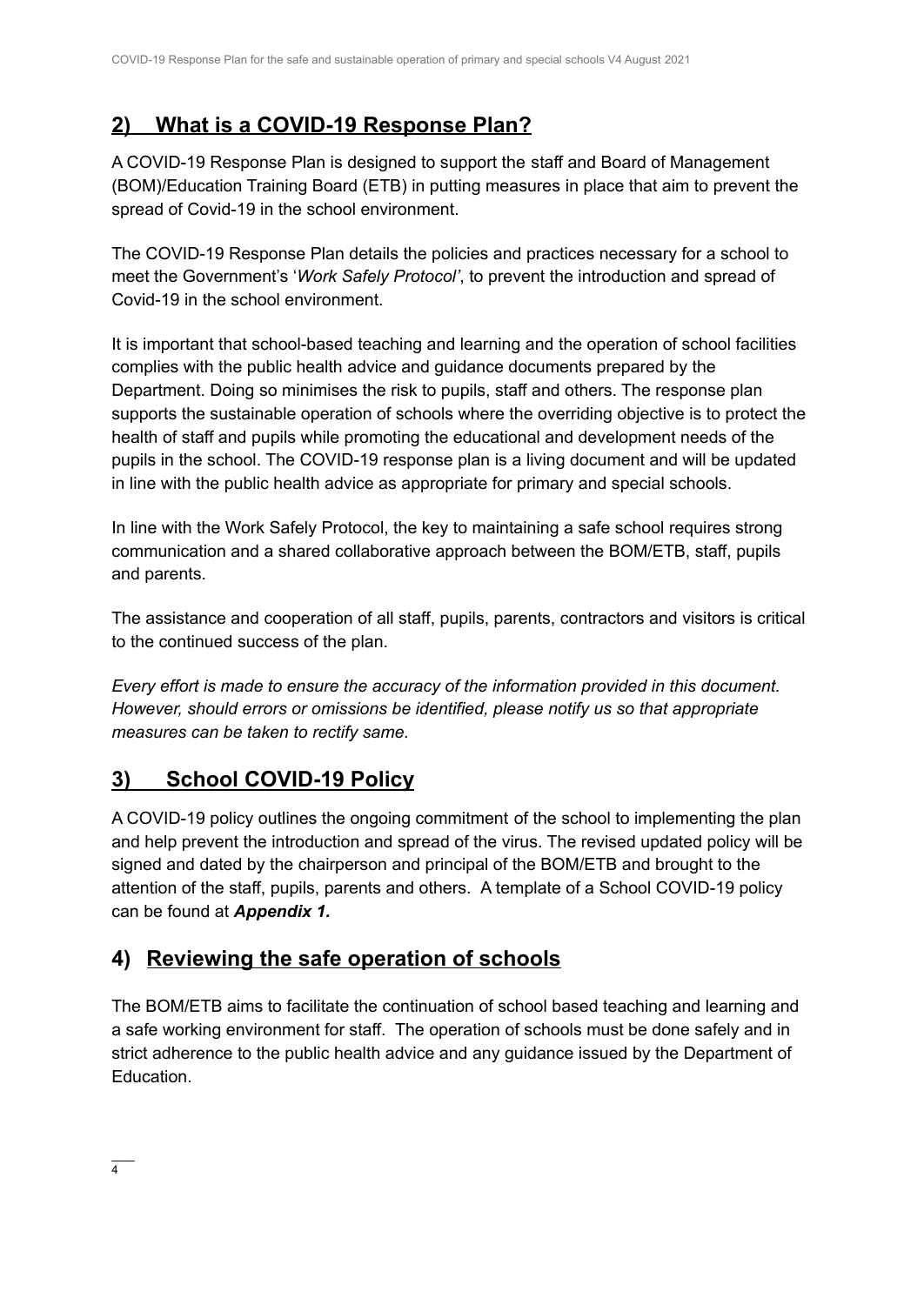Details for the safe operation of a school facility and the applicable controls are outlined in this document. Each school will need to review their current processes to ensure that they include the following:

- Arrangements to keep up to date with public health advice, changes to and Department of Education updates;
- Arrangements to pass on this information in a timely manner to staff, pupils, parents and others as required;
- Ensured that staff have reviewed the training materials provided by the Department of Education *(details at Section 4.1);*
- *●* Provided staff with access to the Return to Work (RTW) form (*details at Section 4.2);*
- *●* Identified a Lead Worker representative *(details at Section 4.3);*
- Displayed posters and other signage to prevent introduction and spread of COVID-19 *(details at Section 4.4);*
- *●* Made the necessary changes to the school or classroom layout if necessary to support the redesign of classrooms to support physical distancing *(details at Section 4.5);*
- *●* Removed unnecessary clutter to facilitate ongoing cleaning of the school taking into account the importance of having educational materials to create a stimulating learning environment;
- *●* Updated the health and safety risk assessment *(details at Section 4.6);*
- *●* Made necessary arrangements to limit access to the school to necessary visitors and maintain records of contacts to the school *(details at 4.7)*;
- Reviewed the school buildings to check the following after any period of closure:
	- Does the water system need flushing at outlets following low usage to prevent Legionella disease;
	- Has school equipment and mechanical ventilation been checked for signs of deterioration or damage before being used again;
	- **•** Have bin collections and other essential services resumed.

There are checklists in place to assist schools on the details of what is needed for these arrangements in the Appendices of this plan.

## **4.1) Induction Training (to be completed by new staff)**

All new staff will undertake and complete Covid-19 Induction Training prior to returning to the school building. The aim of such training is to ensure that staff have full knowledge and understanding of the following:

- Latest up to-date advice and guidance on public health;
- Covid-19 symptoms:
- What to do if a staff member or pupil develops symptoms of Covid-19 while at school;
- Outline of the Covid-19 response plan.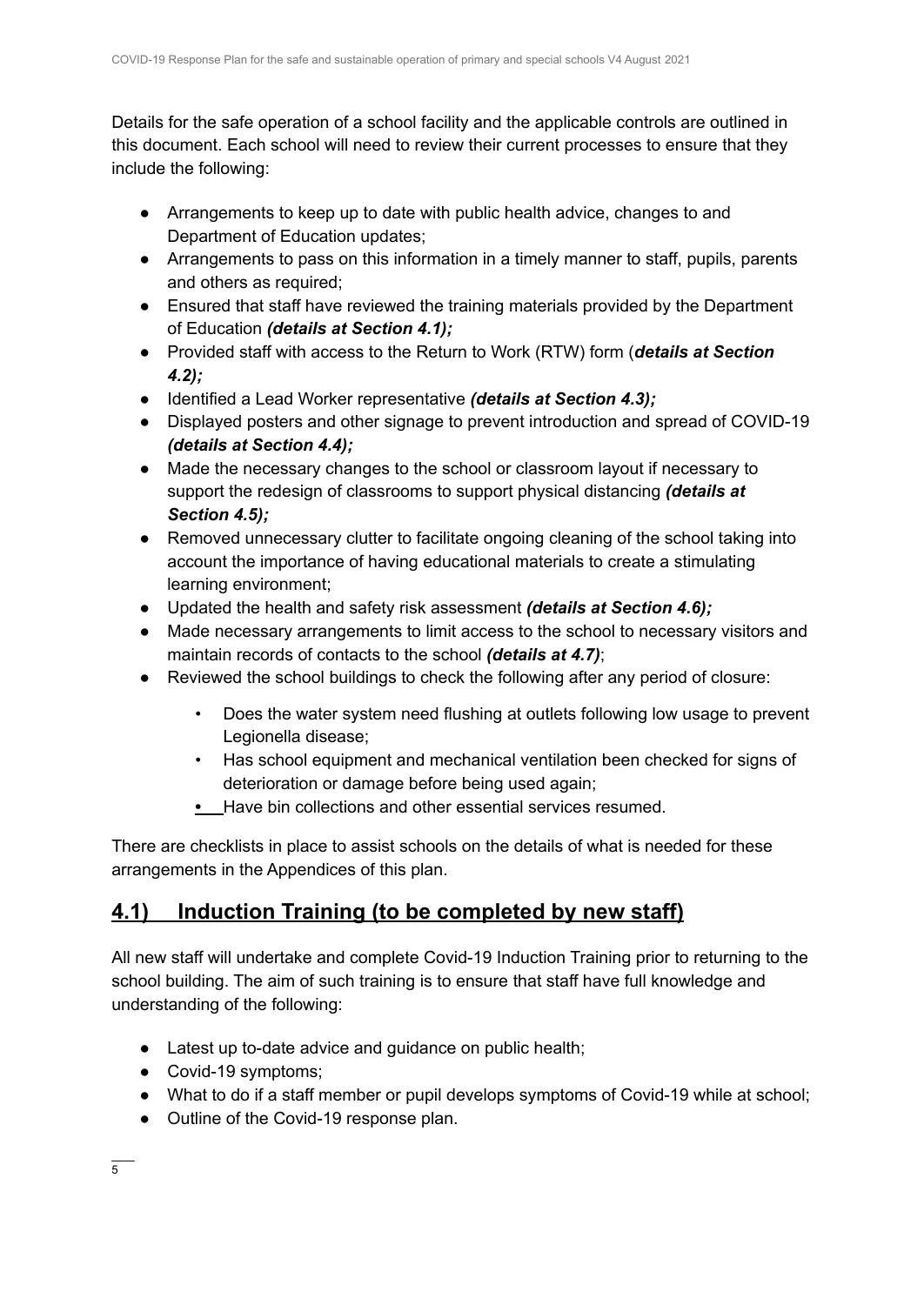Staff will be kept fully informed of the control measures in place in the school and their duties and responsibilities in preventing the spread of Covid-19 and will be updated with any changes to the control measures or guidance available from the public health authorities.

If a staff member is unsure about any aspect of the COVID-19 Response Plan, the associated control measures, or his/her duties, he/she should immediately seek guidance from the Principal, who is supported in this role by the BOM/ETB

## **4.2) Procedure for Returning to Work (RTW)**

In order to return to the workplace, staff must complete a **Return to Work (RTW)** form, which is available online or from the principal. A copy is attached also at *Appendix 2.*

A RTW form should be completed and returned to the school before returning to work. Schools should request staff to confirm that the details in the Return to Work Form remain unchanged following subsequent periods of closure such as school holidays.

The principal will also provide details of the **Induction Training** for completion by new staff and details of any additional health and safety measures in place in the school to facilitate the staff member's return to the school facility.

Details of the working arrangements that apply to the very high risk school staff, is in accordance with those applying for the public service generally, and is detailed in the relevant Department of Education circulars available on the Department's website.

### 4.3) **Lead Worker Representative**

The Protocol provides for the appointment of a Lead Worker Representative (LWR) in each workplace. The LWR will work in collaboration with the employer to assist in the implementation of measures to prevent the spread of COVID -19 and monitor adherence to those measures and to be involved in communicating the health advice around COVID-19 in the workplace.

This section sets out how the provisions will operate in schools. The process for appointment of the lead worker representative in schools has been agreed centrally between the Department of Education and the education partners.

Responsibility for the development, updating and implementation of the COVID-19 Response Plan and the associated control measures lies primarily with the Board of Management/ Education and Training Board and school management.

Strong communication and a shared collaborative approach is key to protecting against the spread of COVID-19 in schools, and looking after the health, safety and wellbeing of staff and pupils. Adherence to the Work Safely Protocol will only be achieved if everyone has a shared responsibility in implementing the measures contained within the Protocol in their place of work.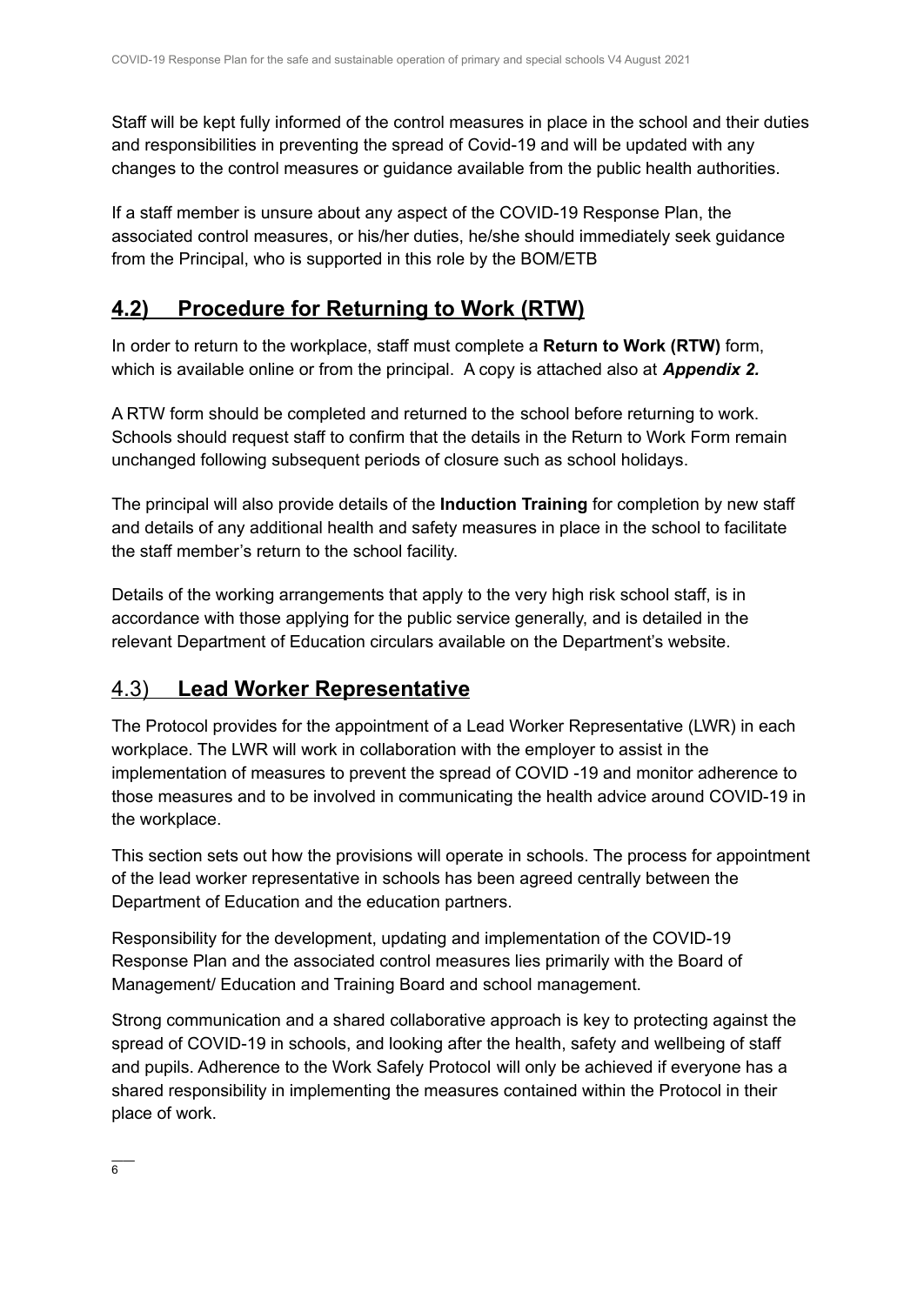If a staff member has any concerns or observations in relation to the COVID-19 Response Plan, control measures or the adherence to such measures by staff, pupils or others he/she should contact the lead worker(s) who will engage with the principal/BOM.

### **Role of the Lead Worker Representative**

In summary, the role of the LWR is to:

- Represent all staff in the workplace regardless of role, and be aware of specific issues that may arise in respect of different staff cohorts;
- Work collaboratively with school management to ensure, so far as is reasonably practicable, the safety, health and welfare of employees in relation to COVID-19;
- Keep up to date with the latest COVID-19 public health advice;
- In conjunction with school management, promote good hygiene practices such as washing hands regularly and maintaining good respiratory etiquette along with maintaining social distancing in accordance with public health advice;
- Assist school management with implementing infection prevention control measures to suppress COVID-19 in the workplace in line with the Work Safely Protocol and current public health advice;
- In conjunction with school management, monitor adherence to measures put in place to prevent the spread of COVID-19;
- Conduct regular reviews of safety measures;
- Report any issues of concern immediately to school management and keep records of such issues and actions taken to rectify them;
- Consult with the school management on the school's COVID-19 Response Plan in the event of someone developing COVID-19 while in school including the location of an isolation area and a safe route to that area;
- Following any incident, assess with the school management any follow up action that is required;
- Consult with colleagues on matters relating to COVID-19 in the workplace;
- Make representations to school management on behalf of their colleagues on matters relating to COVID-19 in the workplace.

Every school will appoint one Lead Worker Representative

In schools with less than 30 staff, a Deputy Lead Worker Representative will be appointed in addition to the LWR. The role of the Deputy LWR will be to deputise as LWR where the LWR is absent.

In schools with 30 or more staff and in all Special schools, an Assistant Lead Worker Representative will be appointed in addition to the LWR. The role of the Assistant LWR will be to: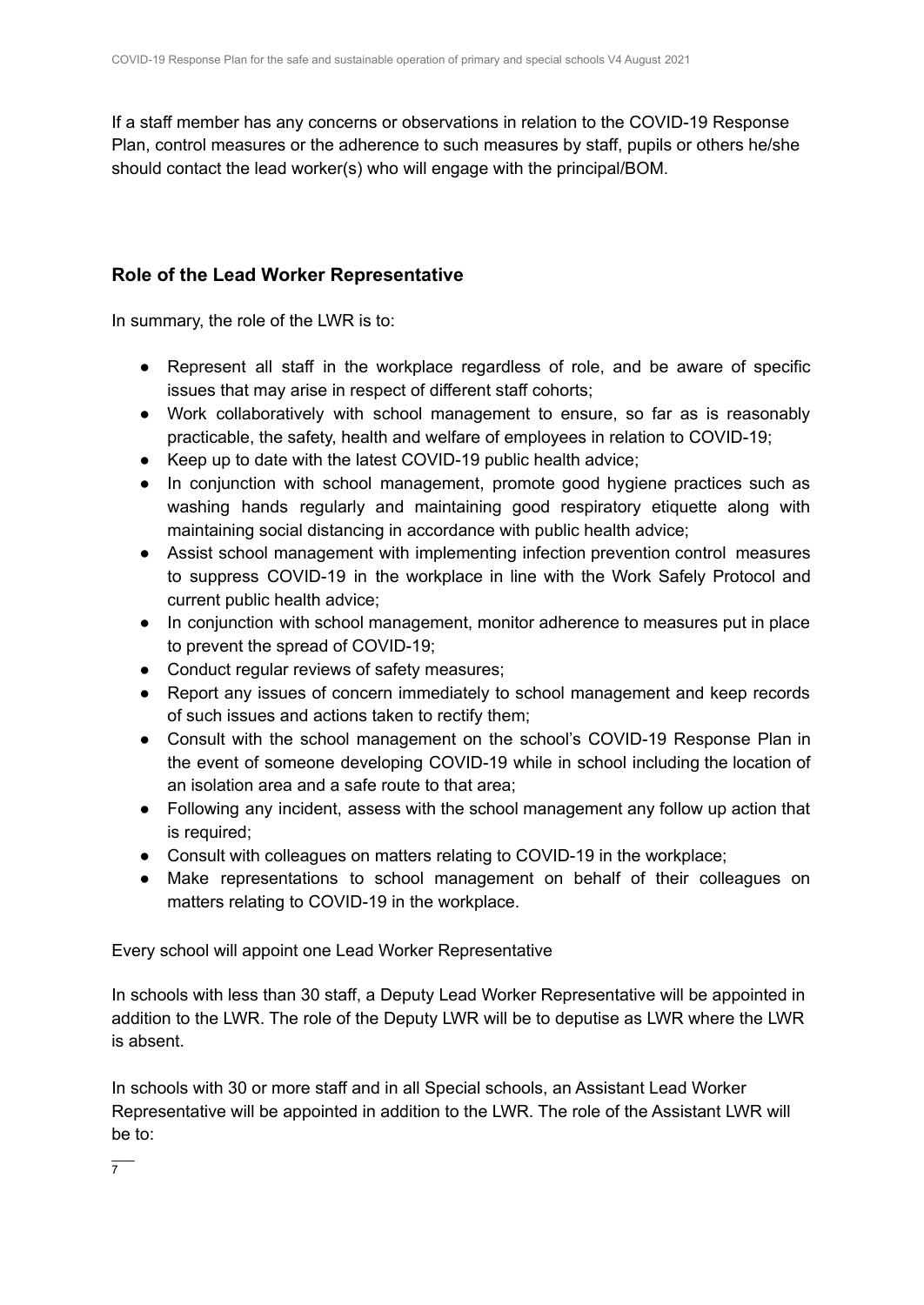- assist the LWR in their duties as set out above; and
- deputise as LWR where the LWR is absent

| Name(s) of lead worker representative: | <b>Contact details:</b> |  |  |
|----------------------------------------|-------------------------|--|--|
| <b>LWR-Grace Quinlan</b>               | 021-4812038             |  |  |
| DLWR-Sarah Hanley                      |                         |  |  |

All staff, pupils, parents, contractors and visitors have a responsibility both as individuals and collectively to have due regard for their own health and safety and that of others and to assist with the implementation of the COVID-19 Response Plan and associated infection prevention control measures.

Full details of the arrangements which will apply for the LWR in primary and special schools is set out at *Appendix 3.*

### **4.4) Signage**

Schools are required to display signage outlining the signs and symptoms of COVID-19 and to support good hand and respiratory hygiene.

Please see link below to these posters. Any such supply can be sourced locally.

[https://www.education.ie/en/The-Department/Announcements/information-for-schools-presch](https://www.education.ie/en/The-Department/Announcements/information-for-schools-preschools-and-third-level-institutions-on-the-coronavirus.html#1) [ools-and-third-level-institutions-on-the-coronavirus.html#1](https://www.education.ie/en/The-Department/Announcements/information-for-schools-preschools-and-third-level-institutions-on-the-coronavirus.html#1)

Schools can arrange to display the posters in prominent areas such as offices, corridors, staffroom area, classrooms and toilets.

### **4.5) Making Changes to School Layout**

Maintaining physical distancing in the school environment is recommended as one of the key infection prevention control measures to minimise the risk of the introduction and spread of COVID-19. Information on how physical distancing can be used in the school environment is found at *Section 5.4* below including a link to the suite of illustrative primary classroom layouts (including special classes).

Schools can reconfigure classrooms and other areas as necessary to support physical distancing in line with the guidance.

### **4.6) Health and Safety Risk Assessment**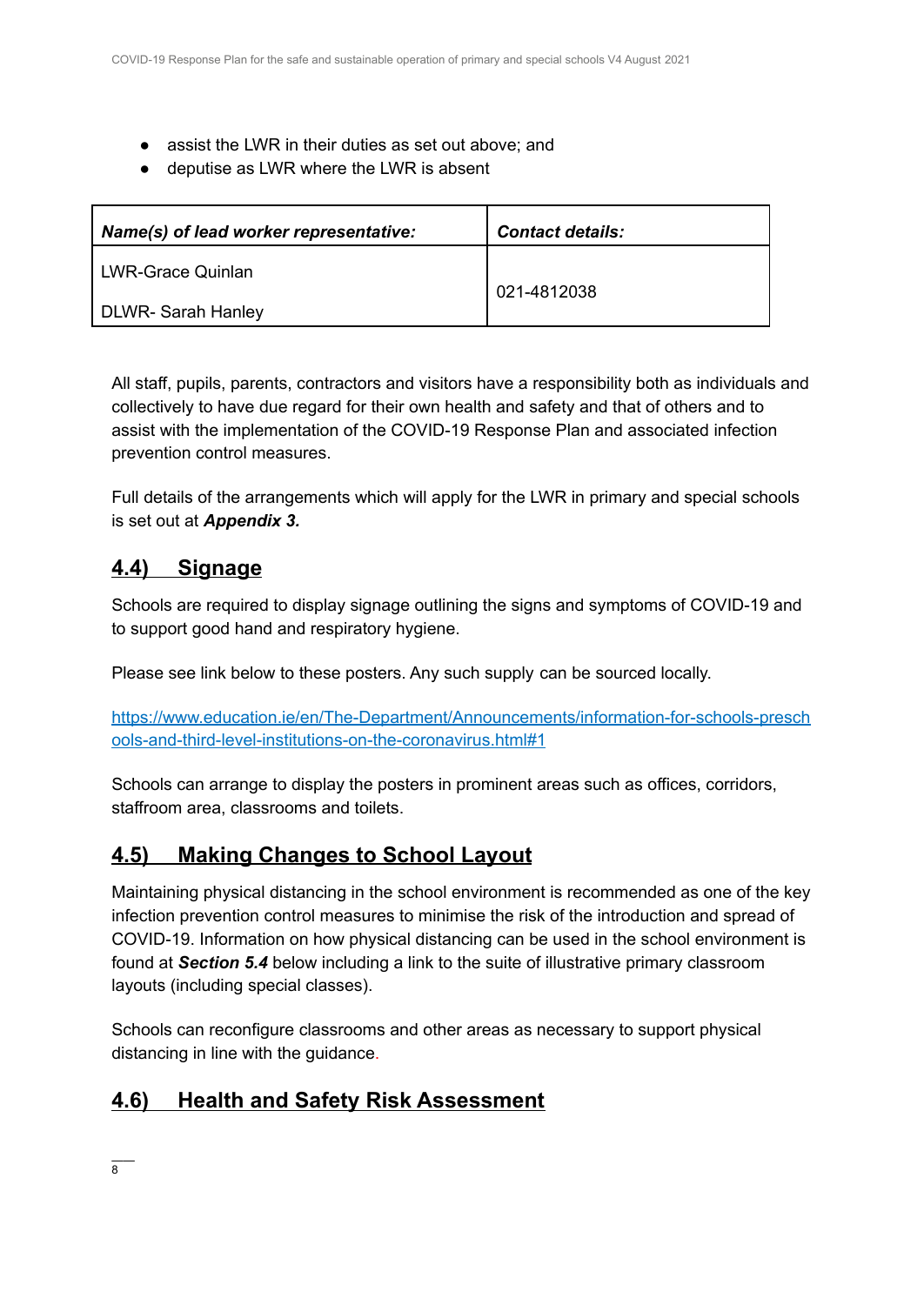COVID-19 represents a hazard in the context of health and safety in the school environment. A template risk assessment to identify the control measures required to mitigate the risk of COVID-19 in school settings is attached at *Appendix 4.*

It is important that schools review their emergency procedures involving, fire safety, first aid, accidents and dangerous occurrences to consider any new risks that arise due to the school's COVID-19 Response Plan. Any changes to the school's existing emergency procedures should be documented and incorporated into the school's safety statement.

Schools should also review their existing risk assessments to consider any new risks that arise due to the school's COVID-19 Response Plan. Any changes to the school's current risk assessments should also be documented and incorporated into the school safety statement.

### **First Aid/Emergency Procedure**

The standard First Aid/emergency procedure shall continue to apply in schools. In an emergency or in case of a serious incident, schools should call for an ambulance or the fire brigade on 112/999 giving details of location and type of medical incident.

## **4.7) Access to School and Contact Log**

Access to the school building will be in line with agreed school procedures.

Arrangements for necessary visitors such as contractors and parents will be restricted to essential purposes and limited to those who have obtained prior approval from the principal. The Department of Education Inspectorate may also need to visit schools and centres for education to support them as appropriate in the implementation of public health advice relating to creating a safe learning and working environment for all.

The prompt identification and isolation of potentially infectious individuals is a crucial step in restricting the spread of the virus and protecting the health and safety of the individuals themselves and other staff, contractors and visitors at the workplace. A detailed sign in/sign out log of those entering the school facilities should be maintained. The school should maintain a log of staff and pupil contacts. A sample contact log is available at *Appendix 5***.**

The Data Protection Commission has provided guidance on the data protection implications of the return to work protocols. This advice can be found here:

[https://www.dataprotection.ie/sites/default/files/uploads/2020-07/Data%20Protection%20impl](https://www.dataprotection.ie/sites/default/files/uploads/2020-07/Data%20Protection%20implications%20of%20the%20Return%20to%20Work%20Safely%20Protocol.pdf) [ications%20of%20the%20Return%20to%20Work%20Safely%20Protocol.pdf](https://www.dataprotection.ie/sites/default/files/uploads/2020-07/Data%20Protection%20implications%20of%20the%20Return%20to%20Work%20Safely%20Protocol.pdf)

Schools are reminded that all school records and data must be maintained and processed in compliance with the GDPR and the Data Protection Acts. The responsibility for compliance with the legislation rests with each school (or ETB) in their role as data controller.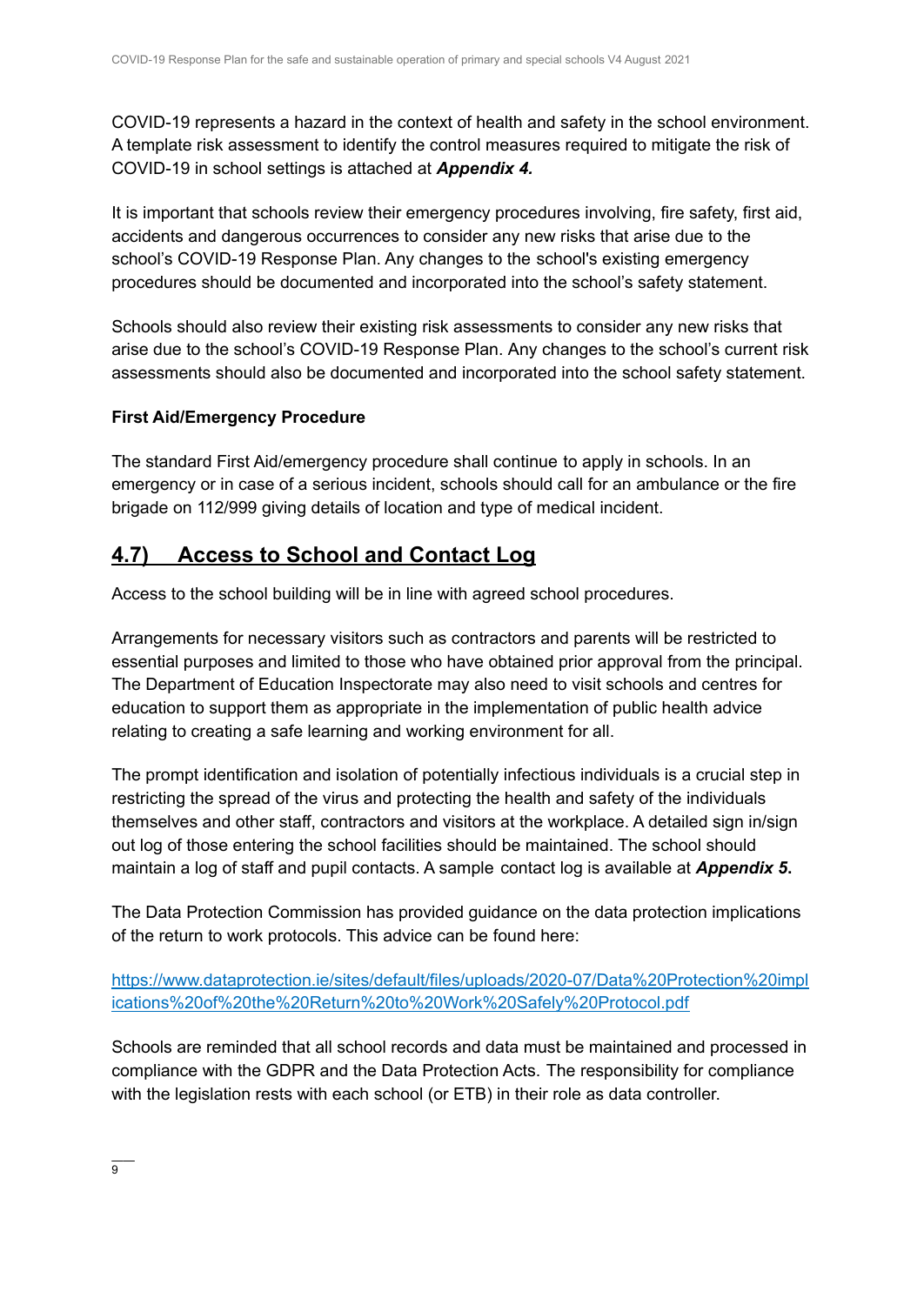## **5) Infection Prevention Control Measures - To prevent Introduction and Spread of COVID-19 in Schools**

One of the key messages to manage the risks of COVID-19 is to do everything practical to avoid the introduction of COVID-19 into the school. If infection is not introduced it cannot be spread. The risk of spreading the infection once introduced exists in all interpersonal interactions; pupil-pupil, teacher-teacher and teacher- pupil and must be managed in all settings.

A range of essential control measures have been implemented to reduce the risk of the spread of Covid-19 virus and to protect the safety, health and welfare of staff, pupils, parents and visitors as far as possible within the school. The control measures shall continue to be reviewed and updated as required on an ongoing basis.

It is critical that staff, pupils, parents and visitors are aware of, and adhere to, the control measures outlined and that they fully cooperate with all health and safety requirements.

The best ways to prevent the spread of COVID-19 in a workplace or any setting is to practice physical distancing, adopt proper hand hygiene, follow respiratory etiquette and increase ventilation.

*Staff should note that they have a legal obligation under Section 13 of the Safety, Health and Welfare at Work Act 2005 to comply with health and safety requirements and to take reasonable care for the health and safety of themselves, their colleagues and other parties within the workplace.*

### **How to Minimise the Risk of Introduction of COVID-19 into Schools:**

Promote awareness of COVID-19 symptoms (*details at Section 5.1*);

- Advise staff and pupils that have symptoms not to attend school, to phone their doctor and to follow HSE guidance on self-isolation;
- Advise staff and pupils to self-isolate or restrict their movements at home if they display any signs or symptoms of COVID-19 and contact their family doctor to arrange a test
- Advise staff and pupils, to follow the HSE advice if they are a close contact of a suspected/ confirmed case of Covid-19.
- If they have travelled outside of Ireland; in such instances staff and pupils are advised to consult and follow latest Government advices in relation to foreign travel.
- Advise staff and pupils that develop symptoms at school to bring this to the attention of the Principal promptly;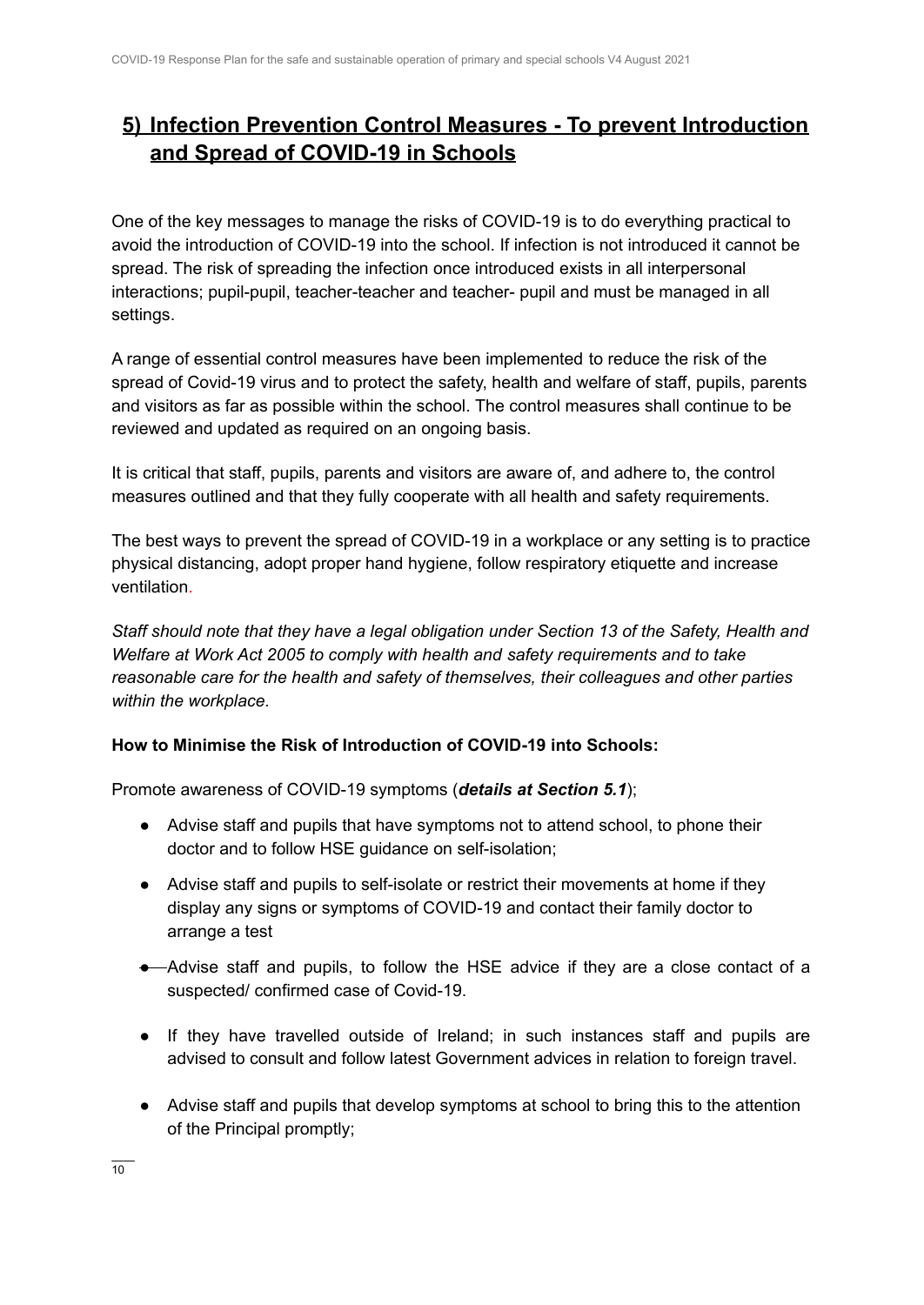- *●* Ensure that staff and pupils know the protocol for managing a suspected case of COVID-19 in school *(details at Section 8);*
- Advise staff and pupils to cooperate with any public health officials and the school for contact tracing purposes and follow any public health advice in the event of a case or outbreak in the school;
- Everyone entering the school building needs to perform hand hygiene with a hand sanitiser;
- Visitors to the school during the day should be by prior arrangement and should be received at a specific contact point;
- *●* Physical distancing (of 2m) should be maintained between staff and visitors where possible.

## **5.1) Know the Symptoms of COVID-19**

In order to prevent the spread of COVID-19 it is important to know and recognise the symptoms. They are:

- $\vee$  High temperature
- $\vee$  Cough
- $\checkmark$  Shortness of breath or breathing difficulties
- $\vee$  Loss of smell, of taste or distortion of taste

Infection with the virus that causes COVID-19 can cause illness, ranging from mild to severe, and, in some cases, can be fatal. It can take up to 14 days for symptoms to show. They can be similar to symptoms of [cold](https://www2.hse.ie/conditions/common-cold.html) and [flu.](https://www2.hse.ie/conditions/flu/flu-symptoms-and-diagnosis.html)

Common symptoms of coronavirus include:

- a fever (high temperature 38 degrees Celsius or above).
- a new cough this can be any kind of cough, not just dry.
- shortness of breath or breathing difficulties.
- loss or change in your sense of smell or taste this means you've noticed you cannot smell or taste anything, or things smell or taste different to normal

If you have any common symptoms of COVID-19 (coronavirus), [self-isolate](https://www2.hse.ie/conditions/coronavirus/self-isolation/how-to-self-isolate.html) (stay in your room) and phone your family doctor straight away to see if you need a free [COVID-19](https://www2.hse.ie/conditions/coronavirus/testing/how-to-get-tested.html) test.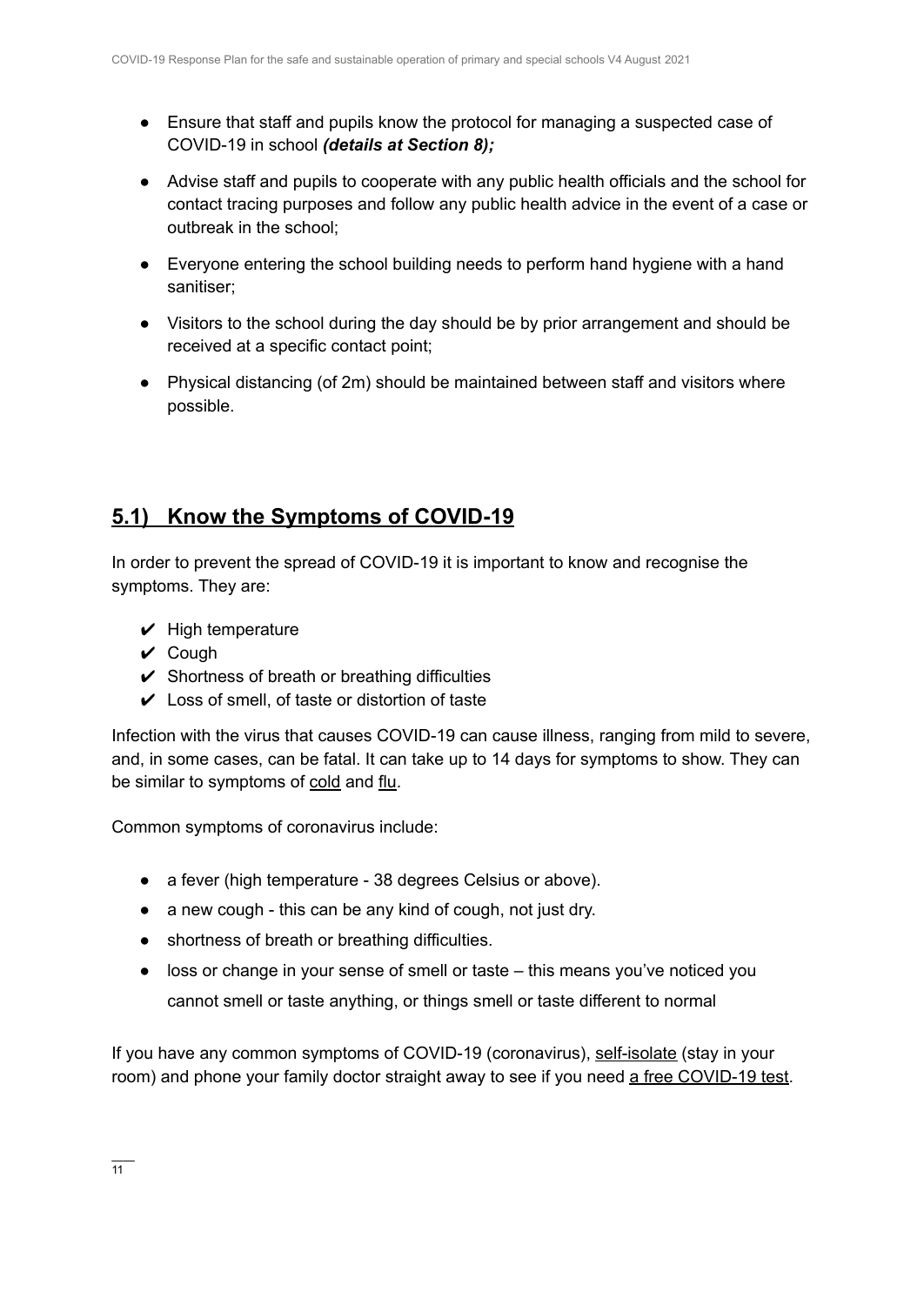Getting an early diagnosis means, you can get the help you need and take steps to avoid spreading the virus, if you have it.

For the complete list of symptoms, please refer to the HSE [Website](https://www2.hse.ie/conditions/coronavirus/symptoms.html). If you **do not** have symptoms, you can get a free COVID-19 (coronavirus) test at a [COVID-19](https://www2.hse.ie/conditions/coronavirus/testing/covid-19-walk-in-test-centres.html) walk-in test [centre.](https://www2.hse.ie/conditions/coronavirus/testing/covid-19-walk-in-test-centres.html)

### **COVID-19 Tracker App**

COVID Tracker app is a free and easy-to-use mobile phone app that will:

- alert you if you have been in close [contact](https://www2.hse.ie/conditions/coronavirus/close-contact-and-casual-contact.html) with someone who has tested positive for COVID-19 (coronavirus)
- keep other app users safe by alerting them if you test positive for COVID-19
- give you advice on what to do if you have symptoms

You can download the free app from Apple's [AppStore](https://apps.apple.com/ie/app/covid-tracker-ireland/id1505596721) or the [GooglePlay](https://play.google.com/store/apps/details?id=com.covidtracker.hse) store

**Employers and workers must keep themselves up to date on Public Health information as this can be updated on a regular basis.** Public Health information on close [contacts,](https://www2.hse.ie/conditions/coronavirus/close-contact-and-casual-contact.html) casual contacts and testing is available from the HSE website.

### **5.2) Respiratory Hygiene**

Make sure you, and the people around you, follow good respiratory hygiene. This means covering your mouth and nose with a tissue or your bent elbow when you cough or sneeze. Then dispose of the used tissue immediately and safely into a nearby bin.

By following good respiratory hygiene, you protect the people around you from viruses such as cold, flu and Covid-19.

### **5.3) Hand Hygiene**

Staff and pupils should understand why hand hygiene is important as well as when and how to wash their hands.

Schools should promote good hygiene and display posters throughout the schools on how to wash your hands. Follow the HSE guidelines on handwashing:

### <https://www2.hse.ie/wellbeing/how-to-wash-your-hands.html>

Hand hygiene can be achieved by hand washing or use of a hand sanitiser (when hands look clean).

Use of hand hygiene facilities including wash hand basins needs to be managed so as to avoid congregation of pupils and staff waiting to use wash hand basins and hand sanitisers.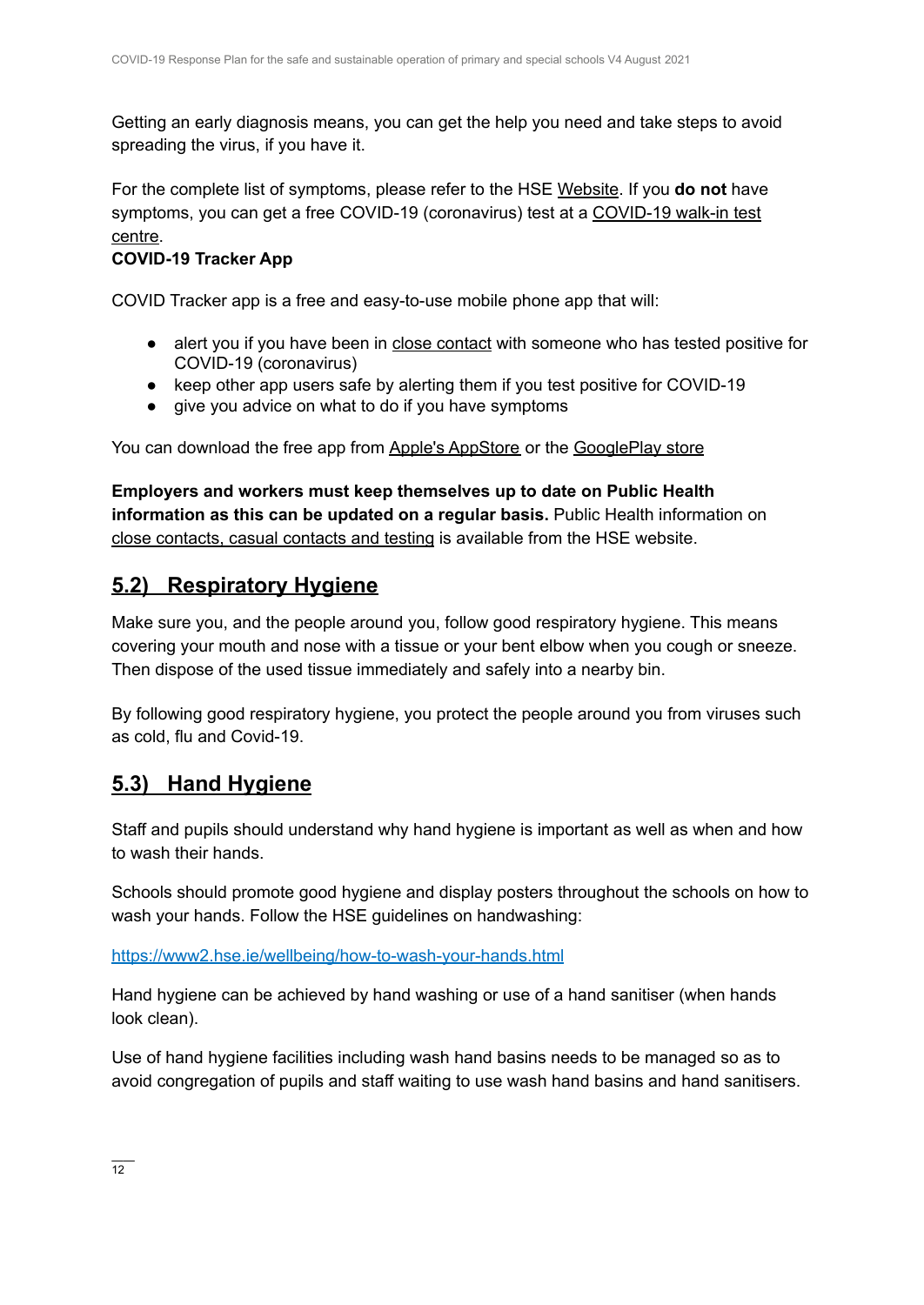There is a requirement for access to hand washing facilities after activities that are likely to soil hands, for example playing outside or certain sporting activities as hand sanitiser does not work on dirty hands.

Hand sanitiser dispensers can be deployed more readily at exit and entry points of schools and classrooms and care should be taken to clean up any hand sanitiser spills to prevent risks of falls.

Warm water is preferable to hot or cold water for hand washing but if the plumbing system only supplies cold water, a soap that emulsifies easily in cold water should be used.

Wash hand basins, running water, liquid soap and hand drying facilities should be provided in all toilets, kitchens and any food preparation areas.

Hand washing facilities should be maintained in good condition and supplies of soap and towels should be topped up regularly to encourage everyone to use them.

Hot air dryers are an acceptable alternative for hand drying but must be regularly maintained. There is no evidence that hand dryers are associated with increased risk of transmission of COVID-19.

Posters displaying hand washing techniques and promoting hand washing should be placed on walls adjacent to washing facilities and can be laminated or placed in a plastic sleeve.

Hand sanitiser is suitable for use for hand hygiene when hands are not visibly soiled (look clean).

Evidence of effectiveness is best for alcohol based hand rubs but non-alcohol based hand rubs can be used too.

When hand rubs/gels are being used in school care should be taken to ensure that pupils do not ingest them as they are flammable and toxic. Alcohol-based sanitiser must not be stored or used near heat or naked flame

Young children should not have independent use of containers of alcohol gel.

### **Choosing a Hand Sanitiser**

Hand sanitising gels are biocides and fall under the Biocidal Products Regulation (BPR) –Regulation (EU) 528/2012. The Pesticide Registration and Control Division (PRCD) of the Department of Agriculture, Food and the Marine (DAFM) is the competent authority for biocides in Ireland. Only biocidal products listed on the DAFM biocide product register are legal to market and use in Ireland. Schools should ensure that all sanitisers and disinfectants they have carry a PCS 9xxxx, PCS 1xxxxx, IE/BPA 7xxxx or an EU-000xxx-xx registration number on the label. Each product registered by DAFM will carry a unique registration number specific to that particular product. If the product label does not contain any of these number formats, Schools should not purchase or use the product. To confirm the biocide can be used on the Irish market, Schools can check the registers of products online at [Biocidal](https://www.pcs.agriculture.gov.ie/registers/biocidalproductregisters/)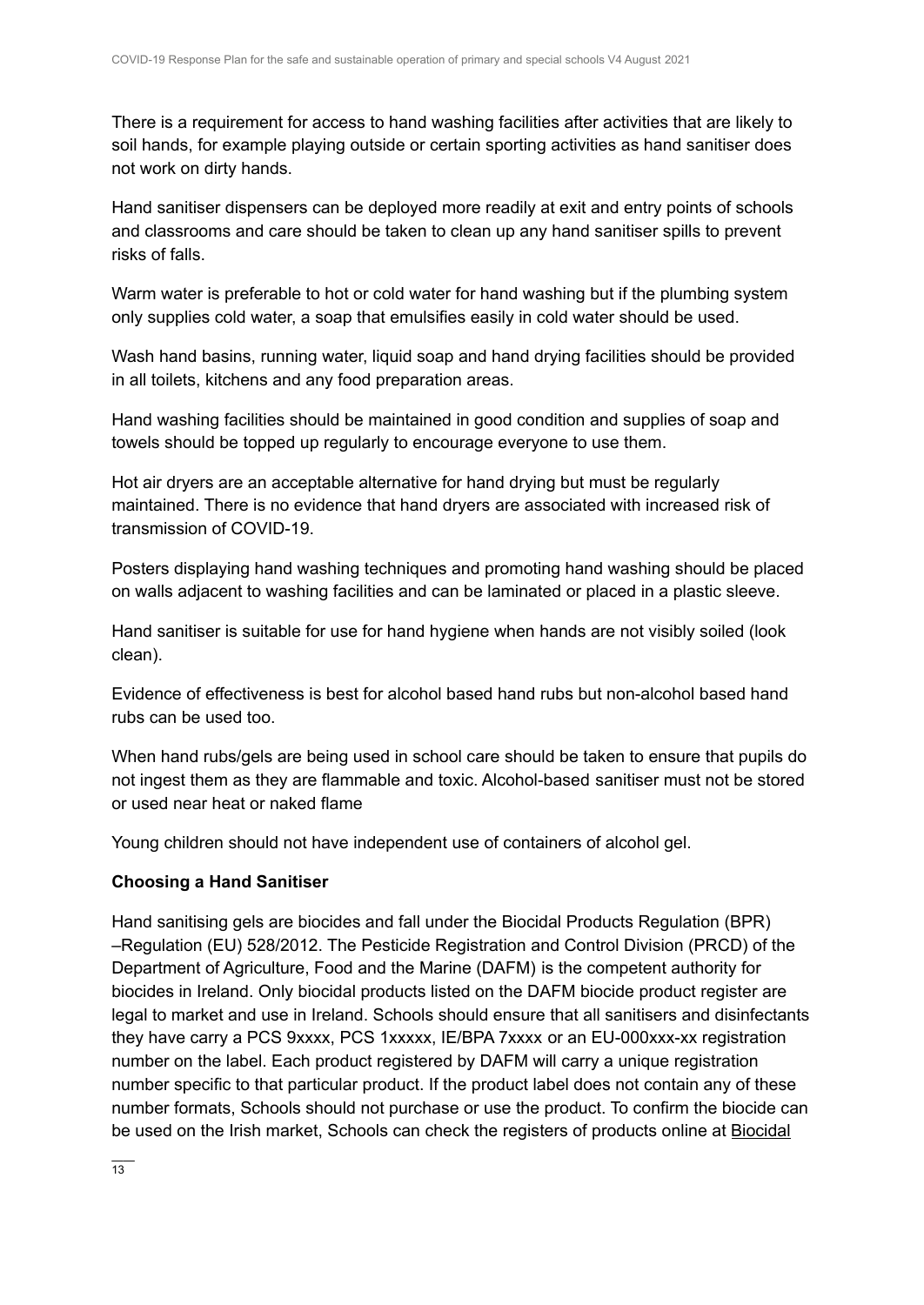Product [Registers](https://www.pcs.agriculture.gov.ie/registers/biocidalproductregisters/). Further information from DAFM on Sanitisers and Disinfectants is available by contacting them at [biocide-enforcement@agriculture.gov.ie](mailto:biocide-enforcement@agriculture.gov.ie) or at the [Department](https://www.agriculture.gov.ie/customerservice/coronaviruscovid-19/handsanitisersanddisinfectants/) of Agriculture, Food and the Marine website.

Hand sanitisers for use against COVID-19 must contain a minimum of 60% alcohol. Non-alcohol based hand sanitiser may also be used. However, in choosing a hand sanitiser, it is important to ensure that it is effective against Coronavirus.

#### **Frequency of Hand Hygiene**

Pupils and staff should perform hand hygiene:

- On arrival at school;
- Before eating or drinking;
- After using the toilet;
- After playing outdoors;
- When their hands are physically dirty;
- When they cough or sneeze.

A drawdown framework which was established for the 2020/21 school year will continue to remain in place for the 2021/22 school year to enable schools to purchase necessary supplies of hand-sanitisers and PPE requirements. The Department will provide funding for the costs associated with hand sanitising and PPE requirements in schools.

### **5.4) Physical Distancing**

Physical distancing can be usefully applied in primary and special school settings allowing for some flexibility when needed. It must be applied in a practical way to recognise that the learning environment cannot be dominated by a potentially counterproductive focus on this issue. Physical distancing will look different across the various ages and stages of learning. Care should be taken to avoid generating tension or potential conflict and some flexibility in the implementation of measures may be required at times.

It is also recognised that it is not always possible for staff to maintain physical distance from pupils and it is not appropriate that they would always be expected to do so where this could have a detrimental impact on the pupil i.e. if a child sustains an injury and requires first aid.

**However, where possible staff should maintain a minimum of 1m distance and where possible 2m. They should also take measures to avoid close contact at face to face level such as remaining standing rather than sitting beside/crouching down**.

Physical distancing falls into two categories:

- Increasing separation
- Decreasing interaction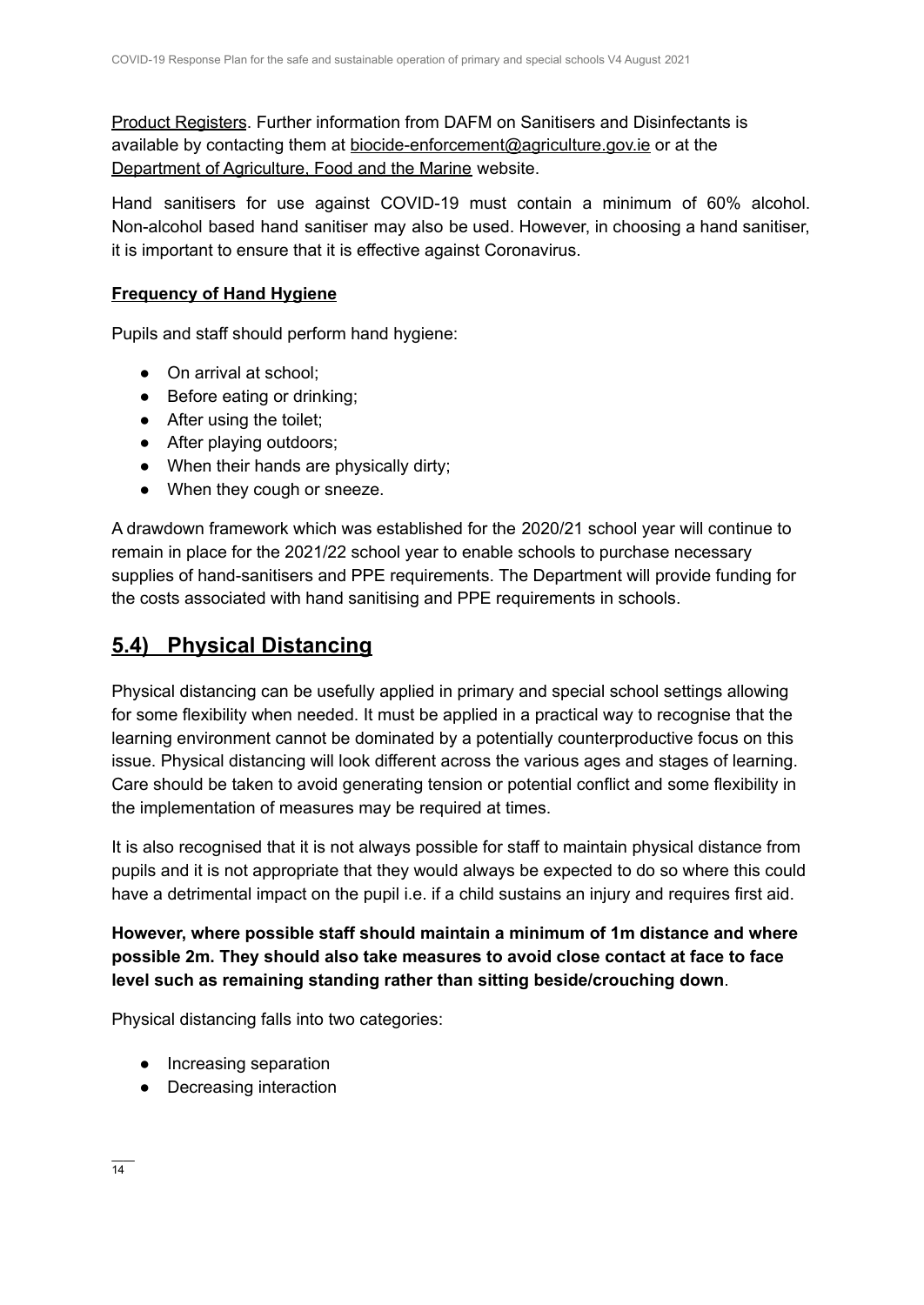### *Increasing separation*

The guidance documents provided by the Department of Education on optimal school layout and referenced at *Section 4.5* above should be used by schools to increase separation to the greatest degree possible

To maintain physical distancing in the classroom, primary schools and special schools should:

- 1. Reconfigure class spaces to maximise physical distancing
- 2. Utilise and reconfigure all available space in the school in order to maximise physical distancing

To support primary schools and special schools in the implementation of physical distancing in the classroom, the Department has developed a suite of illustrative classroom layouts of potential options (including arrangements for special classes) which are in accordance with the public health advice, and assumes

Room is clear of any unnecessary furniture/shelves etc. on the walls A variety of classroom sizes.

A link to the suite of illustrative primary [classroom](https://s3-eu-west-1.amazonaws.com/govieassets/82023/7612d390-4a73-4afb-ba06-5d1c41bd5a0a.pdf) layouts is available here.

A link to [illustrative](https://s3-eu-west-1.amazonaws.com/govieassets/81948/36874b14-f604-4966-b8c8-bc2954b73bbd.pdf) special classes is available here.

**The teacher's desk should be at least 1m and where possible 2m away from pupil desks.**

### *Decreasing interaction*

The extent to which decreasing interaction is possible in a primary or special school will depend on the school setting and a common-sense approach is required recognising the limits to which this can be achieved between pupils.

In primary and special schools a distance of 1m should be maintained between desks or between individual pupils. It is recognised that younger children are unlikely to maintain physical distancing indoors. Therefore achieving this recommendation in the first four years of primary or special schools, is not a pre-requisite to reopening a primary or special school for all pupils.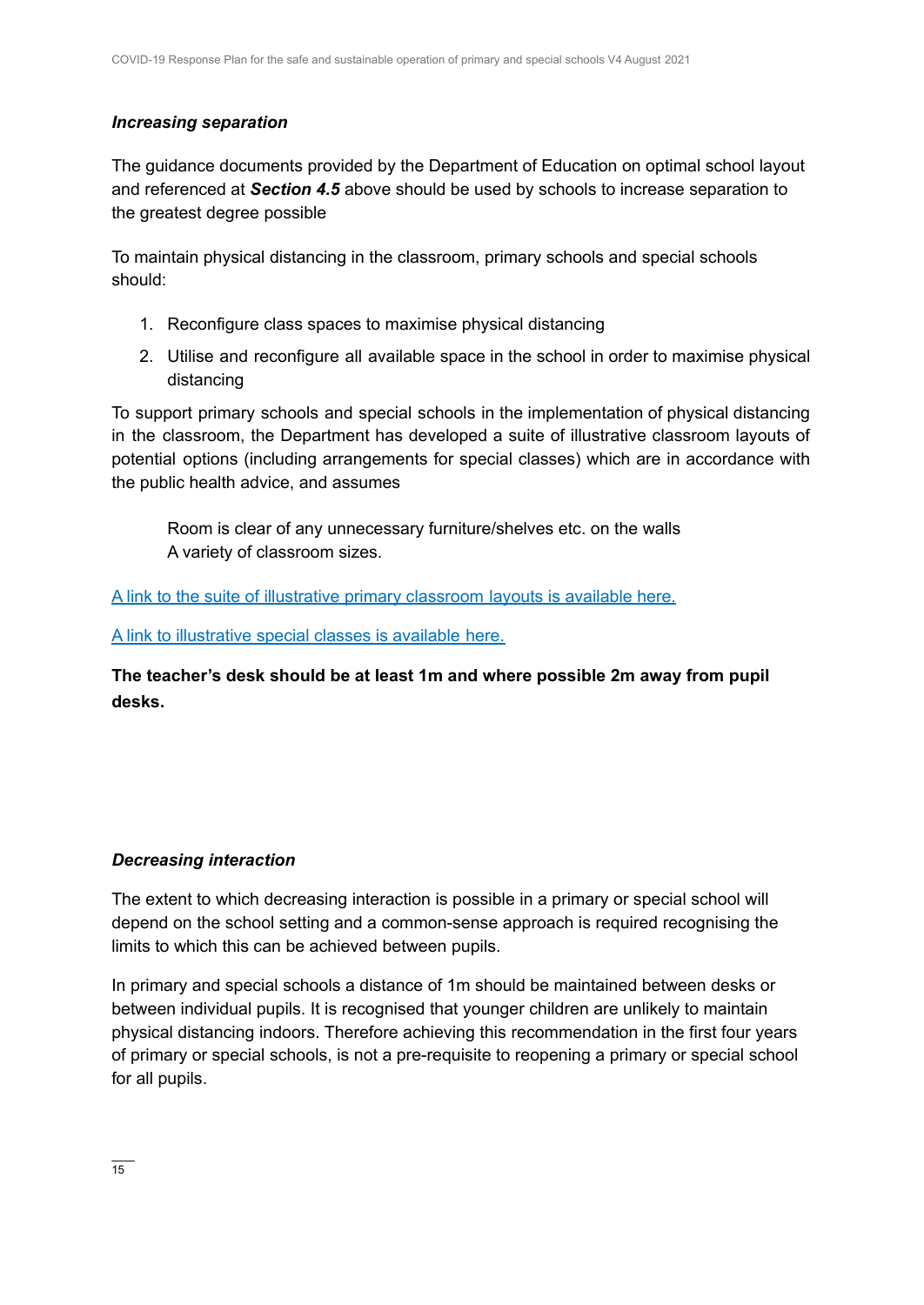Where possible work stations should be allocated consistently to the same staff and children rather than having spaces which are shared.

The risk of infection may be reduced by structuring pupils and their teachers into Class Bubbles (i.e. a class grouping which stays apart from other classes as much as possible) and discrete groups or "Pods" within those class bubbles, to the extent that this is practical.

If the class is divided into Pods, there should be at least (1m distance) between individual Pods within the Class Bubble and between individuals in the pod, whenever possible.

Generally speaking the objective is to limit contact and sharing of common facilities between people in different Class Bubbles (and Pods within those Class Bubbles) as much as possible, rather than to avoid all contact between Pods, as the latter will not always be possible.

The aim of the system within the school is that class grouping mix only with their own class from arrival at school in the morning until departure at the end of the school day. The Pods within those Class Bubbles is an additional measures, to limit the extent of close contact within the Class Bubble.

Pod sizes should be kept as small as is likely to be reasonably practical in the specific classroom context.

To the greatest extent possible, pupils and teaching staff should consistently be in the same Class Bubbles although this will not be possible at all times.

Different Class Bubbles should where possible have separate breaks and meal times or separate areas at break or meal times (or this could be different class years i.e. 2<sup>nd</sup> class, 3<sup>rd</sup> class etc.)

Sharing educational material between Pods should be avoided/minimised where possible.

Staff members who move from class bubble to class bubble should be limited as much as possible.

### *Additional measures to decrease interaction include:*

Limit interaction on arrival and departure and in hallways and other shared areas.

Social physical contact (hand to hand greetings, hugs) should be discouraged.

Where pupils need to move about within the classroom to perform activities (access to a shared resource) it should be organized to the greatest degree possible to minimize congregation at the shared resource.

Staff and pupils should avoid sharing of personal items.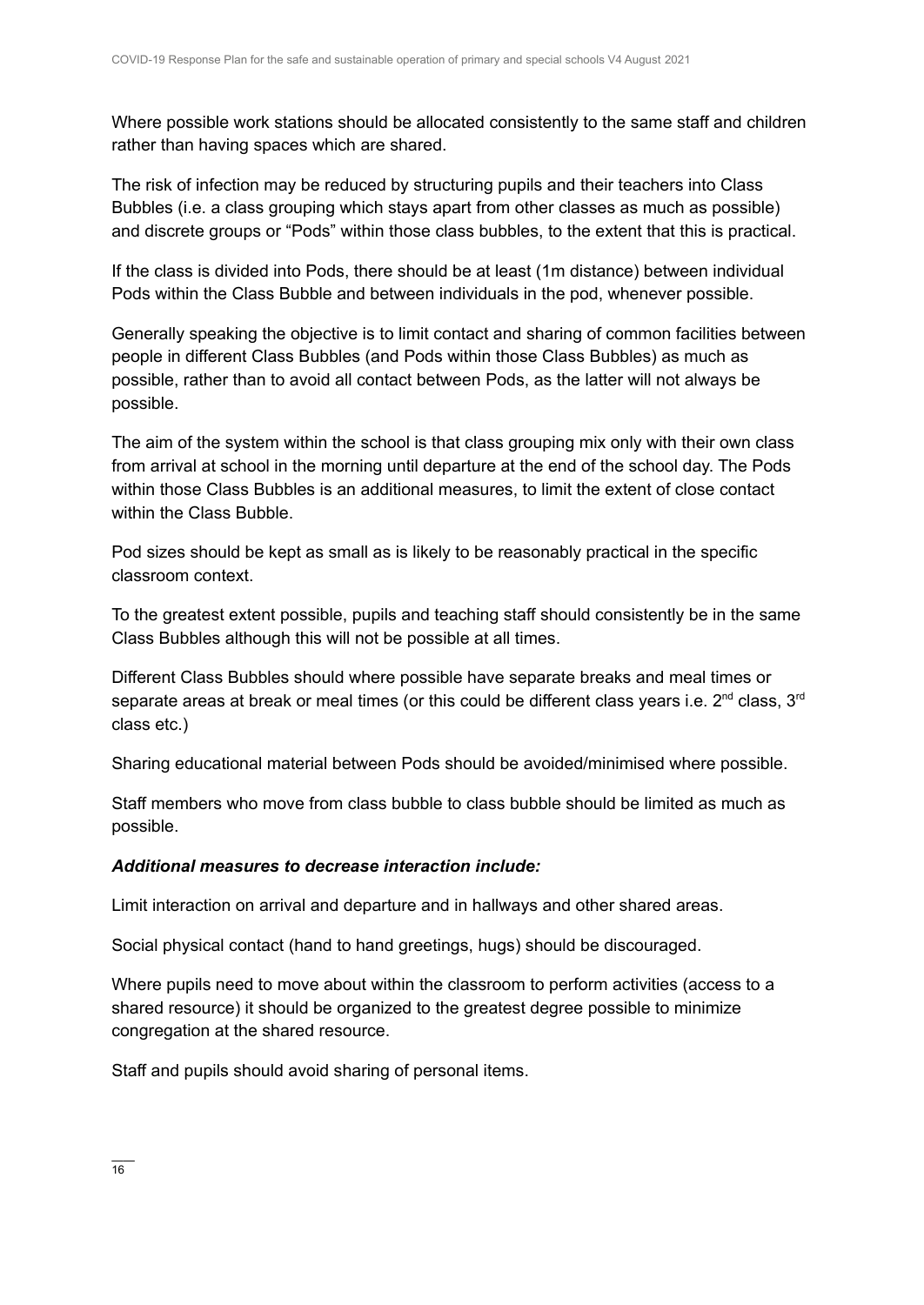Encourage pupils to avoid behaviours that involve hand to mouth contact (putting pens/pencils in the mouth).

Where teaching and learning involves use of keyboards or tablets, the contact surface of the device should be cleaned regularly and hand hygiene encouraged.

### **Physical Distancing outside of the classroom and within the school**

### *School drop off/collection*

Arrangements for dropping off/collecting pupils should be arranged to encourage physical distancing of 2m where possible.

Walking/cycling to school should be encouraged as much as possible.

Arrangements should be made to maintain a distance of 2m between parents and guardians and between parents and guardians and school staff.

Aim of any arrangements is to avoid congregation of people at the school gates where physical distancing may not be respected.

Staggered drop off/pick up times should be considered where practical and feasible.

If schools have additional access points, consideration may be given to whether they can be used to reduce congestion.

Consideration may be given to where pupils congregate as they arrive at school. This could include heading straight to their small group designated learning space/classroom.

### *Staff*

A distance of 2m is recommended for physical distancing by staff. This is particularly relevant to distancing between adults when they are not engaged in teaching such as the staff room and arriving to work.

If 2m cannot be maintained in staff groups, as much as distance as is possible and updated guidance on face covering should be observed.

Physical distancing should be observed between staff members within the staff room through the use of staggered breaks etc.

Staff meetings should be held remotely or in small groups or in large spaces to facilitate physical distancing.

Implement no hand shaking policy.

Minimise gathering of school staff at the beginning or end of the school day.

Staff can rotate between areas/classes but this should be minimized where possible.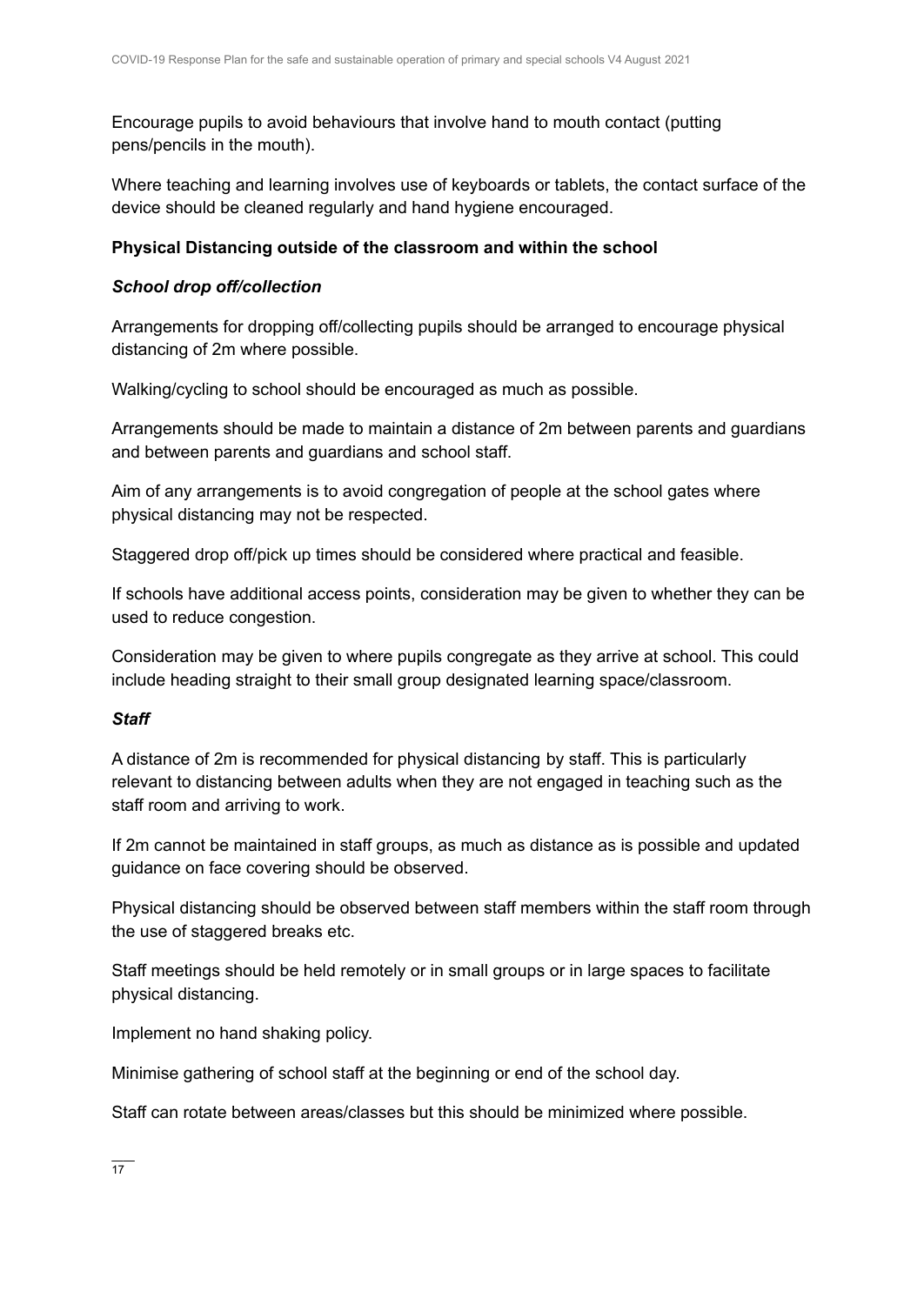### *Canteen*

Ensure physical distancing is applied in canteen facilities

Stagger canteen use and extend serving times to align with class groupings.

Implement a queue management system.

Make sure pupils clean their hands before and after entering the canteen area.

#### *Corridors and Stairwells*

Briefly passing someone in a hall is very unlikely to contribute significantly to the spread of infection if people do not have physical contact and avoid informal group discussions.

### *Yard/Supervision*

The risk of transmission from contact with outside surfaces or play areas is low.

Adjust play time/outdoor activities to minimise crowding at the entrance and exits.

It is not possible to maintain physical distancing when pupils in primary or special schools play together outdoors, but in so far as practical it is helpful to keep to consistent groups.

Stagger break times and outdoor access.

Children should be encouraged to perform hand hygiene before and after outdoor activities.

Minimise equipment sharing and clean shared equipment between uses by different people.

### *Ventilation*

The Department has published guidance setting out the practical steps for good ventilation in accordance with public health advice '*Practical Steps for the Deployment of Good Ventilation Practices in Schools'* The guidance sets out an overall approach for schools that windows should be open as fully as possible when classrooms are not in use (e.g. during break-times or lunch-times (assuming not in use) and also at the end of each school day) and partially open when classrooms are in use. The guidance provides that good ventilation can be achieved in classrooms without causing discomfort, particularly during cold weather. The Department has also published guidance regarding on how these practical steps measures can be supplemented and enhanced by the use of Carbon Dioxide (CO2) monitors. Links to all aforementioned guidance can be accessed [here.](https://www.gov.ie/en/publication/ad236-guidance-on-ventilation-in-schools/)

### **5.5) Use of PPE in Schools**

The Department has published ["Guidance](https://assets.gov.ie/83497/d48ade18-daa1-4610-9390-46e7312a9831.pdf) to Primary and Special Schools on PPE [consumables](https://assets.gov.ie/83497/d48ade18-daa1-4610-9390-46e7312a9831.pdf) and equipment" on [www.gov.ie/backtoschool](http://www.gov.ie/backtoschool)

This provides schools with the information needed on the appropriate quantities of PPE consumables and equipment to support the safe and sustainable operations of schools.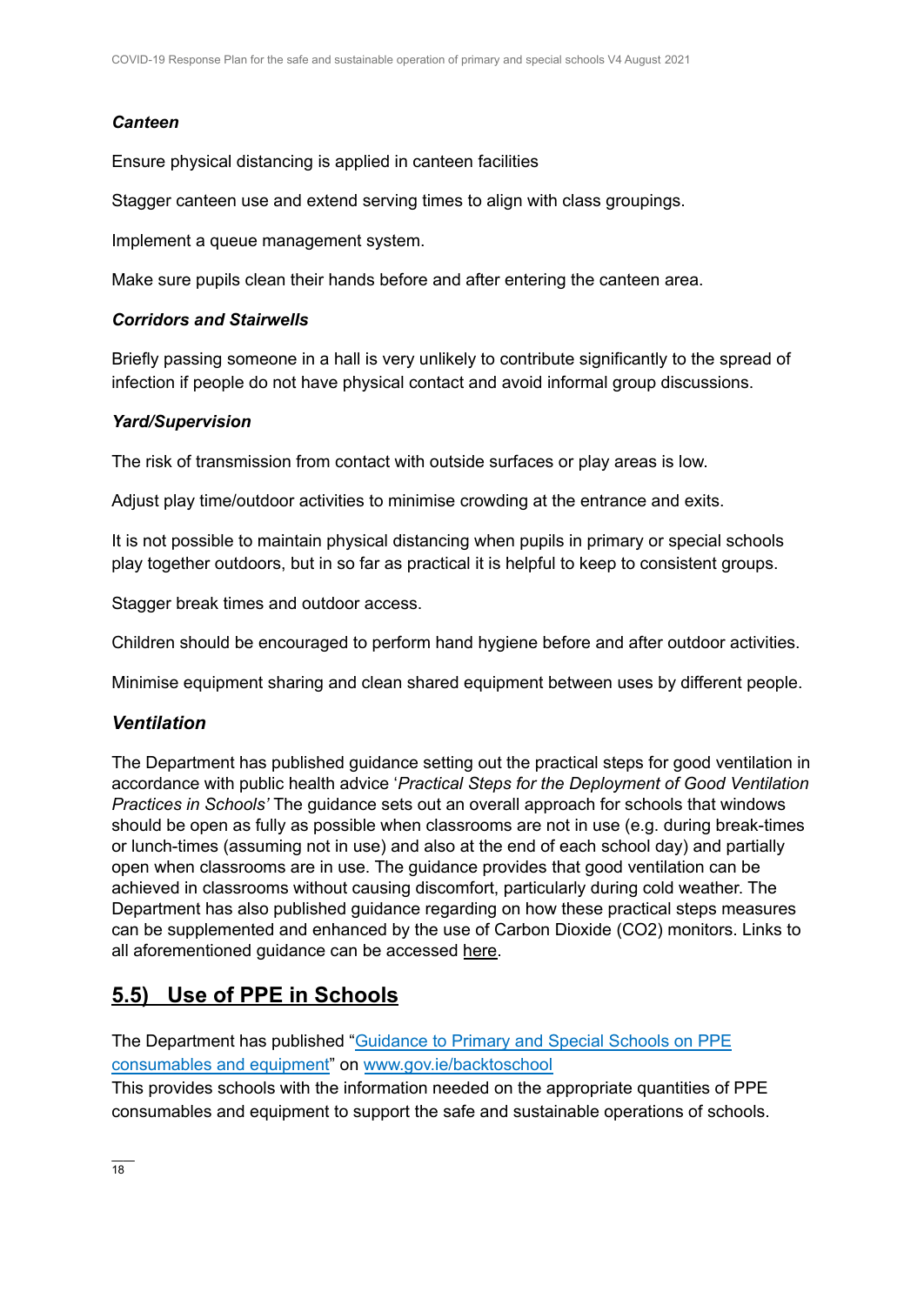The updated advice from the HPSC to the Department of Education has recommended that face coverings should be worn by staff members where it is not possible to maintain a physical distance of 2 metres from other staff, parents, essential visitors or pupils. The Department has accepted this recommendation. Accordingly, it is now a requirement for face coverings to be worn by staff members where it is not possible to maintain a physical distance of 2 metres from other staff, parents, essential visitors or pupils. (Please see note re medical grade masks on page 23)

Workers should be trained in the proper use, donning/doffing, cleaning, storing and disposal of PPE. The HPSC has produced posters and videos on the correct donning and doffing of PPE available on the HPSC and HSA websites

[https://www.hsa.ie/eng/topics/covid-19\\_coronavirus\\_information\\_and\\_resources/covid-19\\_b](https://www.hsa.ie/eng/topics/covid-19_coronavirus_information_and_resources/covid-19_business_supports/business_supports/hse-hpsc_posters_and_videos/) usiness supports/business supports/hse-hpsc posters and videos/

PPE will also need to be used at certain work activities or work areas. These might include roles such as:

- Performing intimate care
- Where a suspected case of COVID-19 is identified while the school is in operation
- Where staff are particularly vulnerable to infection but are not in the list of those categorised as people in very high risk groups, or may be living with people who are in a very high risk category
- Administering first aid

Where staff provide healthcare to children with medical needs in the school environment they should apply standard precautions as per usual practice.

### **Reception Areas**

Consideration should be given to the use of Perspex in reception areas where it is not possible for staff to maintain a physical distance of 2 metres from other staff or pupils. Minor works funding grant can be used for this purpose.

### **Face Coverings/Masks**

The wearing of face coverings or masks in general is not a substitute for other measures outlined below (physical distancing, hand hygiene, respiratory etiquette, adequate ventilation, minimising contacts) but they may be used in addition to these protective measures, especially where maintaining physical/social distancing is difficult.

Cloth face coverings act as a barrier to help prevent respiratory droplets from travelling into the air and onto other people when the person wearing the face coverings coughs, sneezes, talks or raises their voice. Cloth face coverings are therefore intended to prevent transmission of the virus from the wearer (who may not know that they are infected) to those with whom they come into close contact.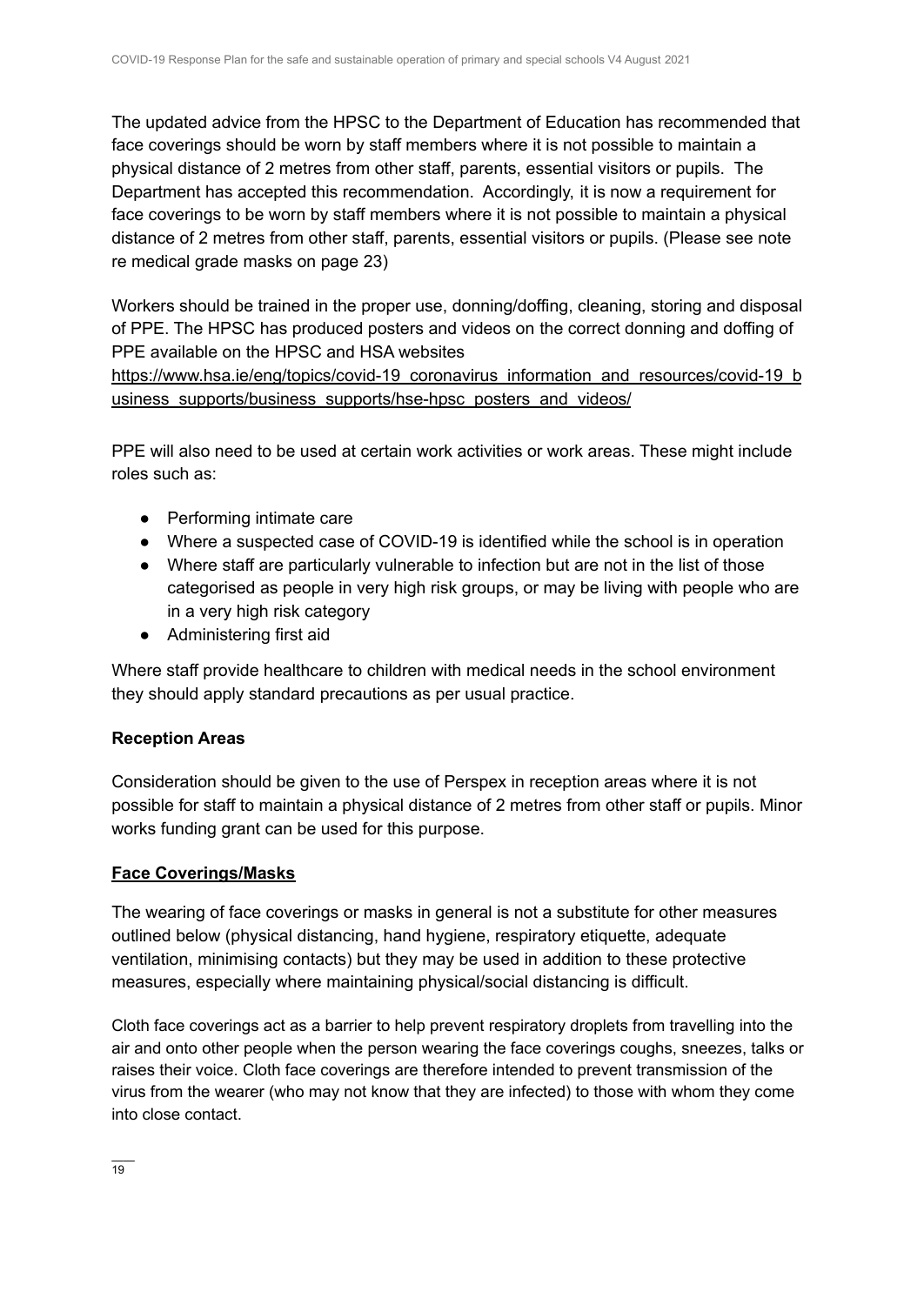In childcare and educational settings, the implementation of mandatory face-covering usage is challenging, as it is known that children will have a lower tolerance and ability to use the face covering properly, and use of face-coverings by teachers and staff caring for very young children may cause undue stress to the children.

It is not recommended that children attending primary school wear face-coverings.

It is now a requirement for face coverings to be worn by staff members where it is not possible to maintain a physical distance of 2 metres from other staff, parents, essential visitors or pupils.

In certain situations the use of clear visors should be considered, for example staff interacting with pupils with hearing difficulties or learning difficulties.

Cloth face coverings should not be worn by any of the following groups:

- Primary school children
- Any person with difficulty breathing
- Any person who is unconscious or incapacitated
- Any person who is unable to remove the face-covering without assistance
- Any person who has special needs and who may feel upset or very uncomfortable wearing the face covering, for example persons with intellectual or developmental disabilities, mental health conditions, sensory concerns or tactile sensitivity.

Further advice from the HPSC on the use of face coverings in educational settings was received on the 6th August 2020. This advice is available [here](https://assets.gov.ie/83506/86fba2a7-26da-4c19-bce3-b0d01aaaf59b.pdf).

All staff wearing face coverings should be reminded to not touch the face covering and to wash or sanitise their hands (using hand sanitiser) before putting on and after taking off the face covering.

Information should be provided on the proper use, removal, and washing of cloth face coverings

#### <https://www.youtube.com/watch?v=T6ZqdpLfSqw>

Cloth face coverings should be washed after every day of use and/or before being used again, or if visibly soiled.

Face coverings should not be worn if they are wet. A wet cloth face covering may make it difficult to breathe.

Schools should consider having additional disposable face coverings available for staff in case a back-up face covering is needed during the day.

Whilst staff may wish to utilise their own face covering on a day-to-day basis, schools should have available a stock of additional disposable or multi-use face coverings, or if appropriate face visors, available for staff in case a back-up face covering is needed throughout the day or where required on an ongoing basis.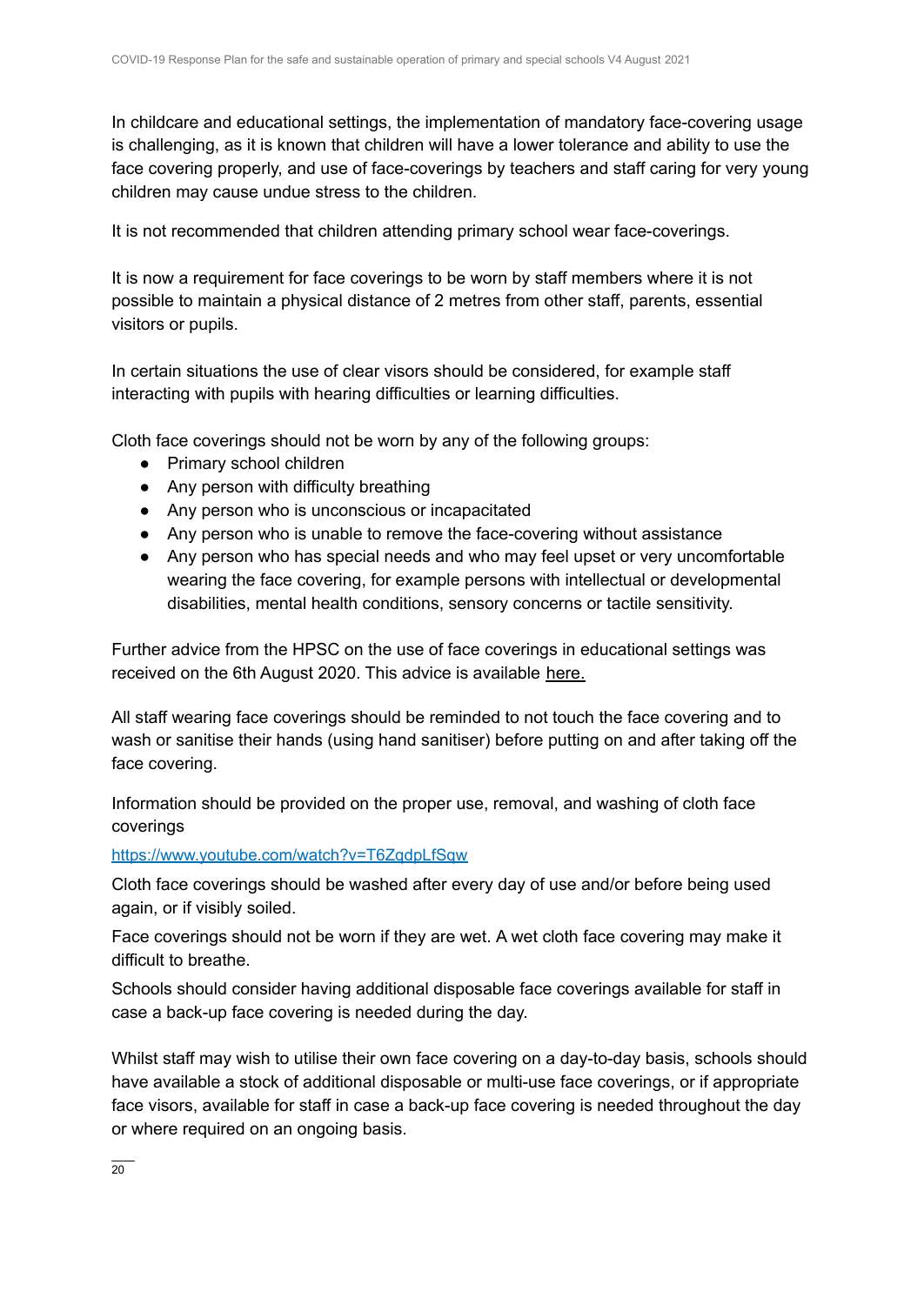### **Medical Grade Masks**

Schools must provide medical grade masks in the EN14683 category to all SNAs and teachers in special schools and special classes and those staff by necessity that need to be in close and continued proximity with pupils with intimate care needs including School Bus Escorts.

Wearing a face covering or mask does not negate the need to stay at home if symptomatic.

### **Gloves**

The use of disposable gloves in the school by pupils or staff is not generally appropriate but may be necessary for cleaning, intimate care settings and when administering first aid. Routine use does not protect the wearer and may expose others to risk from contaminated gloves.

Routine use of disposable gloves is not a substitute for hand hygiene.

### **Aprons**

Aprons may also be appropriate in certain circumstances including for intimate care needs or for staff assigned to cleaning an area where a suspected or confirmed case of COVID-19 was present.

### **6) Impact of COVID-19 on certain school activities**

### *Choir/Music Performance*

Choir practices/performances and music practices/performances involving wind instruments may pose a higher level of risk and special consideration should be given to how they are held ensuring that the room is well-ventilated and the distance between performers is maintained.

### *Sport Activities*

Schools should refer to the HPSC guidance on Return to Sport. Link to return to sport protocols is found here.

### <https://www.gov.ie/en/publication/07253-return-to-sport-protocols/>

### *Shared Equipment*

**Toys** 

All toys should be cleaned on a regular basis for example weekly. This will remove dust and dirt that can harbour germs.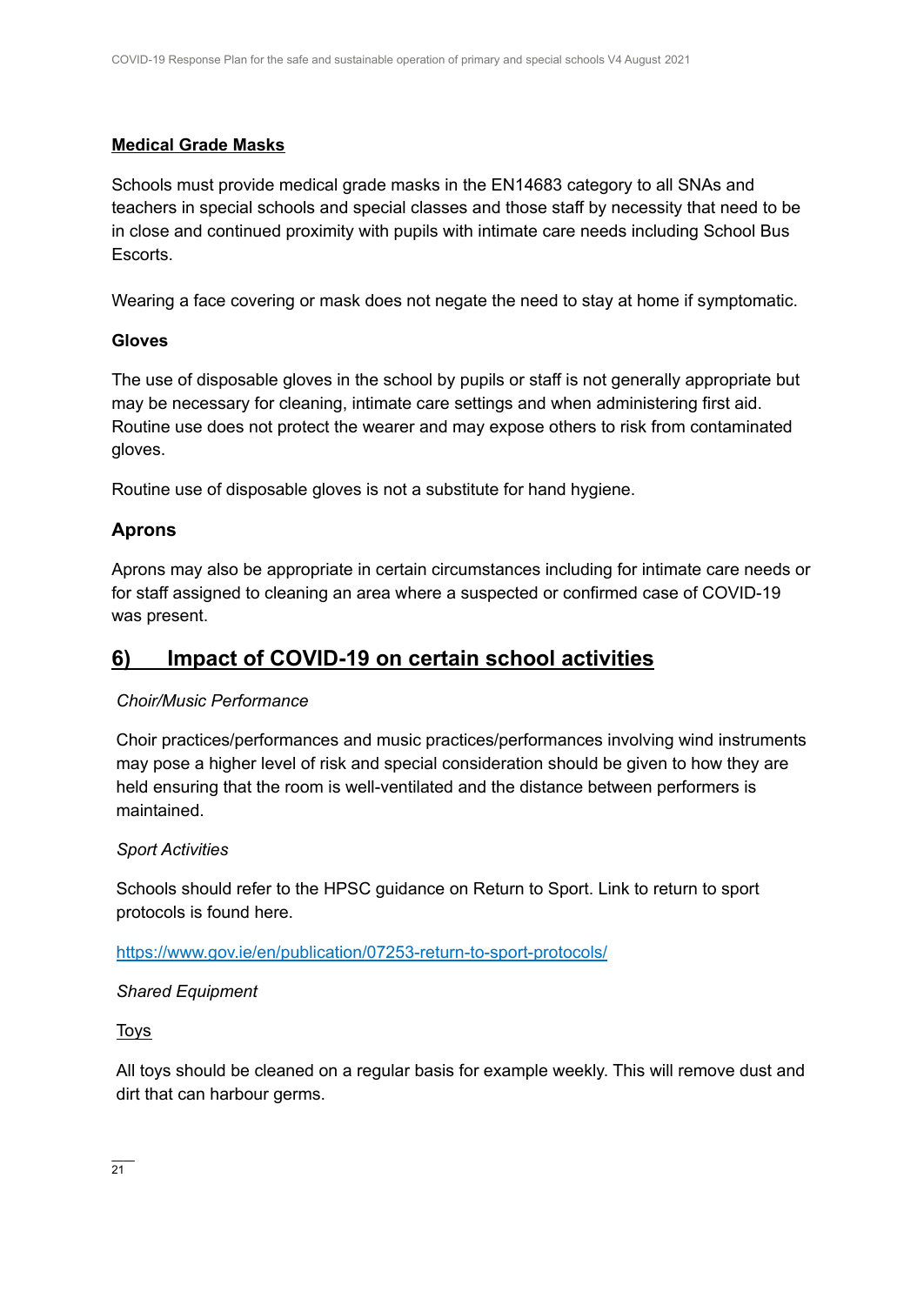Toys that are visibly dirty or contaminated with blood or bodily fluids should be taken out of use immediately for cleaning or disposal.

When purchasing toys choose ones that are easy to clean and disinfect (when necessary).

If cloth or soft toys are used they should be machine washable.

Jigsaws, puzzles and toys that young pupils to those with special educational needs may be inclined to put into their mouths should be capable of being washed and disinfected.

All play equipment should be checked for signs of damage for example breaks or cracks. If they cannot be repaired or cleaned they should be discarded.

Clean toys and equipment should be stored in a clean container or clean cupboard. The manufacturer's instructions should always be followed.

At this time soft modelling materials and play dough where used should be for individual use only.

### Cleaning Procedure for Toys

- Wash the toy in warm soapy water, using a brush to get into crevices.
- Rinse the toy in clean water.
- Thoroughly dry the toy.
- Some hard plastic toys may be suitable for cleaning in the dishwasher.
- Toys that cannot be immersed in water that is electronic or wind up should be wiped with a damp cloth and dried.
- In some situations toys/equipment may need to be disinfected following cleaning for example: toys/equipment that pupils place in their mouths. Toys/equipment that have been soiled with blood or body fluids or toys where a case of COVID-19 has been identified.
- If disinfection is required: A chlorine releasing disinfectant should be used diluted to a concentration of 1,000ppm available chlorine. The item should be rinsed and dried thoroughly.

Art – Where possible pupils should be encouraged to have their own individual art and equipment supplies.

Electronics – Shared electronic devices such as tablets, touch screens, keyboards should be cleaned between use and consideration could be given to the use of wipeable covers for electronics to facilitate cleaning.

Musical Equipment/Instruments – To the greatest extent possible, instruments should not be shared between pupils and if sharing is required, the instruments should be cleaned between uses.

Library Policy – Where practical pupils should have their own books. Textbooks that are shared should be covered in a wipeable plastic covering that can be wiped with a suitable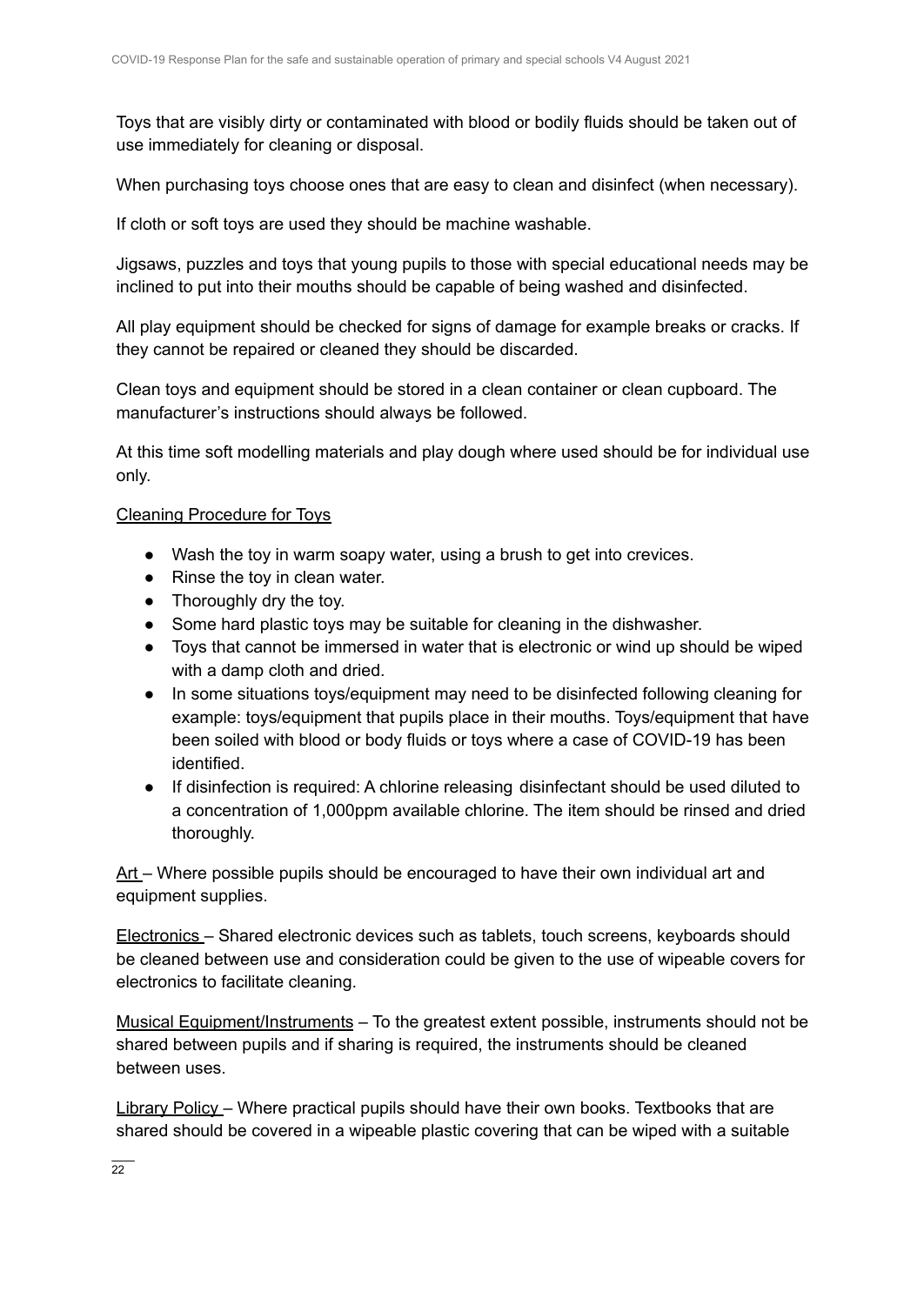household cleaning agent between uses. Pupils should be encouraged to perform hand hygiene after using any shared item.

Shared Sports Equipment – Minimise equipment sharing and clean shared equipment between uses by different people.

## **7) Hygiene and Cleaning in Schools**

The Department of Education has provided additional funding to schools to support the enhanced cleaning required to minimise the risks of COVID-19.

The specific advice in relation to school cleaning is set out in the HPSC advice and is covered in the induction training. This advice sets out the cleaning regime required to support schools to prevent COVID-19 infections and the enhanced cleaning required in the event of a suspected cases of COVID-19. Schools are asked to carefully read and understand the cleaning advice and to apply that to all areas of the school as appropriate.

Schools are reminded to take particular care of the hygiene arrangements for hand washing and toilet facilities.

In summary, each school setting should be cleaned at **least once per day**. Additional cleaning if available should be focused on frequently touched surfaces – door handles, hand rails, chairs/arm rests, communal eating areas, sink and toilet facilities.

All staff will have access to cleaning products and will be required to maintain cleanliness of their own work area. Under no circumstances should these cleaning materials be removed from the building.

Staff should thoroughly clean and disinfect their work area before and after use each day.

There should be regular collection of used waste disposal bags from offices and other areas within the school facility**.**

Shower facilities shall not be available for use by staff or pupils due to the increased risk associated with communal shower facilities and areas. This shall be reviewed in line with government guidance.

Staff must use and clean their own equipment and utensils (cup, cutlery, plate etc.)

### *Cleaning/Disinfecting rooms where a pupil/staff member with suspected COVID-19 was present*

The room should be cleaned as soon as practicably possible.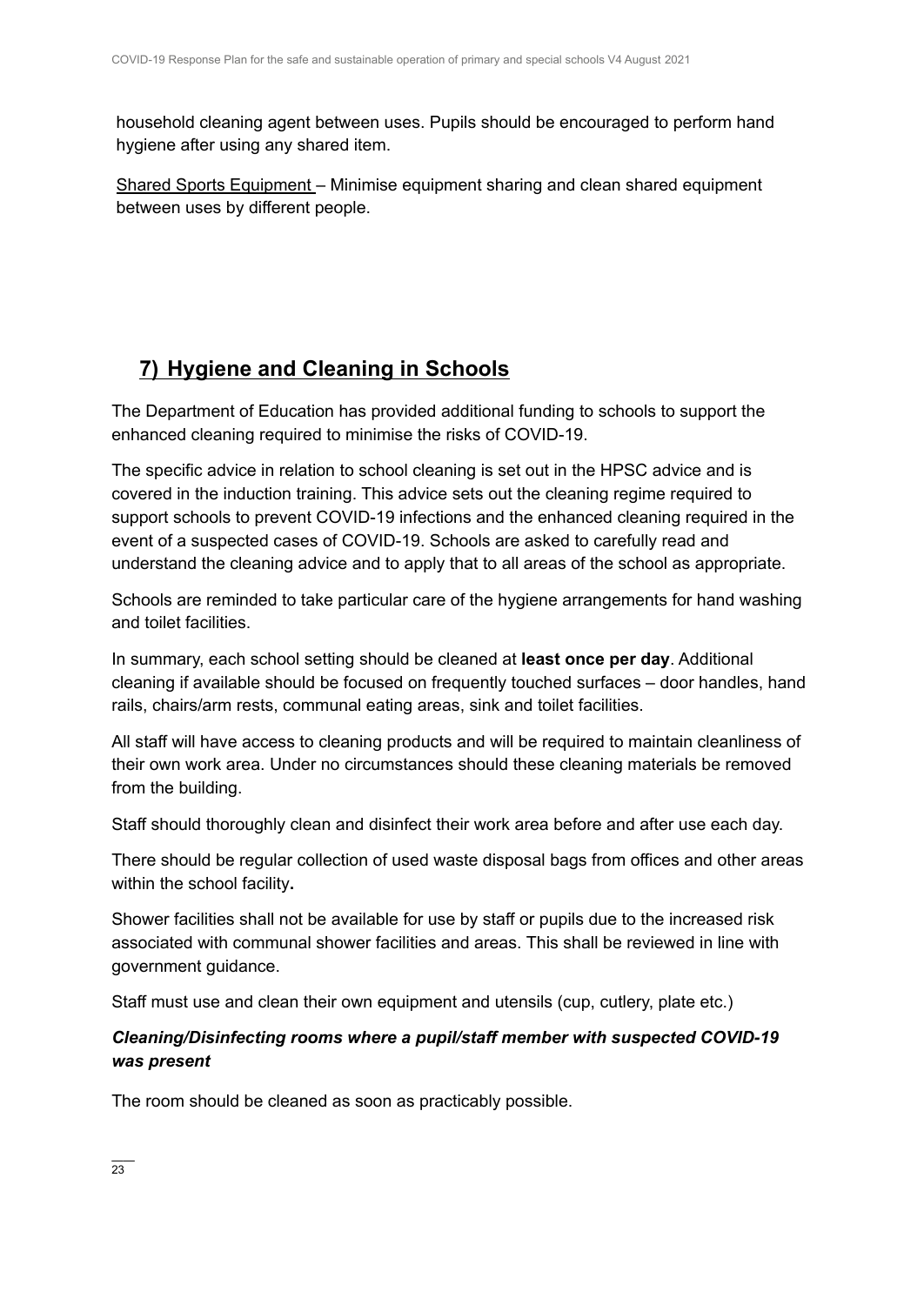Once the room is vacated the room should not be reused until the room has been thoroughly cleaned and disinfected and all surfaces are dry.

Disinfection only works on things that are clean. When disinfection is required it is always as well as cleaning.

Person assigned to cleaning should avoid touching their face while they are cleaning and should wear household gloves and a plastic apron.

Clean the environment and furniture using disposable cleaning cloths and a household detergent followed by disinfection with a chlorine based product (household bleach).

Pay special attention to frequently touched surfaces, the back of chairs, couches, door handles and any surfaces that are visibly soiled with body fluids.

Once the room has been cleaned and disinfected and all surfaces are dry, the room can be reused.

If a pupil or staff diagnosed with COVID-19 spent time in a communal area like a canteen, play area or if they used the toilet or bathroom facilities, then the areas should be cleaned with household detergent followed by a disinfectant (as outlined in the HPSC interim health advice) as soon as is practically possible.

### **8) Dealing with a Suspected Case of COVID-19**

Staff or pupils should not attend school if displaying any symptoms of COVID-19. The following outlines how a school should deal with a suspected case that may arise in a school setting.

A designated isolation area should be identified within the school building. The possibility of having more than one person displaying signs of COVID-19 should be considered and a contingency plan for dealing with additional cases put in place. The designated isolation area should be behind a closed door and away from other staff and pupils.

If a staff member/pupil displays symptoms of COVID-19 while at school the following are the procedures to be implemented:

- If the person with the suspected case is a pupil, the parents/guardians should be contacted immediately;
- Isolate the person and have a procedure in place to accompany the individual to the designated isolation area via the isolation route, keeping at least 2m away from the symptomatic person and also making sure that others maintain a distance of at least 2m from the symptomatic person at all times;
- The isolation area does not have to be a room but if it is not a room it should be 2m away from others in the room;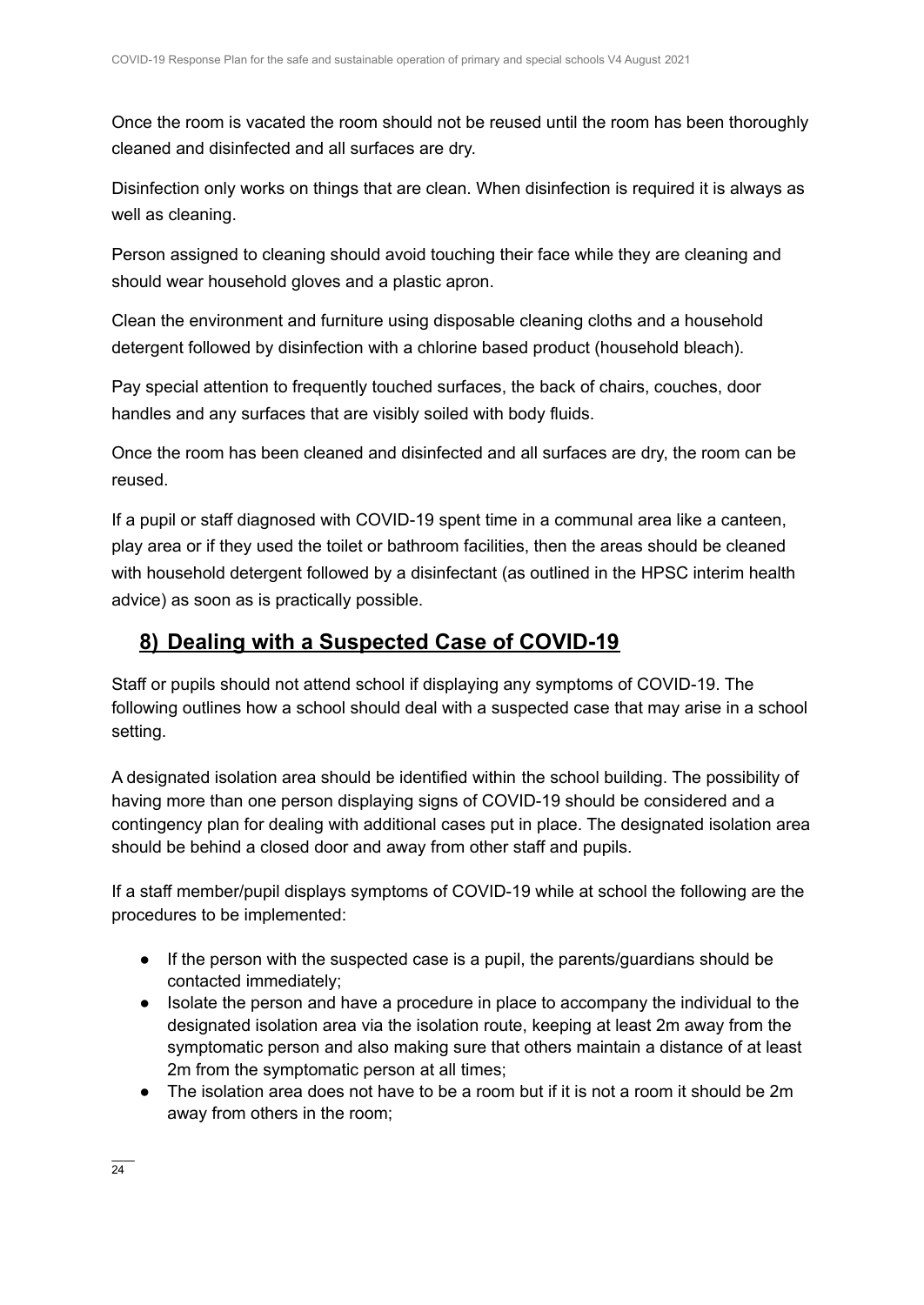- If it is not possible to maintain a distance of 2m, a staff member caring for a pupil should wear a face covering or mask. Gloves should not be used as the virus does not pass through skin;
- Provide a mask for the person presenting with symptoms. He/she should wear the mask if in a common area with other people or while exiting the premises;
- Assess whether the individual who is displaying symptoms can immediately be directed to go home/be brought home by parents who will call their doctor and continue self-isolation at home;
- Facilitate the person presenting with symptoms remaining in isolation if they cannot immediately go home and facilitate them calling their doctor. The individual should avoid touching people, surfaces and objects. Advice should be given to the person presenting with symptoms to cover their mouth and nose with the disposable tissue provided when they cough or sneeze and put the tissue in the waste bag provided;
- If the person is well enough to go home, arrange for them to be transported home by a family member, as soon as possible and advise them to inform their general practitioner by phone of their symptoms. Public transport of any kind should not be used;
- If they are too unwell to go home or advice is required, contact 999 or 112 and inform them that the sick person is a Covid-19 suspect;
- Carry out an assessment of the incident which will form part of determining follow-up actions and recovery;
- $\bullet$  Arrange for appropriate cleaning of the isolation area and work areas involved  $-$ (*details at Section 7*).

The HSE will inform any staff/parents who have come into close contact with a diagnosed case via the contact tracing process. The HSE will contact all relevant persons where a diagnosis of COVID-19 is made. The instructions of the HSE should be followed and staff and pupil confidentiality is essential at all times. School staff should be encouraged to download the HSE COVID-19 tracker app to assist Public Health for contract tracing purposes. Both in and out of the school setting (see section 5.1).

## **9) Special Educational Needs**

### **Additional considerations for those with Special Educational Needs**

For children with special educational needs (SEN) maintaining physical distancing in many instances will not be practical or appropriate to implement. The focus should therefore be on emphasising that parents/guardians should have a heightened awareness of signs, symptoms or changes in baseline which suggests illness/COVID-19 infection and where symptoms are present children should not attend school.

Similarly staff should be aware of their responsibility not to attend work if they develop signs or symptoms of respiratory illness.

### *Hand hygiene*

Children who are unable to wash their hands by themselves should be assisted to clean their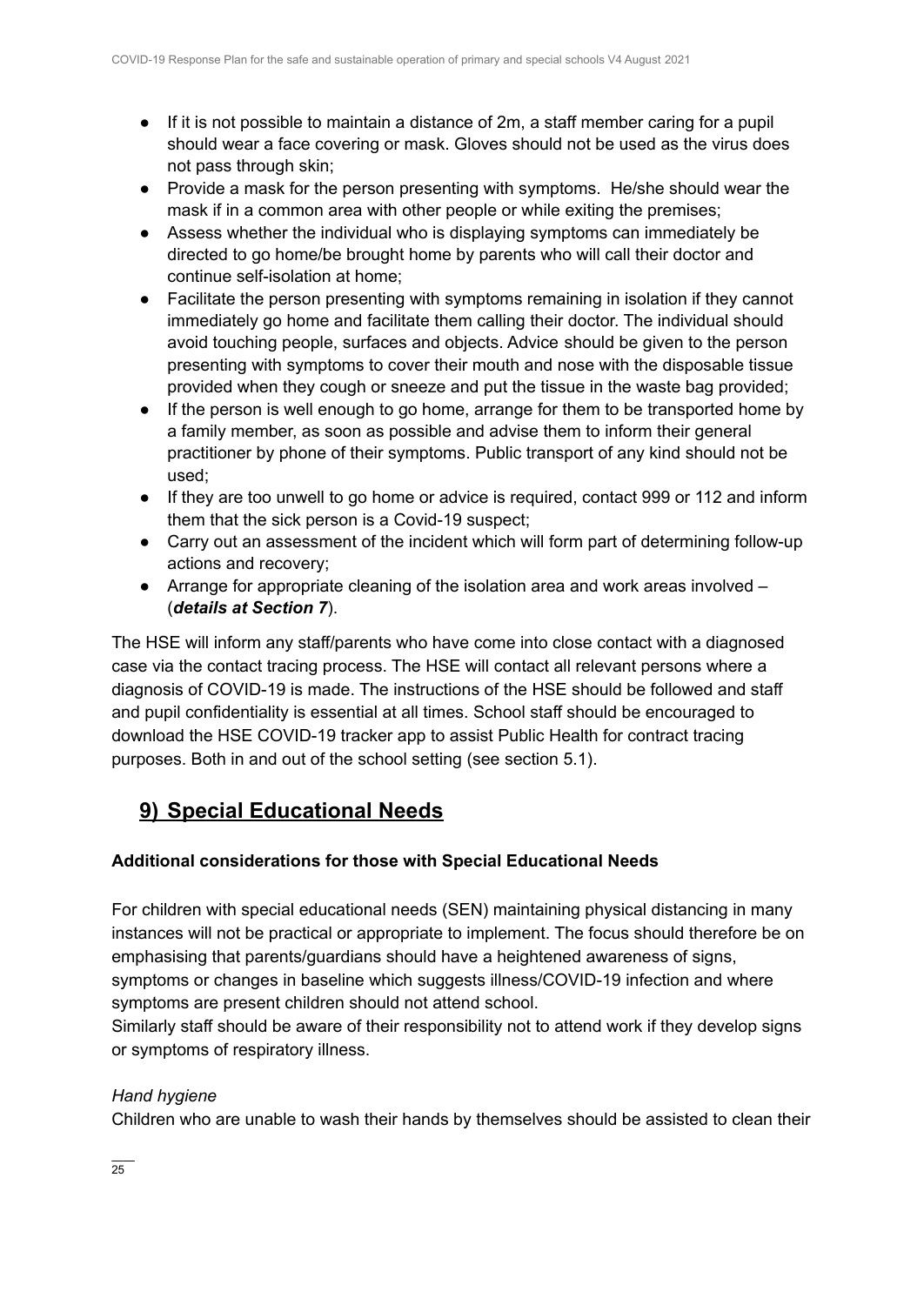hands using soap and water or a hand sanitiser (if their hands are visibly clean) as outlined previously.

### *Equipment*

Some children may have care needs (physical or behavioural) which requires the use of aids and appliances and/or medical equipment for example toileting aids, moving and handling equipment, respiratory equipment. Where cleaning of aids and appliances is carried out in the school it is recommended that a cleaning schedule is provided, detailing when and how the equipment is cleaned and the cleaning products to be used in accordance with the manufacturers' instructions.

The following points can guide the development of such cleaning schedule:

- Equipment used to deliver care should be visibly clean;
- Care equipment should be cleaned in accordance with the manufacturers' instructions. Cleaning is generally achieved using a general purpose detergent and warm water.
- Equipment that is used on different children must be cleaned and, if required, disinfected immediately after use and before use by another child e.g. toileting aids;
- If equipment is soiled with body fluids:

First clean thoroughly with detergent and water; Then disinfect by wiping with a freshly prepared solution of disinfectant; Rinse with water and dry.

## **10) Staff Duties**

Staff have a statutory obligation to take reasonable care for their own health and safety and that of their colleagues and other parties. The cooperation and assistance of all staff is essential to reduce the risk of spread of COVID-19 and to protect health and safety as far as possible within the school. All staff have a key role to play. In this regard and in order to facilitate a safe return to work, these duties include, but are not limited to, the following:

- Adhere to the School COVID-19 Response Plan and the control measures outlined.
- Complete the RTW form before they return to work.
- Must inform the principal if there are any other circumstances relating to COVID19, not included in the form, which may need to be disclosed to facilitate their safe return to the workplace.
- New staff must complete COVID-19 Induction Training and any other training required prior to their return to school.
- Must be aware of, and adhere to, good hygiene and respiratory etiquette practices.
- Coordinate and work with their colleagues to ensure that physical distancing is maintained.
- Make themselves aware of the symptoms of COVID-19 and monitor their own wellbeing.
- Self-isolate at home and contact their GP promptly for further advice if they display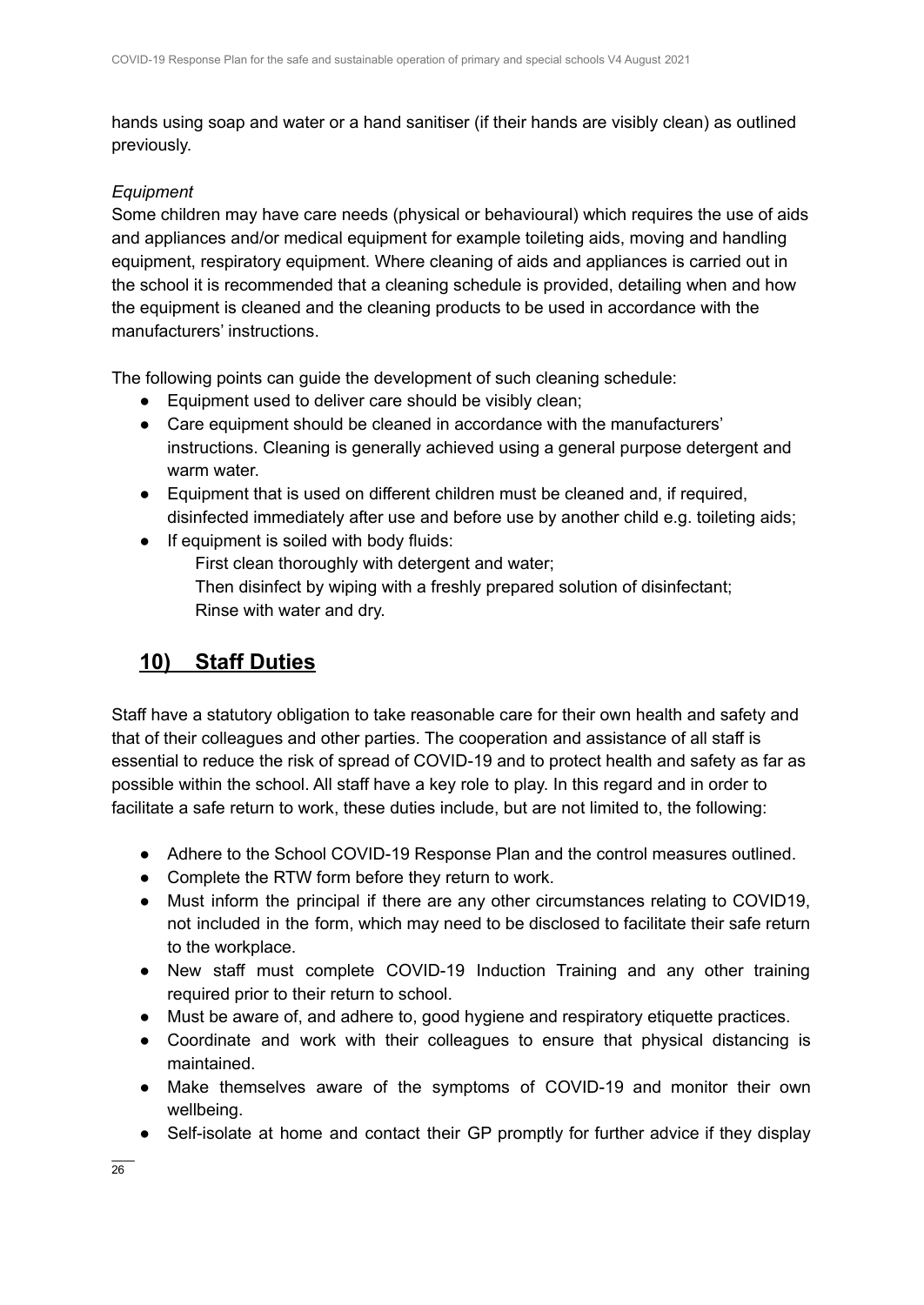any symptoms of COVID-19.

- Not return to or attend school if they have symptoms of COVID-19 under any circumstances.
- Follow the HSE guidance if they are identified as a close contact.
- If they have travelled outside of Ireland; in such instances staff are advised to consult and follow latest Government advice in relation to foreign travel.
- If they develop any symptoms of COVID-19 whilst within the school facility, they should adhere to the procedure outlined above.
- Keep informed of the updated advice of the public health authorities and comply with same.
- Cooperate with any public health personnel and their school for contact tracing purposes and follow any public health advice given in the event of a case or outbreak in their school
- Undergo any COVID-19 testing that may be required as part of mass or serial testing as advised by Public Health

## **11) COVID-19 related Absence Management**

The management of a COVID-19 related absence will be managed in line with agreed procedures with the Department of Education.

### **12) Employee Assistance and Wellbeing Programme**

The Department recognises the need for school staff wellbeing and collective self-care. Support for school staff wellbeing will be provided by Department Support Services including the PDST and CSL, as well as by the HSE's Health Promotion Team. An [Occupational](https://www.education.ie/en/Education-Staff/Information/Occupational-Health-Strategy/) Health [Strategy](https://www.education.ie/en/Education-Staff/Information/Occupational-Health-Strategy/) is in place as a supportive resource for individual staff members in schools. The aim of the Occupational Health Strategy is to promote the health and wellbeing of employees in the workplace, with a strong focus on prevention. The Occupational Health Strategy comprises the Employee Assistance Service and the Occupational Health Service. The Employee Assistance Service (EAS) is provided by Spectrum.Life under the logo of *'Wellbeing Together: Folláinne Le Chéile'.*

The EAS is a self-referral service where employees have access to a dedicated free-phone confidential helpline 1800 411 057 available 24 hours a day, 365 days a year providing advice on a range of issues such as wellbeing, legal, financial, mediation, management support etc. The service is also available via SMS, WhatsApp, e-mail, live chat and call back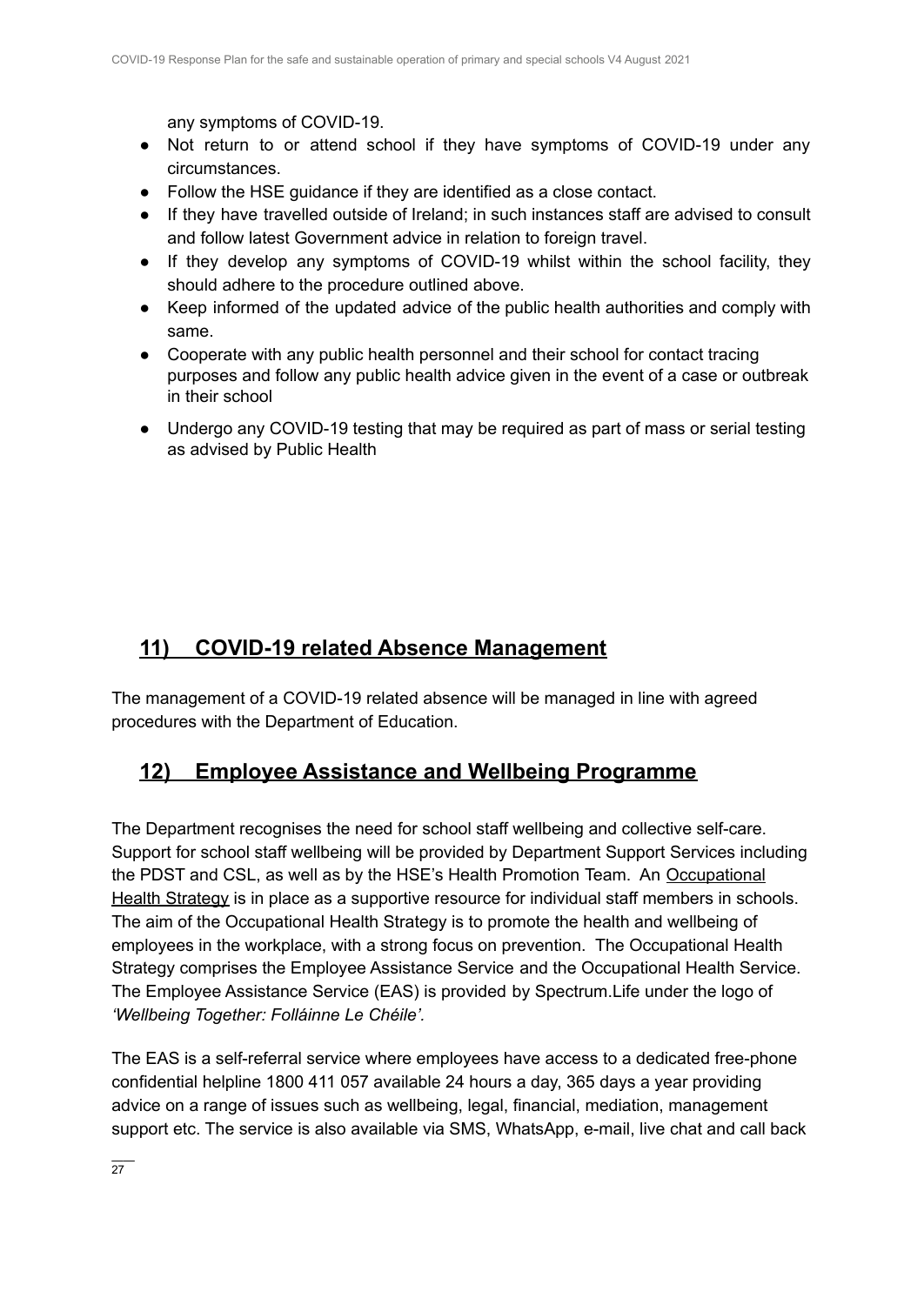request. All points of contact for the service are qualified, accredited and experienced mental health professionals.

Where required, short-term counselling is available to employees and their families (over the age of 18 years and living at home).

The EAS also provides advice and support to managers and delivers interventions to help them deal with health and wellbeing issues in the workplace.

A bespoke wellbeing portal and app is available which offers access to podcasts, blogs, live chats and videos on topics around wellbeing and mental health, family life, exercise and nutrition. E-Learning programmes across mental health, sleep and a range of wellbeing topics are also available. In addition online cognitive behavioural therapy is provided. As part of the services provided by Spectrum.Life a Mental Health Promotion Manager is available to develop and deliver evidence based mental health and wellbeing initiatives to reduce stigma and improve mental health literacy and to increase engagement with the service. Spectrum.Life also provides a series of webinars and presentations to promote wellbeing in schools.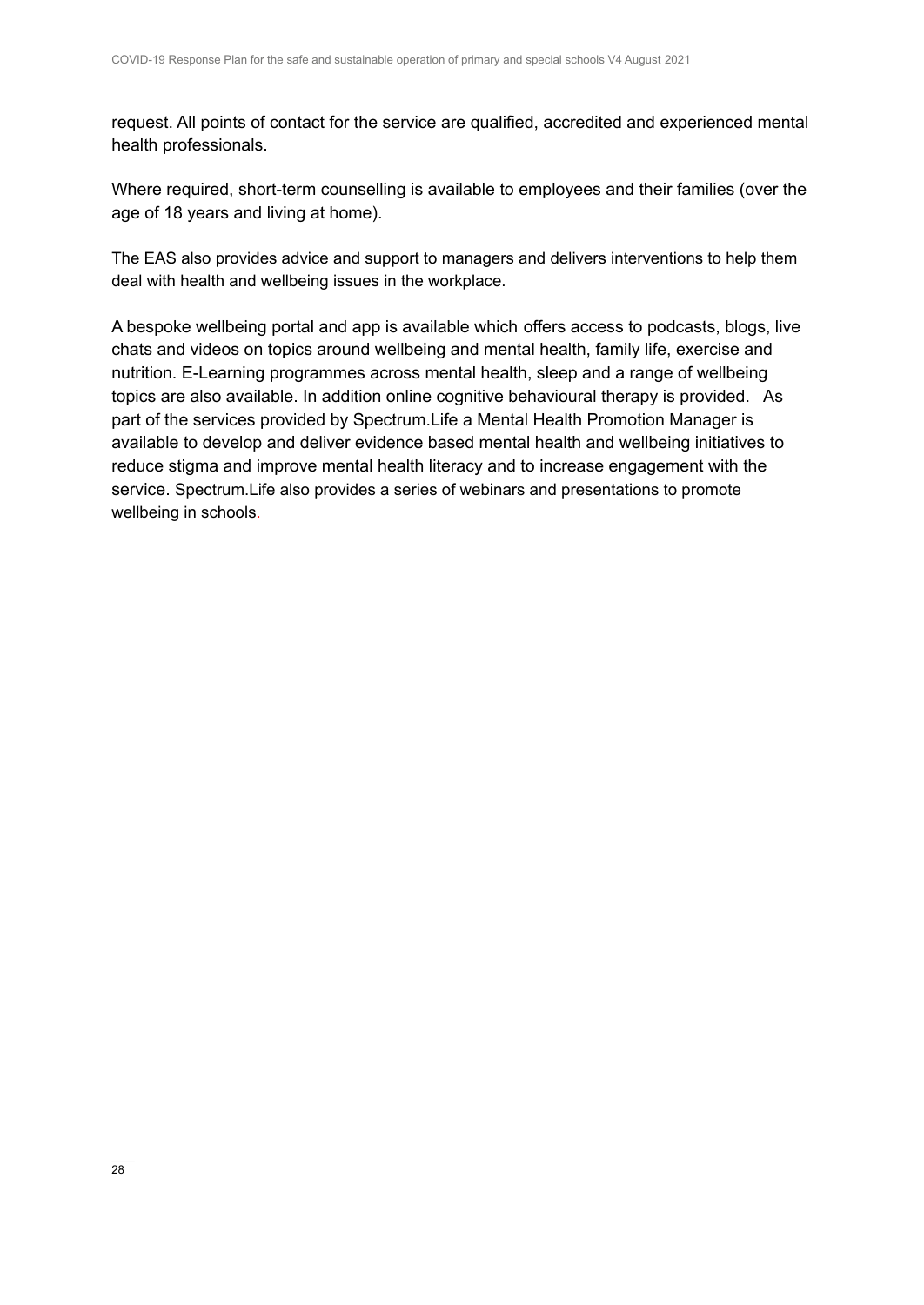# **APPENDIX 1 COVID-19 Policy Statement**

St. Mary's National School is committed to providing a safe and healthy workplace for all our staff and a safe learning environment for all our pupils. To ensure that, we have developed and updated the following COVID-19 Response Plan. The BOM and all school staff are responsible for the implementation of this plan and a combined effort will help contain the spread of the virus. We will:

- continue to monitor our COVID-19 response and amend this plan in consultation with our staff
- provide up to date information to our staff and pupils on the Public Health advice issued by the HSE and Gov.ie
- display information on the signs and symptoms of COVID-19 and correct hand-washing techniques
- agree with staff, a worker representative who is easily identifiable to carry out the role outlined in this plan
- inform all staff and pupils of essential hygiene and respiratory etiquette and physical distancing requirements
- adapt the school to facilitate physical distancing as appropriate in line with the guidance and direction of the Department of Education
- keep a contact log to help with contact tracing
- ensure staff engage with the induction / familiarisation briefing provided by the Department of Education
- implement the agreed procedures to be followed in the event of someone showing symptoms of COVID-19 while at school
- provide instructions for staff and pupils to follow if they develop signs and symptoms of COVID-19 during school time
- implement cleaning in line with Department of Education advice

All school staff will be consulted on an ongoing basis and feedback is encouraged on any concerns, issues or suggestions.

This can be done through the Lead Worker Representative(s), who will be supported in line with the agreement between the Department and education partners.

| Signed: Victor O Flynn | Date: 31st August 2021 |
|------------------------|------------------------|
| Signed: Noelle Lane    | Date: 31st August 2021 |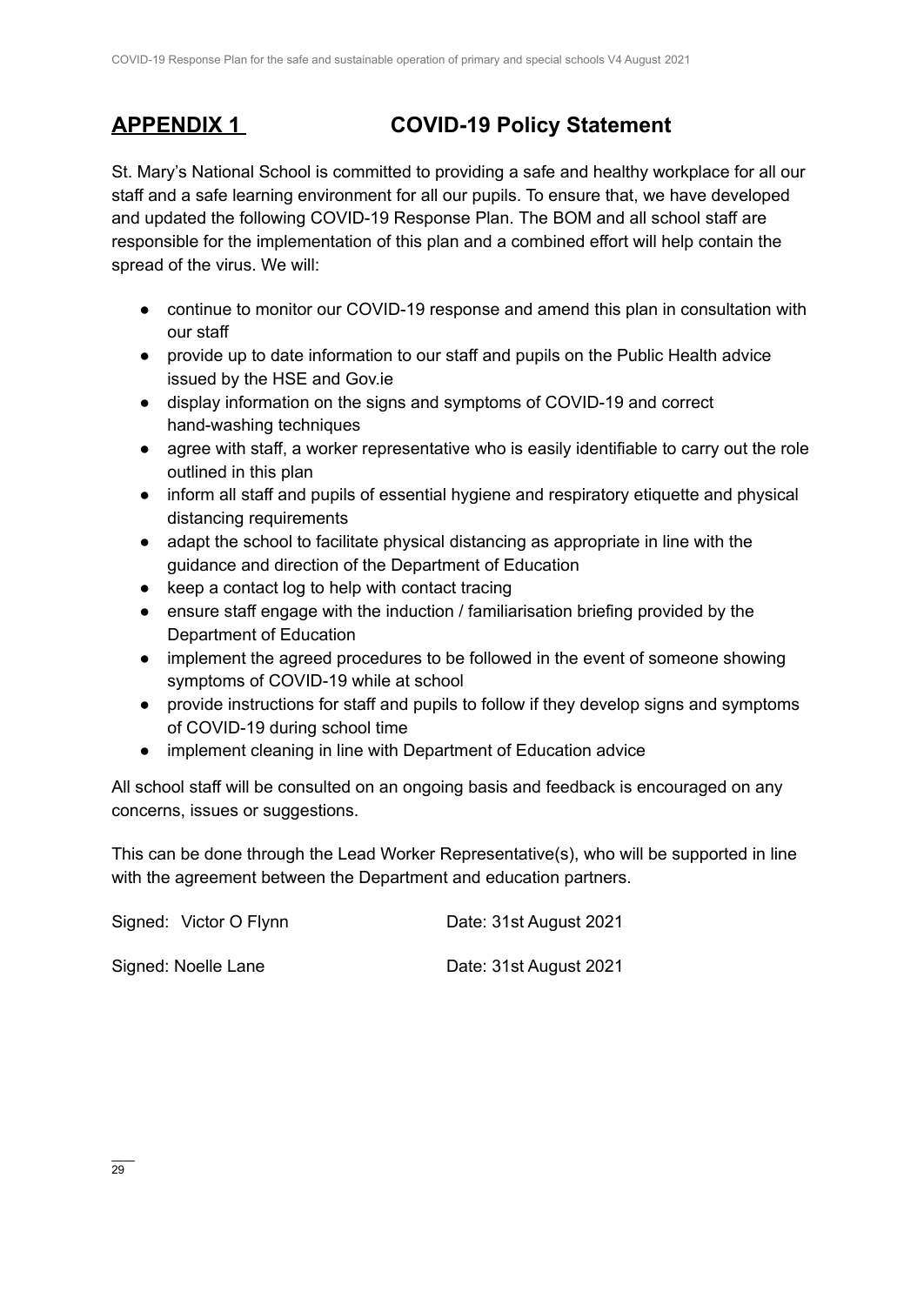### **Appendix 2 - Return to Work Form**

This Return to Work Form must be completed by school staff in advance of returning to the workplace. If the answer is Yes to any of the below questions, you are advised to seek medical advice before returning to the workplace.

Name: example a set of School:  $\blacksquare$ 

Name of Principal:  $\blacksquare$ 

|    | <b>Questions</b>                                                                                                                                                                       | <b>YES</b> | <b>NO</b> |
|----|----------------------------------------------------------------------------------------------------------------------------------------------------------------------------------------|------------|-----------|
| 1. | Do you have symptoms of cough, fever, high temperature (38 degrees C or<br>above), difficulty breathing, loss or change in your sense of smell or taste now<br>or in the past 14 days? |            |           |
| 2. | Have you been diagnosed with confirmed or suspected COVID-19 infection in<br>the last 14 days?                                                                                         |            |           |
| 3. | Are you awaiting the results of a COVID-19 test?                                                                                                                                       |            |           |
| 4. | In the past 14 days, have you been in contact with a person who is a<br>confirmed or suspected case of COVID-19?                                                                       |            |           |
| 5. | Have you been advised to self-isolate at this time?                                                                                                                                    |            |           |
| 6. | Have you been advised to restrict your movements at this time?                                                                                                                         |            |           |
| 7. | Have you been categorised as 'Very High Risk' or 'High Risk' by the<br>Occupational Health Service (OHS)                                                                               |            |           |

Please provide details below of any other circumstances relating to COVID-19, not included in the above, which may need to be considered to allow your safe return to work e.g. returning from travel abroad.

Signed:\_\_\_\_\_\_\_\_\_\_\_\_\_\_\_\_\_\_\_\_\_\_\_\_\_\_\_\_\_\_\_\_\_\_\_\_\_\_Date:\_\_\_\_\_\_\_\_\_\_\_\_\_\_\_\_\_\_\_\_\_\_\_\_\_\_\_\_\_

\* If your situation changes after you complete and submit this Return to Work Form, please inform your employer.

\*\* Further information on people at very high risk (extremely vulnerable) or high risk from COVID-19 can be found at link: [https://www2.hse.ie/conditions/coronavirus/people-at-higher-risk.html.](https://www2.hse.ie/conditions/covid19/people-at-higher-risk/overview/) \*\*\* Details of current arrangements for travel overseas can be found set out at <https://www.gov.ie/en/publication/77952-government-advice-on-international-travel/>

Please note: The school is collecting this sensitive personal data for the purposes of maintaining safety within the workplace in light of the COVID-19 pandemic. The legal basis for collecting this data is based on vital public health interests and maintaining occupational health and this data will be held securely in line with our retention policy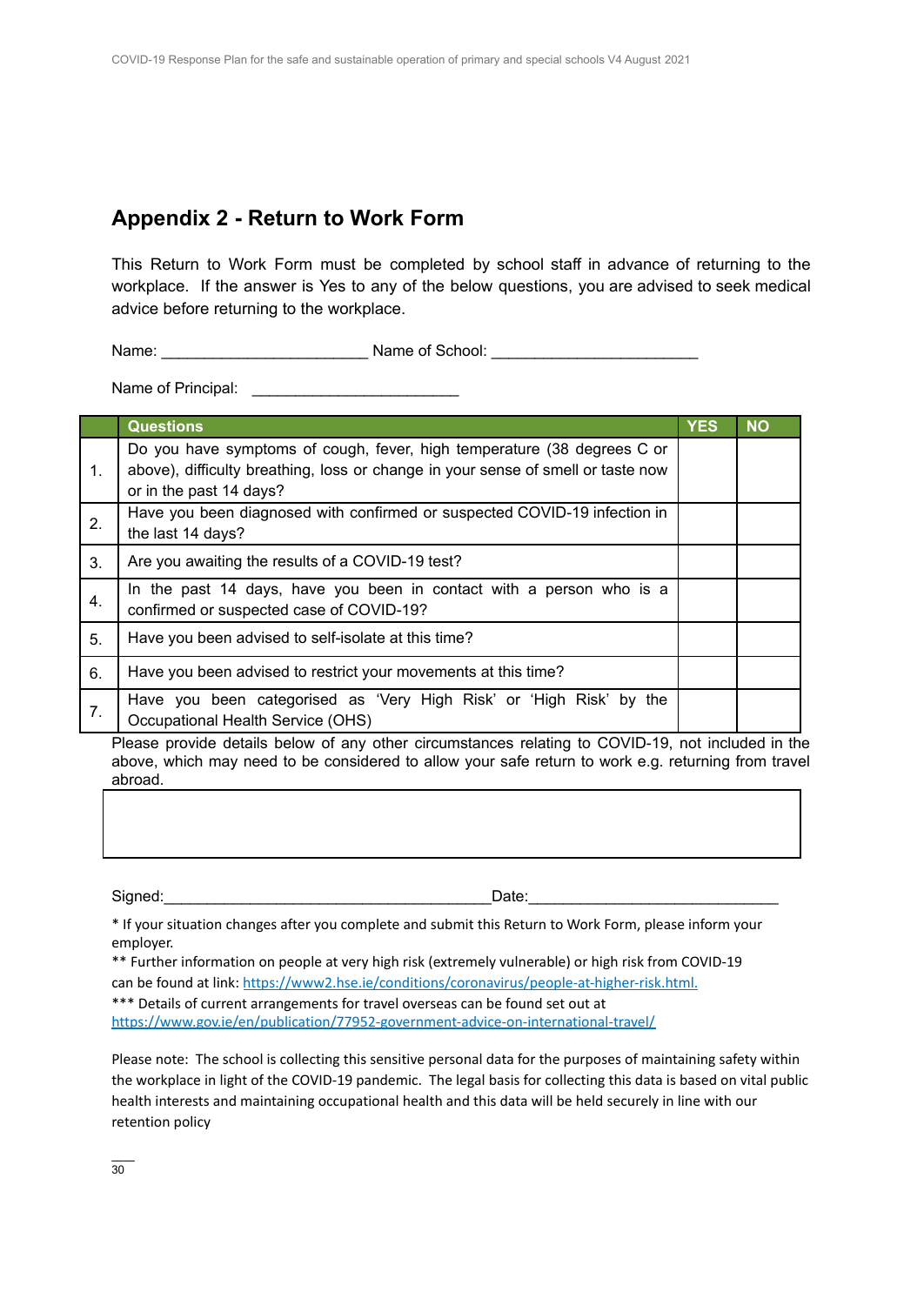# **Appendix 3 Lead Worker Representative – Primary and Special Schools**

The Work Safely Protocol is designed to support employers and workers to put infection control measures in place that will prevent the spread of COVID-19 in the workplace. The Protocol was developed following discussion and agreement between the Government, Trade Unions and Employers at the Labour Employer Economic Forum.

The Protocol provides for the appointment of a Lead Worker Representative (LWR) in each workplace. The LWR will work in collaboration with the employer to assist in the implementation of measures to prevent the spread of COVID -19 and monitor adherence to those measures and to be involved in communicating the health advice around COVID-19 in the workplace.

The purpose of this section is to set out the provisions in respect of the LWR in schools. The operation of these arrangements will be kept under review by the parties.

This document should be read in conjunction with:

- The Work Safely Protocol.
- the Guidance and FAQs for Public Service [Employers](https://www.gov.ie/en/news/092fff-update-on-working-arrangements-and-leave-associated-with-covid-19-fo/) during COVID-19;
- COVID-19 Response Plan for Primary and Special Schools (available on the Department of Education website).

### **1. Collaborative Approach**

Responsibility for the development and implementation of the COVID-19 Response Plan and the associated infection prevention control measures lies primarily with the Board of Management/ Education and Training Board and school management.

Strong communication and a shared collaborative approach is key to protecting against the spread of COVID-19 in schools, and looking after the health, safety and wellbeing of staff and pupils. Adherence to the Work Safely Protocol will only be achieved if everyone has a shared responsibility in implementing the measures contained within the Protocol in their place of work.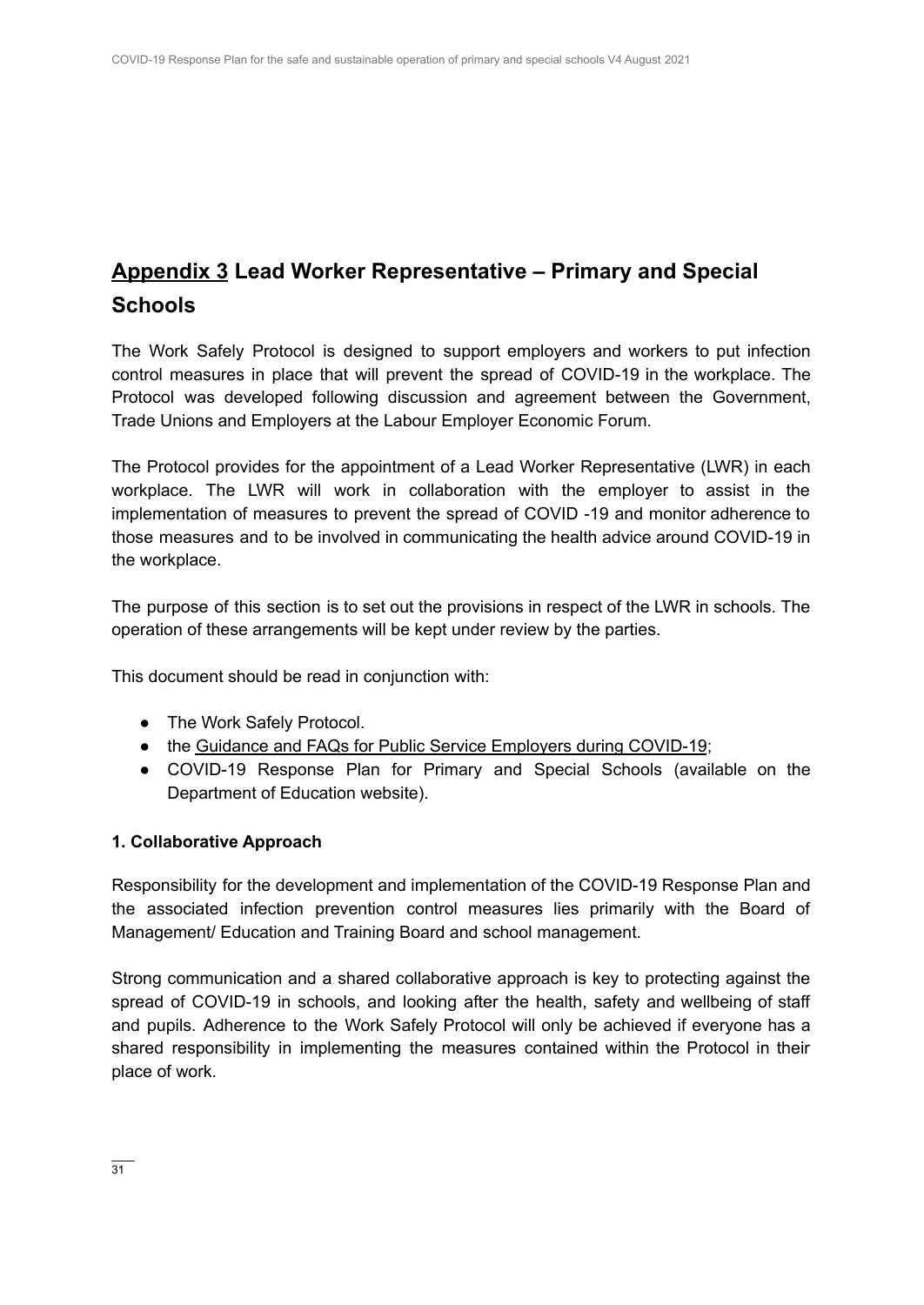If a staff member has any concerns or observations in relation to the COVID-19 Response Plan, control measures or the adherence to such measures by staff, students or others, they should contact the LWR who will engage with school management.

### **2. Role of the Lead Worker Representative**

In summary, the role of the LWR is to:

- Represent all staff in the workplace regardless of role, and be aware of specific issues that may arise in respect of different staff cohorts;
- Work collaboratively with school management to ensure, so far as is reasonably practicable, the safety, health and welfare of employees in relation to COVID-19;
- Keep up to date with the latest COVID-19 public health advice;
- In conjunction with school management, promote good hygiene practices such as washing hands regularly and maintaining good respiratory etiquette along with maintaining social distancing in accordance with public health advice;
- Assist school management with the implementation of measures to suppress COVID-19 in the workplace in line with the Work Safely Protocol and current public health advice;
- In conjunction with school management, monitor adherence to infection prevention control measures put in place to prevent the spread of COVID-19;
- Conduct regular reviews of safety measures;
- Report any issues of concern immediately to school management and keep records of such issues and actions taken to rectify them;
- Consult with the school management on the school's COVID-19 Response Plan in the event of someone developing COVID-19 while in school including the location of an isolation area and a safe route to that area;
- Following any incident assess with the school management any follow up action that is required;
- Consult with colleagues on matters relating to COVID-19 in the workplace;
- Make representations to school management on behalf of their colleagues on matters relating to COVID-19 in the workplace.

### **3. What can a Lead Worker Representative Do?**

The LWR may consult with, and make representations to, school management on any issue of concern in relation to COVID-19. These include issues in relation to:

● Cleaning protocols and their implementation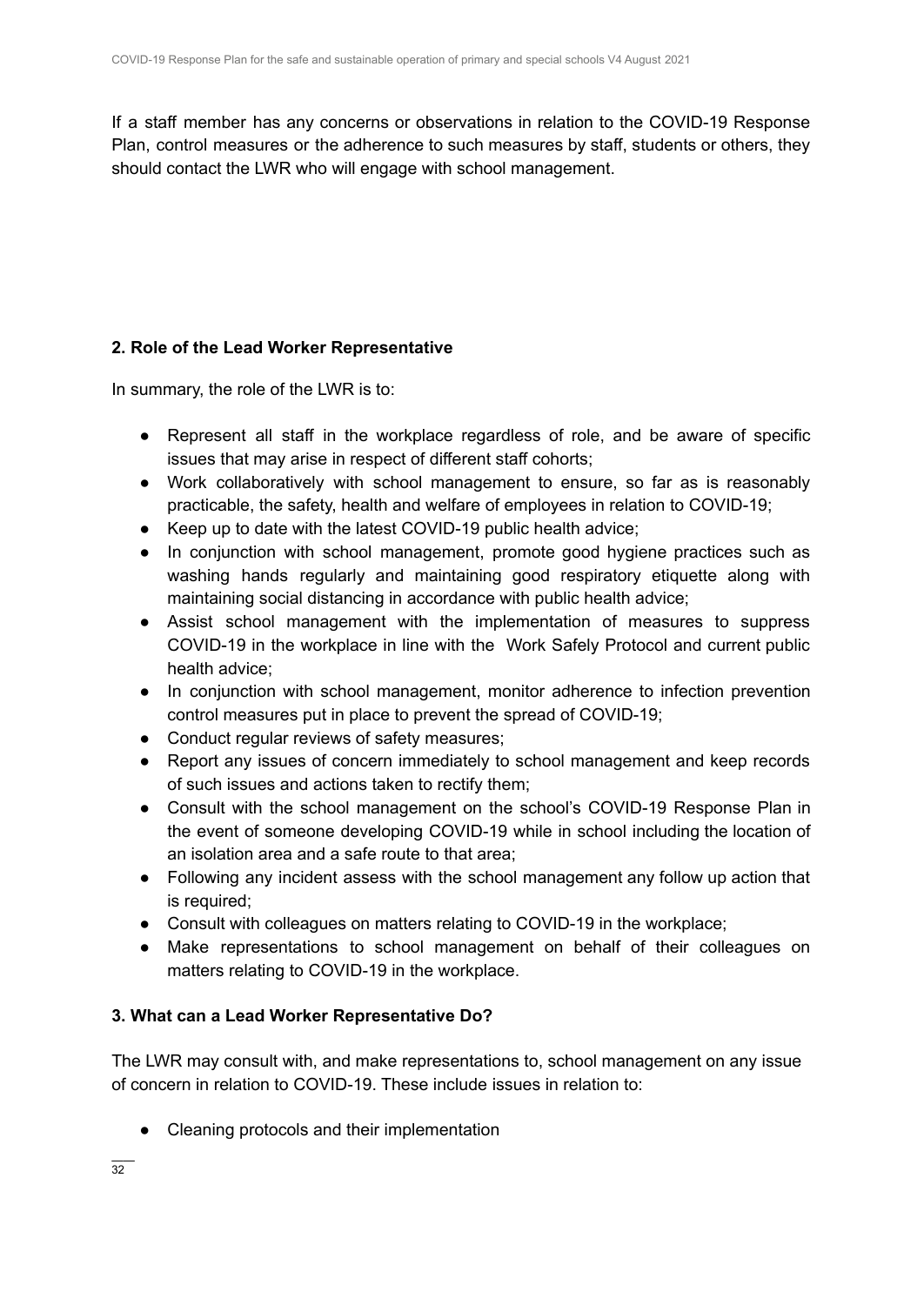- Physical Distancing
- Implementation of one-way systems in the school to ensure social distancing including when entering and exiting the school
- Hand Hygiene facilities including their location and whether they are stocked and maintained
- Hand sanitising
- Staff awareness around hand hygiene in the school
- Respiratory hygiene
- Personal Protective Equipment
- At Risk Groups
- Visitors/Contractors

### **4. Does a LWR have any legal responsibilities?**

No. A Lead Worker Representative does not have any duties in relation to COVID-19 other than those that apply to employees generally. In other words, the LWR is not responsible for the control measures within an organisation, which remains the employer's responsibility.

### **5. Lead Worker Representative**

Every school will appoint one Lead Worker Representative.

### **6. Deputy Lead Worker Representative/ Assistant Lead Worker Representative**

In schools with less than 30 staff, a Deputy Lead Worker Representative will be appointed in addition to the LWR. The role of the Deputy LWR will be to deputise as LWR where the LWR is absent.

In schools with 30 or more staff and in all Special schools, an Assistant Lead Worker Representative will be appointed in addition to the LWR. The role of the Assistant LWR will be to:

- assist the LWR in their duties as set out above; and
- deputise as LWR where the LWR is absent

### **7. Selection of Lead Worker Representative/ Deputy LWR/ Assistant LWR**

The school staff are entitled to select staff members for the LWR, Deputy LWR and Assistant LWR positions as appropriate. The LWR/ Deputy LWR/ Assistant LWR represents all staff in the workplace regardless of role and must be aware of specific issues that may arise in respect of different staff cohorts. In this regard, if a teacher is selected for the role of LWR, then the Deputy LWR/ Assistant LWR should be selected from the non-teaching staff where feasible and vice versa.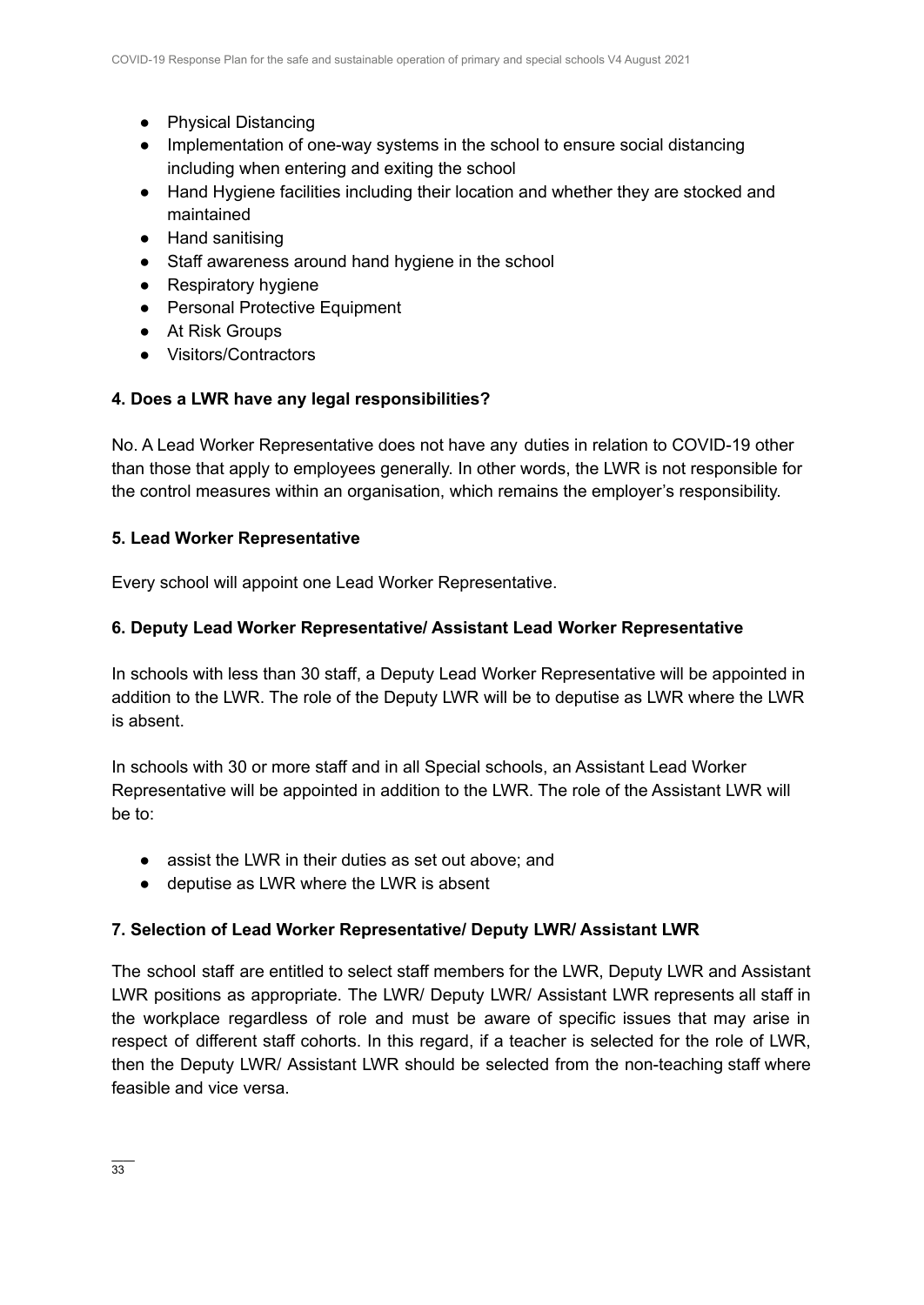The process for the selection and appointment of the LWR/ Deputy LWR/ Assistant LWR as appropriate should be arrived at by consultation and consensus at school level, through the seeking of volunteers to act in that capacity. Where there is more than one volunteer, all school staff should vote to select the LWR/ Deputy LWR/ Assistant LWR.

The LWR/ Deputy LWR/ Assistant LWR will, following selection by the school staff, be formally appointed by the employer. LWR/ Deputy LWR/ Assistant LWR will be required to confirm, prior to taking up the role, that they have completed the provided training and that they are fully aware of the requirements of the role.

### **8. Supports for the Lead Worker Representative/ Deputy LWR/ Assistant LWR**

The LWR/ Deputy LWR/ Assistant LWR shall be entitled to:

- Receive information and training in respect of their role;
- Be consulted by school management on the control measures being put in place by the school to minimise the risk of being exposed to COVID-19;
- Regular communication with school management on issues related to COVID-19;
- Be informed of changes in practice arising from COVID-19 response measures;

Where the LWR/ Assistant LWR is a teacher (including a postholder), the 10 Croke Park hours which can currently be used for planning on other than a whole school basis will be utilised by the LWR and Assistant LWR to carry out their duties in that role.

Where the LWR/ Assistant LWR is an SNA, 10 of the "72 hours" will be utilised by the LWR and Assistant LWR to carry out their duties in that role.

Where the LWR/ Assistant LWR is a Secretary or Caretaker, a re-prioritisation of duties by school management should be carried out to afford the staff member sufficient time to carry out their duties in that role.

### **9. Procedure for dealing with issues that arise**

Where an issue of concern is identified by the LWR (or is notified to the LWR by a staff member), the LWR should bring this to the attention of the Principal. Action points for addressing the issue should where possible be agreed between the LWR and the Principal. Staff should be informed of the outcome.

If agreement cannot be reached, the LWR may notify the Board of Management (Chairperson of the BoM in the first instance)/ Education and Training Board head office of the issue. Action points for addressing the issue should where possible be agreed between the LWR and the BoM/ETB head office. Staff should be informed of the outcome.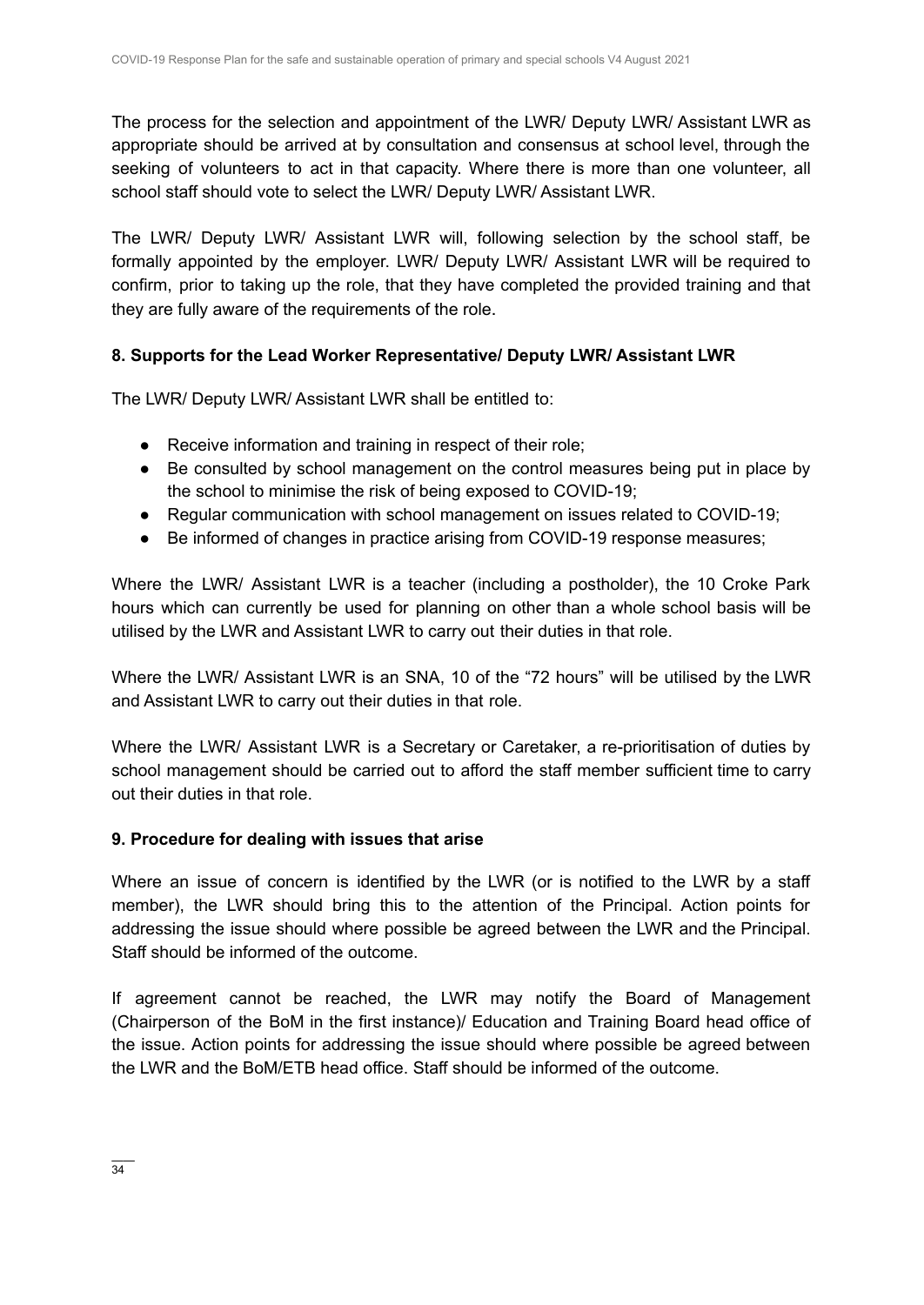### **Glossary of Terms**

- **COVID-19 Response Plan:** plan designed to support the staff and BOM/ ETB in putting infection prevention control measures in place that will prevent the spread of COVID-19 in the school environment. The plan details the policies and practices necessary for a school to meet the Work Safely Protocol, Department of Education and public health guidance to prevent the introduction and spread of COVID-19 in the school environment. COVID-19 Response Plans for Primary and Special Schools are available on the Department's website.
- **Labour Employer Economic Forum (LEEF):** the forum for high level dialogue between Government, Trade Union and Employer representatives on matters of strategic national importance - involves the Irish Congress of Trade Unions, Government & Employers.
- **● Work Safely Protocol:** national protocol designed to support employers and workers to put measures in place that will prevent the spread of COVID-19 in the workplace.
- **Safety Representative:** Section 25 of the Safety, Health and Welfare at Work Act 2005 sets out the selection and role of the Safety Representative in the workplace. The rights of the Safety Representative are set out in legislation. (Note: A Safety Representative has rights and not duties under the 2005 Act). This role is separate to the LWR under COVID-19.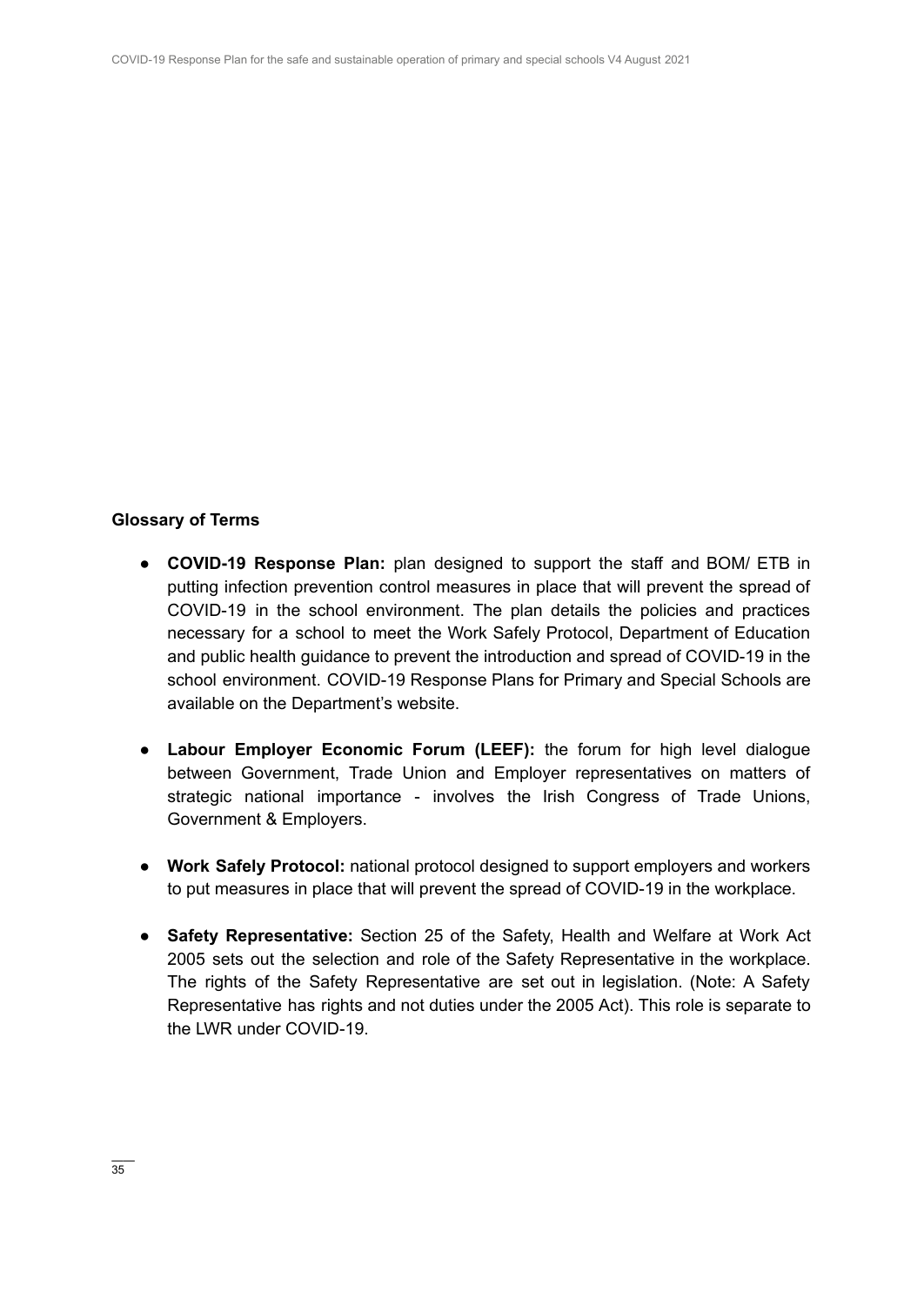### **Appendix 4 Risk Assessment**

COVID-19 Risk Template (List identifies COVID-19 as the hazard and outlines infection prevention control measures required to deal with this risk)

| <b>Hazards</b> | Is the<br>hazard<br>presen<br>t? Y/N | What is<br>the risk? | <b>Risk rating Controls</b><br>$H=High$<br>M=Medium<br>L=Low | (When all controls are in place risk<br>will be reduced)                                                                                           | Is this<br>control<br>in<br>place? | Action/to do list/outstanding<br>controls<br>*Risk rating applies to<br>outstanding controls outlined in<br>this column                                                                                                                                                                                                                                                                                       | Person<br>responsibl<br>е    | Signature<br>and date<br>when<br>action<br>completed |
|----------------|--------------------------------------|----------------------|--------------------------------------------------------------|----------------------------------------------------------------------------------------------------------------------------------------------------|------------------------------------|---------------------------------------------------------------------------------------------------------------------------------------------------------------------------------------------------------------------------------------------------------------------------------------------------------------------------------------------------------------------------------------------------------------|------------------------------|------------------------------------------------------|
| COVID-19       | N                                    | Illness              | ΙH                                                           | School Covid19 Response Plan in place<br>in line with Department of Education<br>guidance and the Work Safely Protocol<br>and public health advice |                                    | <b>Examples of Actions</b><br>Follow public health guidance<br>from HSE re hygiene and<br>respiratory etiquette<br>Complete School COVID-19<br>Policy Statement<br>IReturn to Work Forms received<br>and reviewed<br>Induction Training provided<br>Contact log in place<br>Complete checklists as required:<br>School Management<br>How to deal with a suspected<br>lcase<br>Other school specific checklist | Name of<br> staff<br>Imember |                                                      |

If there is one or more High Risk (H) actions needed, then the risk of injury could be high and immediate action should be taken. Medium Risk (M) actions should be dealt with as soon as possible. Low Risk (L) actions should be dealt with as soon as practicable.

Risk Assessment carried out by: Date: / / / Date: / / /

© All rights reserved.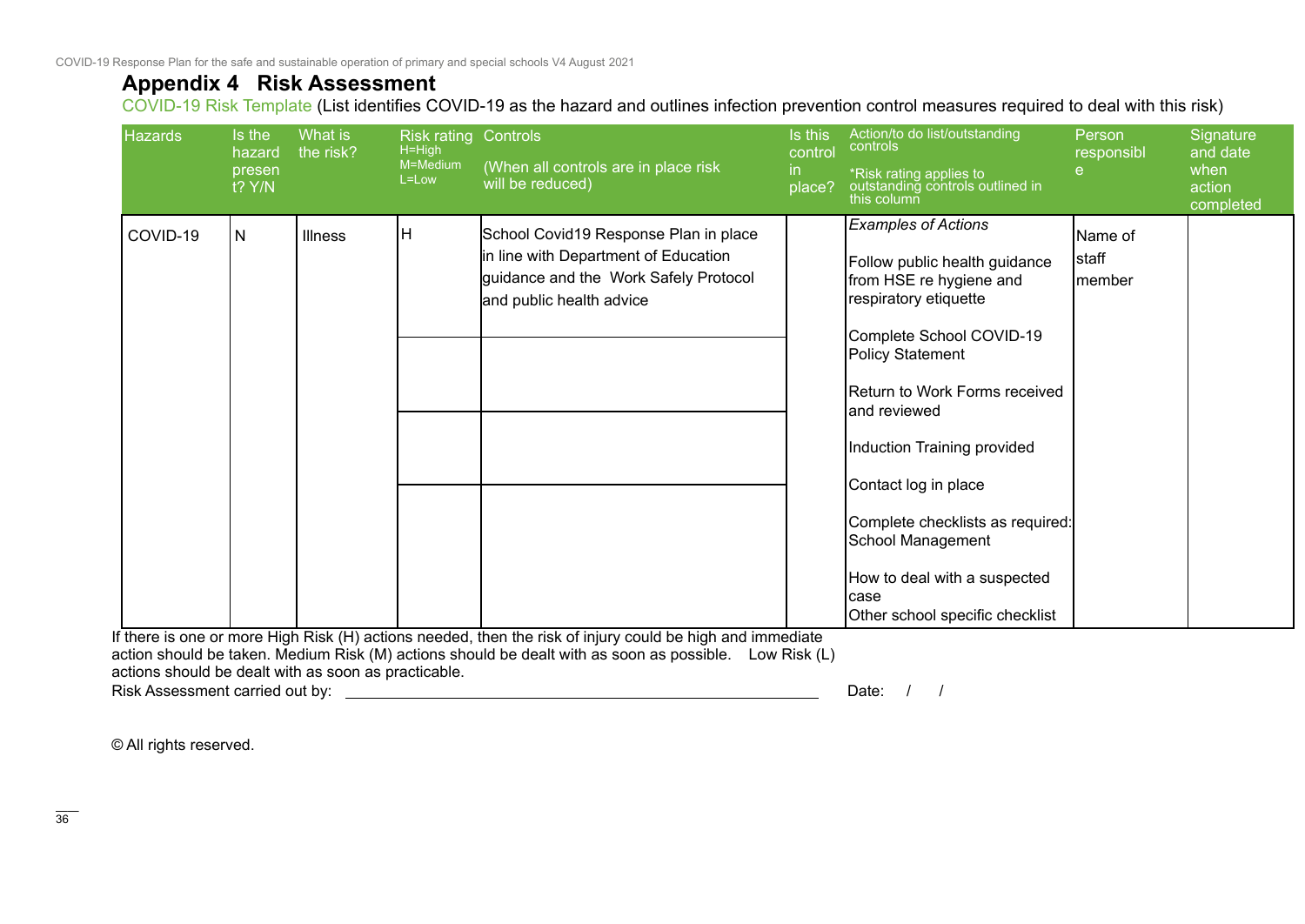# **Appendix 5 Contact Tracing Log**

| Name of<br><b>School</b>                |                                                                              |                    |             |                                          | <b>School Contact</b><br><b>Person</b>                         |                     |                                                                           |                     |
|-----------------------------------------|------------------------------------------------------------------------------|--------------------|-------------|------------------------------------------|----------------------------------------------------------------|---------------------|---------------------------------------------------------------------------|---------------------|
| <b>Address of</b><br><b>School</b>      |                                                                              |                    |             |                                          | <b>For Queries</b><br>only:<br><b>Phone No</b><br><b>Email</b> |                     |                                                                           |                     |
| <b>Name of</b><br><b>Visitor</b>        |                                                                              |                    |             |                                          |                                                                |                     | Was the visit pre-arranged with the<br>Principal?<br>Yes $\Box$ No $\Box$ |                     |
| <b>Date of Visit</b>                    | $\frac{1}{2}$ $\frac{1}{2}$                                                  |                    | <b>Time</b> | <b>Entry</b><br>to school and the school |                                                                | am $\Box$ pm $\Box$ | <b>Exit</b><br>from School                                                | am $\Box$ pm $\Box$ |
| <b>Visitor</b><br><b>Status</b>         | Contractor <b>D</b>                                                          | Parent/Guardian of |             |                                          | Other <del>D</del> Please complete: <u> Denote</u>             |                     |                                                                           |                     |
| <b>Contact</b><br>details of<br>visitor | Company<br>Name<br>(if applicable)                                           |                    |             |                                          |                                                                |                     |                                                                           |                     |
|                                         | Address                                                                      |                    |             |                                          |                                                                |                     |                                                                           |                     |
|                                         | Contact No.                                                                  |                    |             |                                          | Email<br>Address                                               |                     |                                                                           |                     |
|                                         | Reason for<br><b>Visit</b>                                                   |                    |             |                                          |                                                                |                     |                                                                           |                     |
|                                         | Who the visitor met (separate line required for each person the visitor met) |                    |             |                                          |                                                                |                     |                                                                           |                     |
| <b>Name of Person visited</b>           |                                                                              |                    |             |                                          |                                                                |                     | Length of time spent with each person<br>in the school                    |                     |
|                                         |                                                                              |                    |             |                                          |                                                                |                     |                                                                           |                     |
|                                         |                                                                              |                    |             |                                          |                                                                |                     |                                                                           |                     |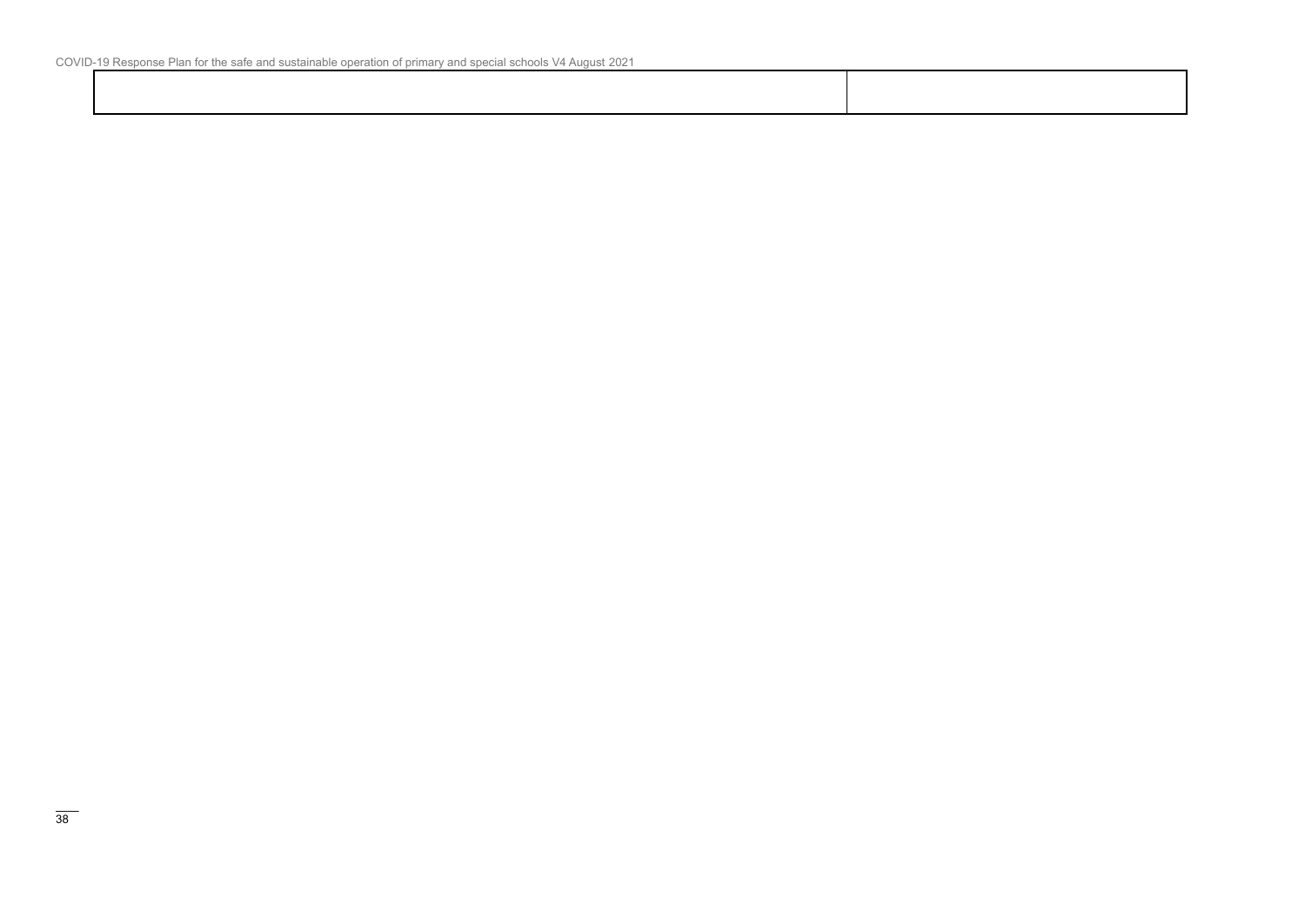## **Appendix 6 Checklist for School Management**

### **Composite Checklist for Schools**

This checklist supports planning and preparation, control measures and induction needed to support a safe return to school for pupils, staff, parents and others.

For completion by the agreed person with overall responsibility of managing the implementation of the COVID-19 Response plan in line with the supports as agreed with Department of Education.

### **Planning and Systems**

- 1. Is there a system in place to keep up to date with the latest advice from Government and Department of Education, to ensure that advice is made available in a timely manner to staff and pupils and to adjust your plans and procedures in line with that advice?Yes
- 2. Have you prepared a school COVID-19 response plan and made it available to staff and pupils? Yes.Updated on 31th August and put on the website. Shared with staff on 31st August
- 3. Have you a system in place to provide staff and pupils with information and guidance on the measures that have been put in place to help prevent the spread of the virus and what is expected of them? Yes
- 4. Have you displayed the COVID-19 posters in suitable locations highlighting the signs and symptoms of COVID-19?Yes
- 5. Have you told staff of the purpose of the COVID-19 contact log?Yes
- 6. Have you a COVID-19 contact log in place to support HSE tracing efforts if required?Yes
- 7. Have you informed staff on the measures and provided a system for them to raise issues or concerns and to have them responded to?Yes
- 8. Have you reviewed and updated risk assessments in line with DES advice to take account of any controls to help prevent the spread of COVID-19? Yes-reviewed- February 2021
- 9. Have you updated emergency plans, if necessary to take account of the COVID-19 response plan?Yes First Aid, Code of Behaviour

### **Staff**

- 10. Have you made available to each staff member a COVID-19 return-to-work form to be completed and returned before they return to the workplace? Yes Updated form completed prior to return to work on August 26th 2021
- 11. Have you requested confirmation that the details in the Return to Work Form remain unchanged following periods of closure such as school holidays. Yes
- 12. Are you aware of staff members who are at very high risk under the HSE guidance on people most at risk (HSE guidance on people most at-risk) and advised them of the DE agreed arrangements for management of those staff? Yes
- 13. Have you advised staff and pupils they must stay at home if sick or if they have any [symptoms](https://www2.hse.ie/conditions/coronavirus/symptoms.html) of [COVID-19?](https://www2.hse.ie/conditions/coronavirus/symptoms.html) Yes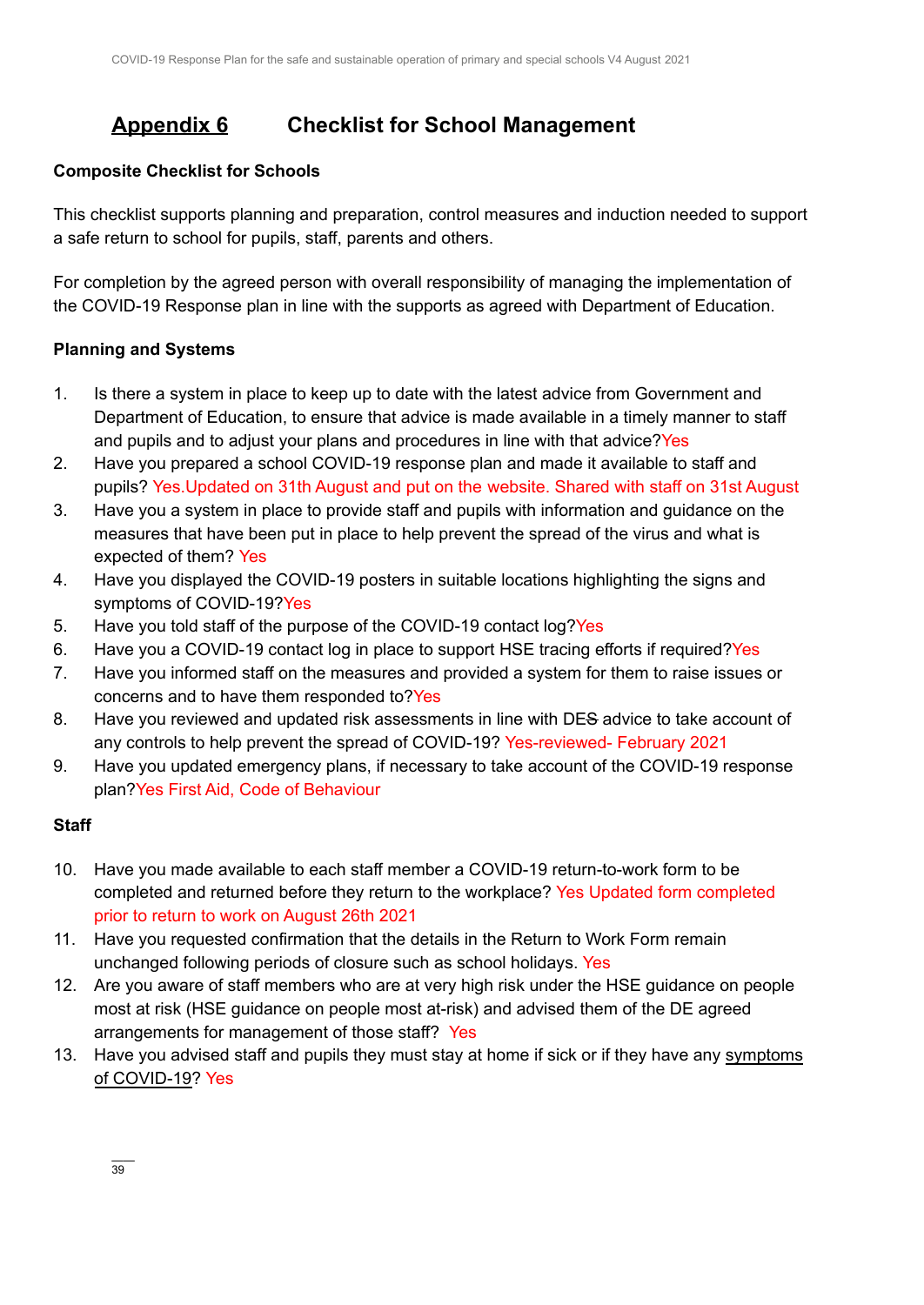- 14. Have you advised staff and pupils to follow public health advice if they are identified by the HSE as a close contact of a confirmed case of COVID-19 or if they live with someone who has symptoms of the virus. Yes
- 15. Have you advised staff and pupils consult and follow latest Government advice in relation to foreign travel. Yes
- 16. Have you told staff and pupils what to do and what to expect if they start to develop symptoms of COVID-19 in school, including where the isolation area is? Yes
- 17. Have you advised staff and pupils to cooperate with any public health officials and the school for contact tracing purposes and follow any public health advice in the event of a case or outbreak in the school; Yes
- 18. Have you advised staff of the availability of the supports of the occupational health and wellbeing programme through Spectrum Life? Yes
- 19. Has a lead worker representative been identified (in line with the process agreed with the DE and education partners) and detailed at Section 4.3 of this plan to help advise staff and to monitor compliance with COVID-19 control measures in the school and taken measures to ensure all staff know who the representative is?Yes- LWR:Grace Quinlan. DLWR:Sarah Hanley. All staff informed.

### **Training and Induction**

- 20. Have you advised new staff to view the Department of Education's training materials which are available online?Yes
- 21. Have you taken the necessary steps to update your school induction / familiarisation training to include any additional information relating to COVID-19 for your school? Yes
- *22.* Have first aiders, if available, been given updated training on infection prevention and control re: hand hygiene and use of PPE as appropriate? Yes

### **Buildings / Equipment**

- 23. If you have mechanical ventilation does it need cleaning or maintenance before the school reopens after periods of closure?N/A
- 24. Does your water system need flushing at outlets following low usage to prevent Legionnaire's Disease?Completed
- 25. Have you visually checked, or had someone check, all equipment in the school for signs of deterioration or damage before being used again?Yes
- 26. Have you arranged for the school, including all equipment, desks, benches, doors and frequent touched surfaces points, to be cleaned once a day Yes

### **Infection Prevention Control Measures in place**

### **Hand / respiratory hygiene**

**27.** Have you accessed supplies of hand sanitisers and any necessary PPE equipment in line with the interim HPSC health guidance from the national framework provided by the Department? Yes

 $\frac{1}{40}$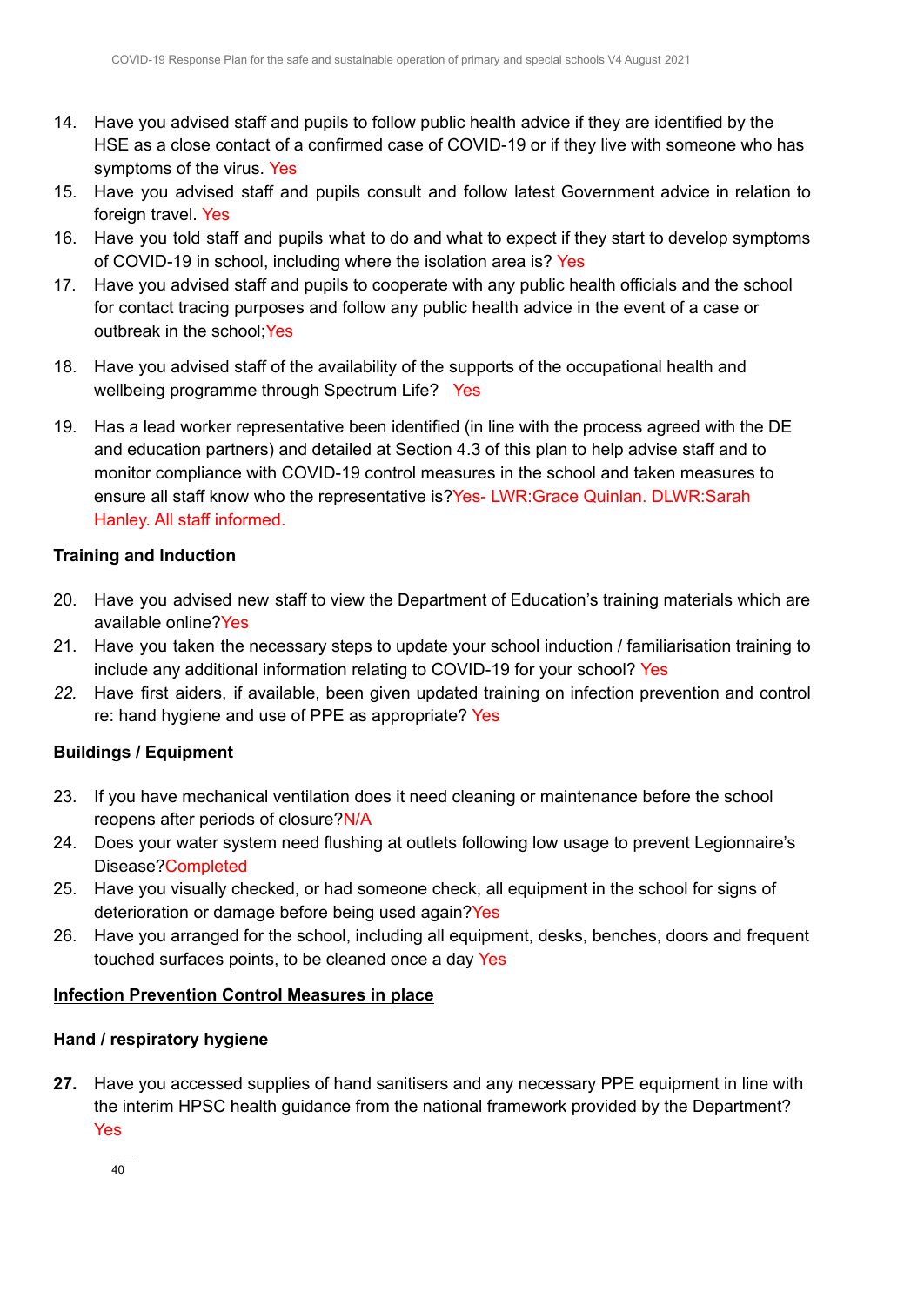- 28. Are there hand washing/hand sanitising stations in place to accommodate staff, pupils and visitors adhering to hand hygiene measures in accordance with Department guidance? Yes
- **29.** Have arrangements been made for staff and pupils to have regular access to hand-washing/hand sanitising facilities as appropriate? Yes
- **30.** Are hand sanitisers easily available and accessible for all staff, pupils and visitors e.g. in each classroom and at entry and exit points to school buildings? Yes
- 31. Have you made arrangements to ensure hand hygiene facilities are regularly checked and well-stocked?Yes
- **32.** Does the alcohol-based hand sanitiser have at least 60% ethanol or 70% isopropanol as the active ingredient?Yes
- **33.** Have you informed staff about the importance of hand washing?Yes
- 34. Have you arranged for new staff to view how to wash their [hands](https://www2.hse.ie/wellbeing/how-to-wash-your-hands.html) (with soap and water for at least 20 seconds) and dry them correctly through the use of the HSE video resource?Yes
- 35. Have you shown new staff and pupils how to use hand sanitiser correctly and where hand-sanitising stations are located?Yes
- **36.** Have you [displayed](https://www.gov.ie/en/collection/ee0781-covid-19-posters-for-public-use/) posters on how to wash hands correctly in appropriate locations?
- 37. Have you told staff and pupils when they need to wash their hands or use hand sanitiser? This includes: Yes

before and after eating and preparing food after coughing or sneezing after using the toilet where hands are dirty before and after wearing gloves before and after being on public transport before leaving home when arriving/leaving the school /other sites when entering and exiting vehicles after touching potentially contaminated surfaces if in contact with someone displaying any COVID-19 symptoms Yes

38. Has you told staff and pupils of the importance of good respiratory measures to limit the spread of the virus?

> avoid touching the face, eyes, nose and mouth cover coughs and sneezes with an elbow or a tissue dispose of tissues in a covered bin Yes

### **Physical Distancing:**

- **39.** Have you identified all available school space to be used to maximise physical distancing? Yes
- 40. Have you reviewed the templates provided by the Department of Education which show options for revised layout of school rooms to meet physical distancing requirements?Yes
- **41.** Have you arranged to revise the layout of the rooms and furniture as per the Department guidelines if necessary? Yes
- **42.** Have you arranged in each room that the teacher's desk should be at least 1m and where possible 2m away from pupil desks?Yes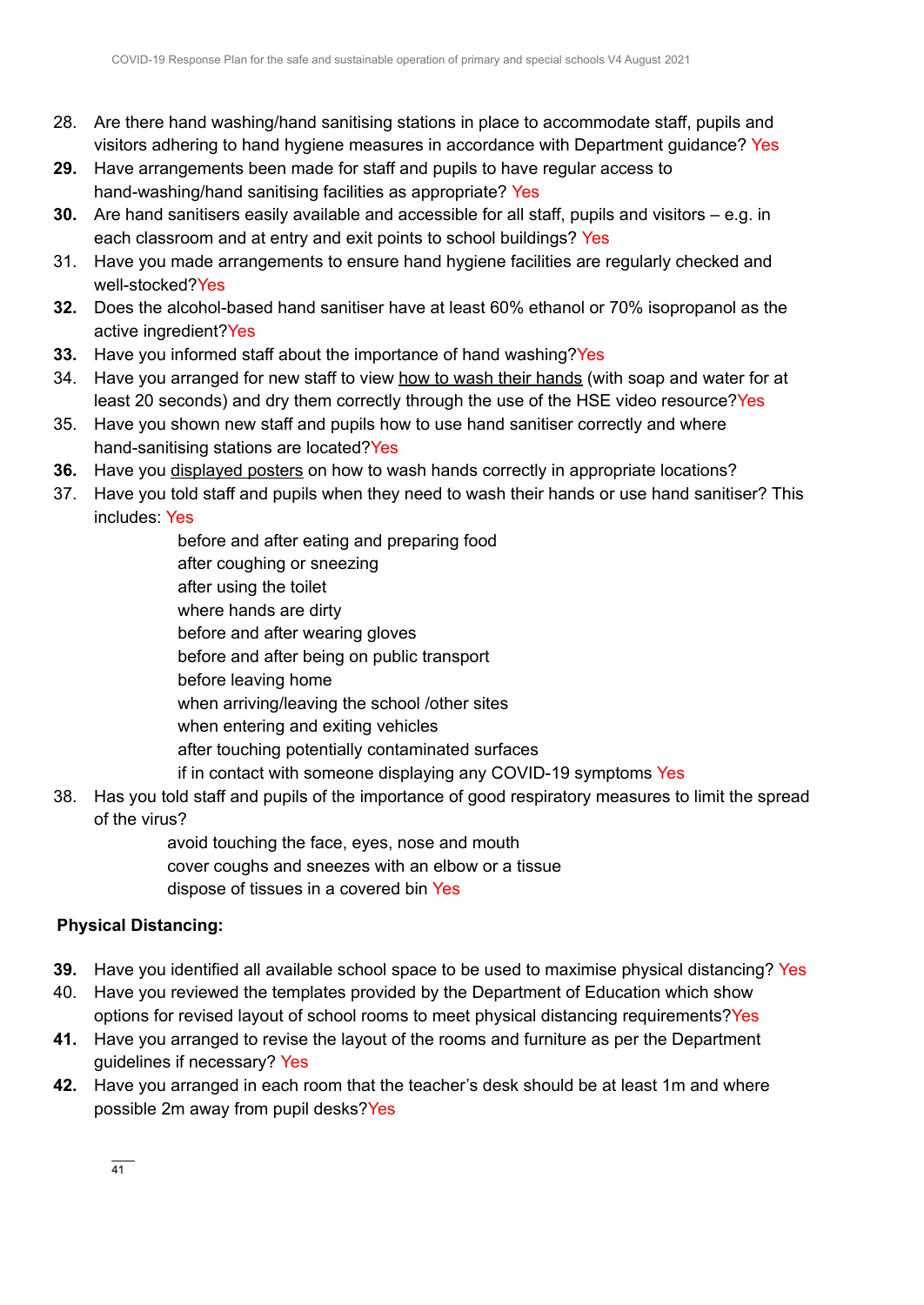- **43.** Have you arranged in each room that pupils would be at least 1m away from each other?Yes-as per DE plans..
- **44.** Have you allocated work stations consistently to the same staff and children rather than having spaces that are shared? Yes
- **45.** Have you structured pupils and their teachers into Class Bubbles (i.e. a class grouping which stays apart from other classes as much as possible) and discrete groups or "Pods" within those class bubbles to the extent that this is practical? Yes
- **46.** If you have divided a class into Pods, have you arranged at least 1m distance between individual Pods within the class bubble and between individuals in the pod, whenever possible? Yes
- **47.** Have you taken steps to limit contact and sharing of common facilities between people in different Class Bubbles (and Pods within those class bubbles) as much as possible? Yes
- **48.** Have you arranged Pod sizes to be as small as it is likely to be reasonably practical in the specific classroom context? Yes
- 49. Have you arranged to the greatest extent possible for pupils and teaching staff to be consistently in the same Class Bubbles acknowledging that this will not be possible at all times? Yes
- 50. Have you arranged where possible that different class bubbles to have separate breaks and meal times or separate areas at break or meal times? Yes
- 51. Have you made arrangements to limit interaction on arrival and departure from school and in other shared areas?Yes
- **52.** Have you encouraged walking or cycling to school as much as possible?Yes
- **53.** Have you made arrangements, in so far as practicable, to open additional access points to school to reduce congestion? Yes
- **54.** Can you provide a one system for entering and exiting the school, where practical? Yes
- **55.** Have you arranged for staff meetings to be held remotely or in small groups or in large spaces to facilitate physical distancing? Yes
- **56.** Have you a system to regularly remind staff and pupils to maintain physical distancing Yes
- **57.** Have you advised staff not to shake hands and to avoid any physical contact? Yes
- **58.** Have you advised staff of the Department's guidance to achieve good ventilationYes
- **59.** Have you checked any mechanical ventilation systems to ensure an adequate supply of fresh air is used N/A

### **Visitors to Schools**

- 60. Have you identified the activities that involve interacting with essential visitors to the school, made arrangements to minimise the number of such visitors and put in place measures to prevent physical contact, as far as possible? Yes
- 61. Are there arrangements in place to inform essential visitors to the school of the measures to help prevent the spread of infection? Yes
- **62.** Have you a system in place for all visitors who do need to come to the school to make appointment, arrange to contact a central point and to record their visit using the contact tracing log? Yes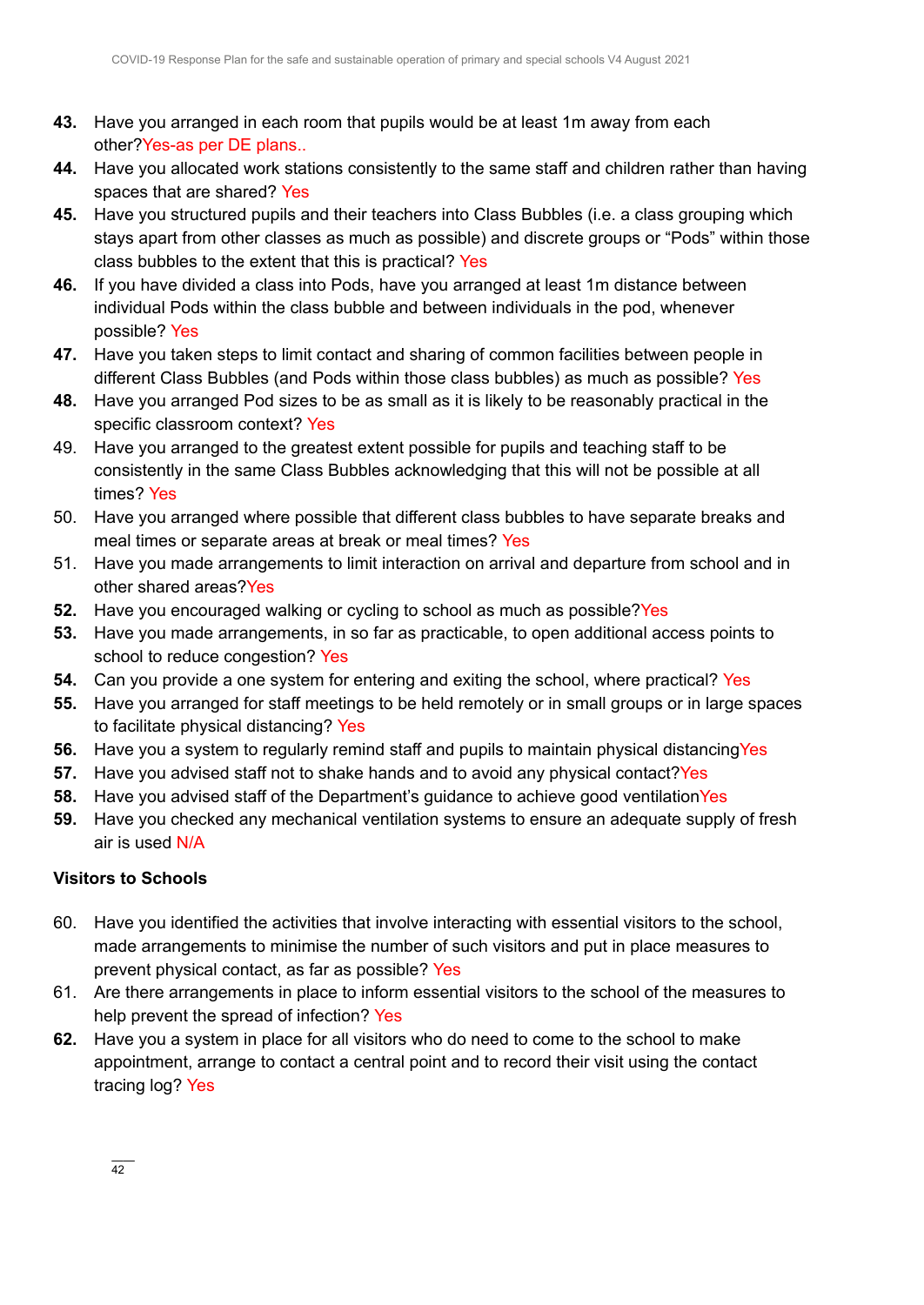## **Appendix 7 Checklist for dealing with a suspected case of COVID-19**

Staff members will be required to manage a suspected case in line with the protocol and training.

A nominated member of the school management team will be nominated as the designated contact person for ensuring that all aspects of the protocol to deal with suspected cases have been adhered to.

### **Isolation Area**

- **1.** Have you identified a place that can be used as an isolation area, preferably with a door that can close?Yes
- **2.** The isolation area does not have to be a separate room but if it is not a room it should be 2m away from others in the room. Yes
- **3.** Is the isolation area accessible, including to staff and pupils with disabilities?
- **4.** Is the route to the isolation area accessible? Yes
- **5.** Have you a contingency plan for dealing with more than one suspected case of COVID-19? Yes-space for more than one case-seating more than 1m apart.
- **6.** Are the following available in the isolation area(s)?Yes
	- Tissues Hand sanitiser Disinfectant/wipes Gloves/Masks Waste Bags **Bins**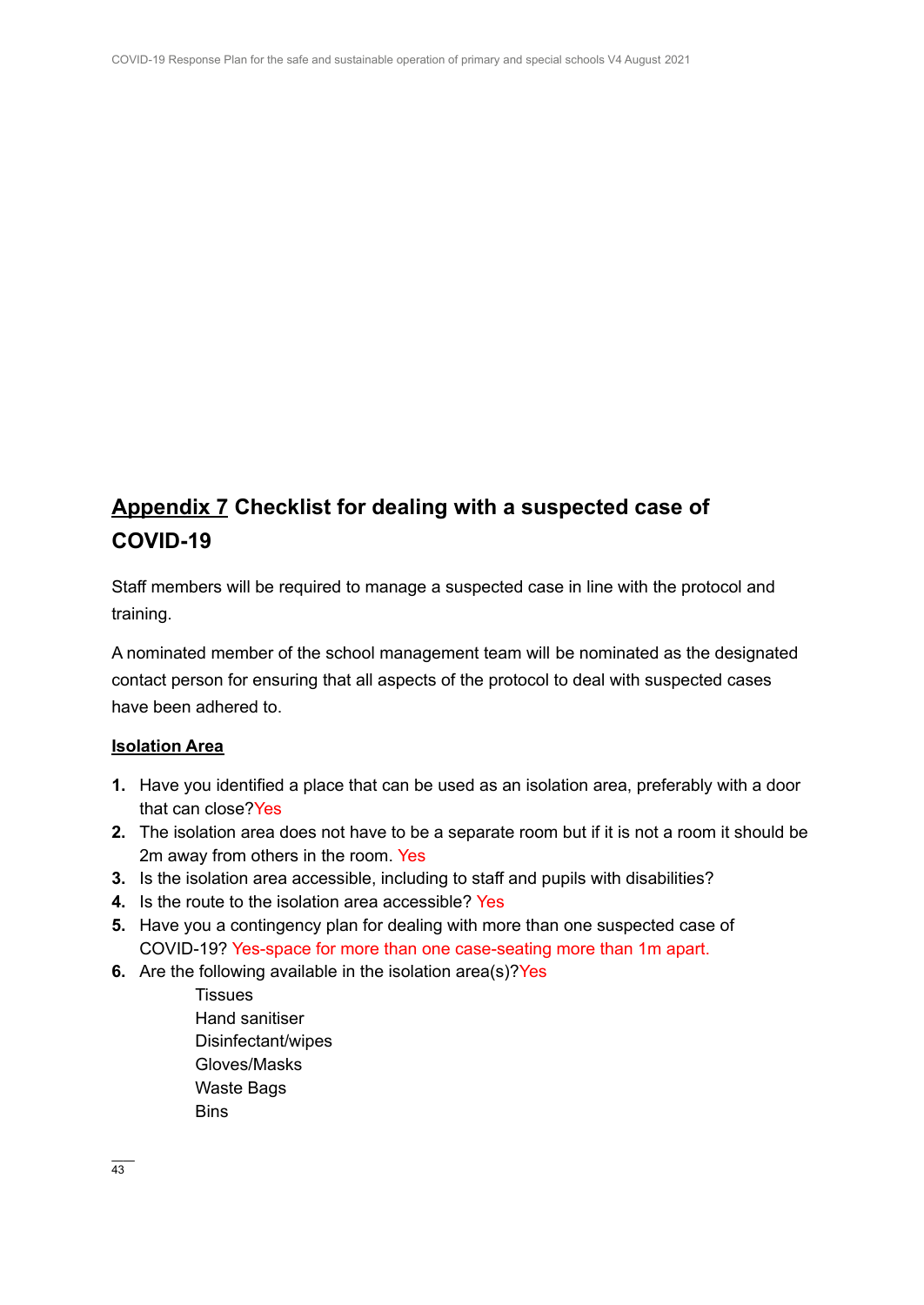### **Isolating a Person**

- **7.** Are procedures in place to accompany the infected person to the isolation area, along the isolation route with physical distancing from them?Yes
- **8.** Are staff familiar with this procedure?Yes
- *9.* Have others been advised to maintain a distance of at least 2m from the affected person at all times? Yes
- *10.* Is there a disposable mask to wear for the affected person while in the common area and when exiting the building? Yes

### **Arranging for the affected person to leave the school:To be completed when case arises**

- 11. Staff have you established by asking them if the staff members feel well enough to travel home?
- 12. Pupil have you immediately contacted their parents/guardians and arranged for them to collect their pupil? Under no circumstances can a pupil use public or school transport to travel home if they are a suspected case of COVID-19.
- 13. The affected person should be advised to avoid touching other people, surfaces and objects.
- 14. The affected person been advised to cover their mouth and nose with disposable tissue(s) when they cough or sneeze, and to put the tissue in the bin.
- 15. Has transport home or to an assessment centre been arranged if the affected person has been directed to go there by their GP?
- 16. Has the affected person been advised not to go to their GP's surgery or any pharmacy or hospital?
- 17. Has the affected person been advised they must not use public transport?
- 18. Has the affected person been advised to continue wearing the face mask until the reach home?

### **Follow up To be completed when case arises**

- 19. Have you carried out an assessment of the incident to identify any follow-up actions needed?
- 20. Are you available to provide advice and assistance if contacted by the HSE?

**CleaningTo be completed when case arises**

- 21. Have you taken the isolation area out-of-use until cleaned and disinfected?
- 22. Have you made arrangements to clean and disinfect any classroom space where the staff or pupils were located?
- 23. Have you arranged for cleaning and disinfection of the isolation area and any other areas involved, as soon as practical after the affected person has left the building?
- **24.** Have the cleaners been trained in dealing with contaminated areas and supplied with the appropriate PPE?*).*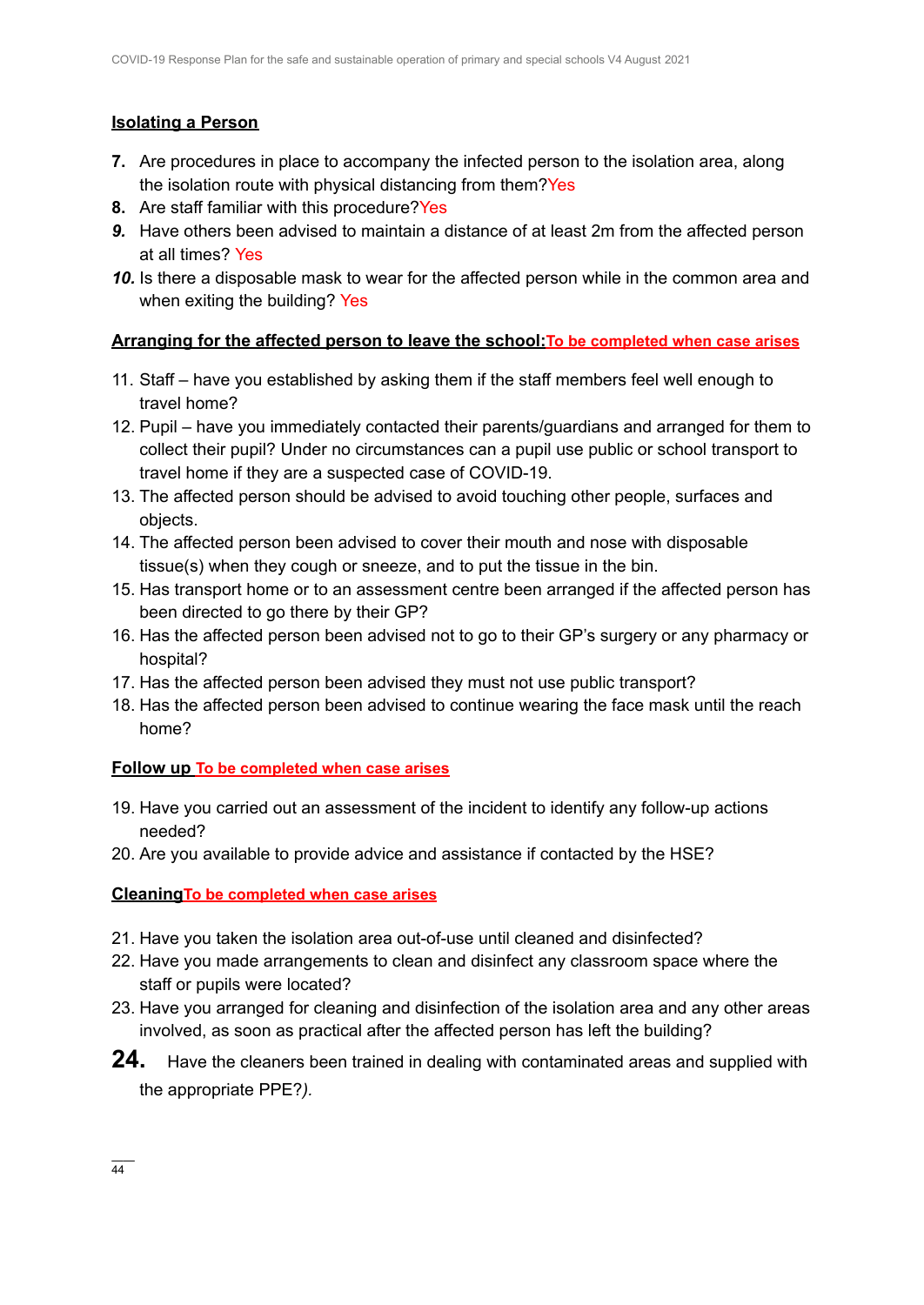## **Appendix 8 Checklist Lead Worker Representative**

- 1. Have you agreed with your school to act as a Lead worker representative for your school? **Yes**
- *2.* Have you been provided with information and training in relation to the role of lead worker representative if you are new to the role? Yes
- 3. Are you keeping up to date with the latest COVID-19 advice from Government?Yes
- 4. Are you aware of the signs and symptoms of [COVID-19?](https://www2.hse.ie/conditions/coronavirus/symptoms.html)Yes
- 5. Do you know how the virus is [spread](https://www2.hse.ie/conditions/coronavirus/how-coronavirus-is-spread.html)?Yes
- 6. Do you know how to help prevent the spread of COVID-19?Yes
- 7. Have you watched and do you understand the online Induction Training provided by the Department of Education before returning to school?Yes
- 8. Are you helping in keeping your fellow workers up to date with the latest COVID-19 advice from Government?Yes
- 9. Have you completed the COVID-19 return-to-work form and given it to your school? *(Department template Return-to-Work form available)* Yes
- *10.* Are you aware of the control measures your school has put in place to minimise the risk of you and others being exposed to COVID-19? (*Checklist for School Management available)* Yes
- *11.* Did your school consult with you when putting control measures in place? *Control measures have been agreed centrally between the Department and education partners. Consultation at school level should take place on any specific local arrangements necessary to implement the protocol*Yes
- **12.** Have you a means of regular communication with the person with overall responsibility for the school COVID-19 plan?Yes
- **13.** Are you co-operating with your school to make sure these control measures are maintained?Yes
- **14.** Have you familiarised yourself with the cleaning requirements needed to help prevent cross contamination? (*Checklist for Cleaning and Disinfection available*)Yes
- **15.** Have you been asked to walk around and check that the control measures are in place and are being maintained?Yes
- **16.** Are you reporting immediately to the person with overall responsibility for the school COVID-19 plan any problems, areas of non-compliance or defects that you see?Yes
- **17.** Are you keeping a record of any problems, areas of non-compliance or defects and what action was taken to remedy the issue?Yes
- **18.** Are you familiar with what to do in the event of someone developing the symptoms of COVID-19 while at school?Yes
- **19.** Are you co-operating with your school in identifying an isolation area and a safe route to that area? (*Checklist for dealing with suspected case of COVID-19 available)*Yes
- **20.** Are you helping in the management of someone developing symptoms of COVID-19 while at school?Yes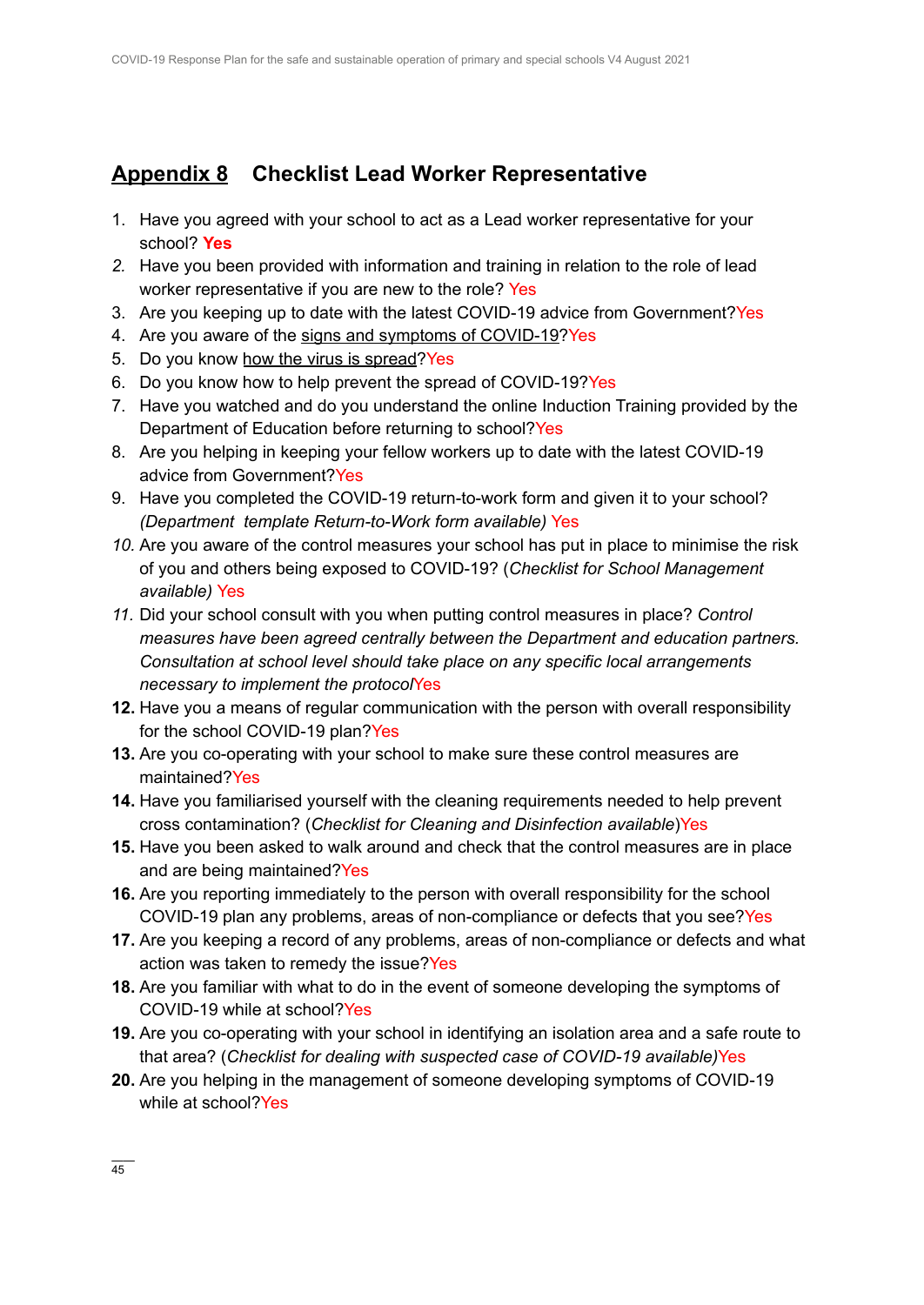- **21.** Once the affected person has left the school, are you helping in assessing what follow-up action is needed?Yes
- **22.** Are you helping in maintaining the contact log?Yes
- **23.** Have you been made aware of any changes to the emergency plans or first aid procedures for your school?Yes
- **24.** Are you making yourself available to fellow staff to listen to any COVID-19 control concerns or suggestions they may have?Yes
- **25.** Are you raising those control concerns or suggestions with your school and feeding back the response to the worker who raised the issue?Yes
- **26.** Are you aware of the availability of the Spectrum Life Wellbeing Together Programme? Yes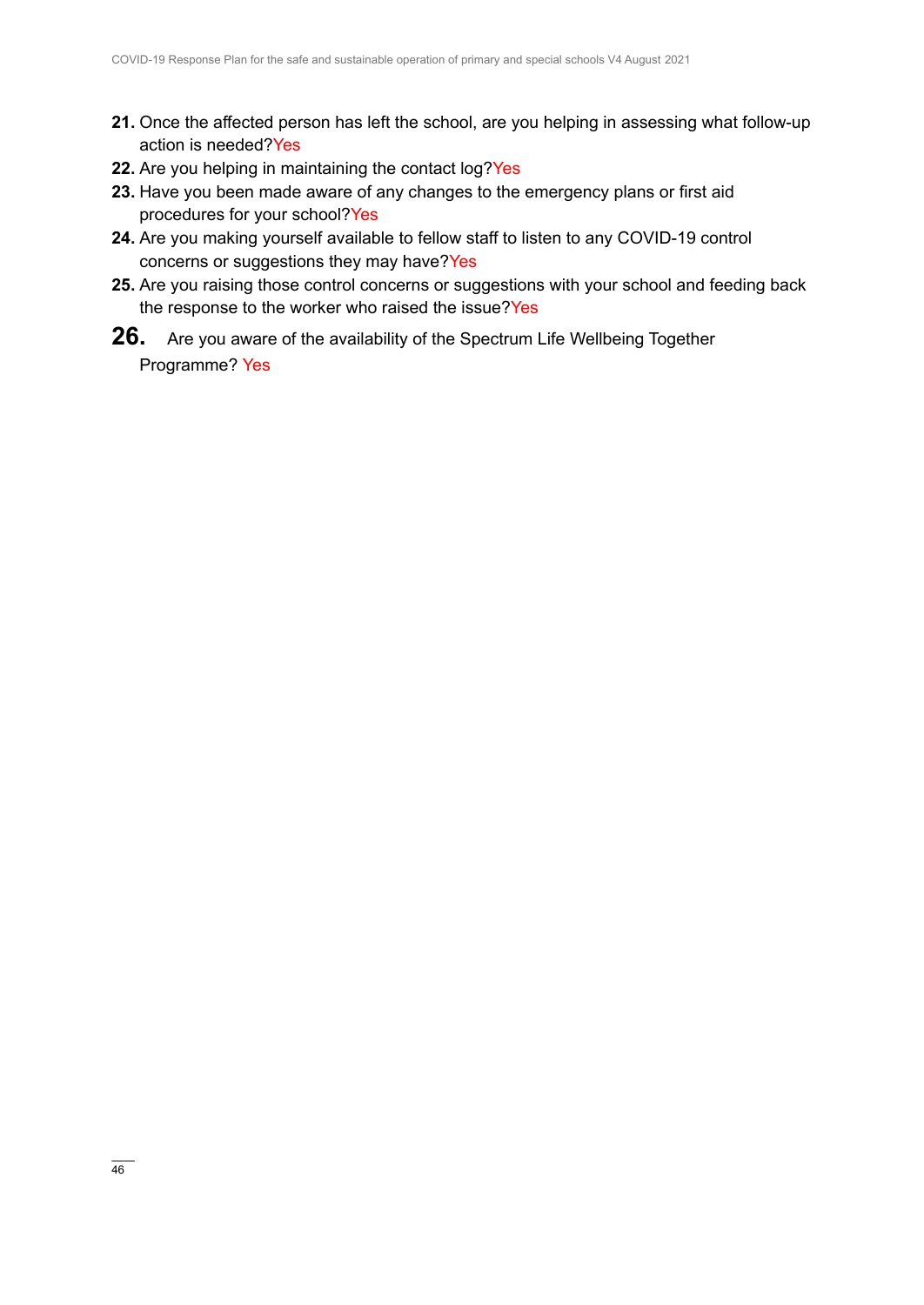## **Appendix 9 Checklist for Cleaning**

- 1. Have you a system in place for checking and keeping up to date with the latest public health advice from Government and the Department of Education, to ensure that advice is made available in a timely manner in order to adjust your cleaning procedures in line with that advice? Yes
- 2. Have you reviewed the HPSC interim health advice for the safe reopening of schools, in particular *Section 5.6 Environmental Hygiene*? Yes
- 3. Have you explained the need for the enhanced cleaning regime to staff? Yes
- 4. Are you aware that cleaning is best achieved using a general purpose detergent and warm water, clean cloths, mops and the mechanical action of wiping and cleaning, following by rinsing and drying? Yes
- 5. Have you sufficient cleaning materials in place to support the enhanced cleaning regime? Yes
- *6.* Have you provided training for cleaning staff on the enhanced cleaning regime? Yes
- *7.* Have you made arrangements for the regular and safe emptying of bins? Yes
- 8. Are you familiar with the cleaning options for school settings set out in the interim HPSC health advice for schools for surfaces, toilets, cleaning equipment, PPE and waste management? Yes
- 9. Are you aware that each school setting should be cleaned once per day? Yes
- 10. Have you provided cleaning materials to staff so that they can clean their own desk or immediate workspace? Yes
- 11. Have you advised staff that they are responsible for cleaning personal items that have been brought to work and are likely to be handled at work or during breaks (for example, mobile phone and laptops) and to avoid leaving them down on communal surfaces or they will need to clean the surface after the personal item is removed? Yes
- 12. Have you advised staff and pupils to avoid sharing items such as cups, bottles, cutlery, and pens?Yes
- 13. Have you put in place a written cleaning schedule to be made available to cleaning staff including:
	- Items and areas to be cleaned
	- Frequency of cleaning
	- Cleaning materials to be used
	- Cleaning of frequently touched surfaces such as vending machines, coffee machines and door handles
	- Equipment to be used and method of operation? Yes
- 14. Details of how to clean following a suspected case of COVID-19 are at *Section 7 of the Plan above*
- 15. If disinfection of contaminated surfaces is required, is a system in place to do this following cleaning? Yes
- 16. If cleaning staff have been instructed to wear gloves when cleaning are they aware of the need to wash their hands thoroughly with soap and water, both before and after wearing gloves?Yes